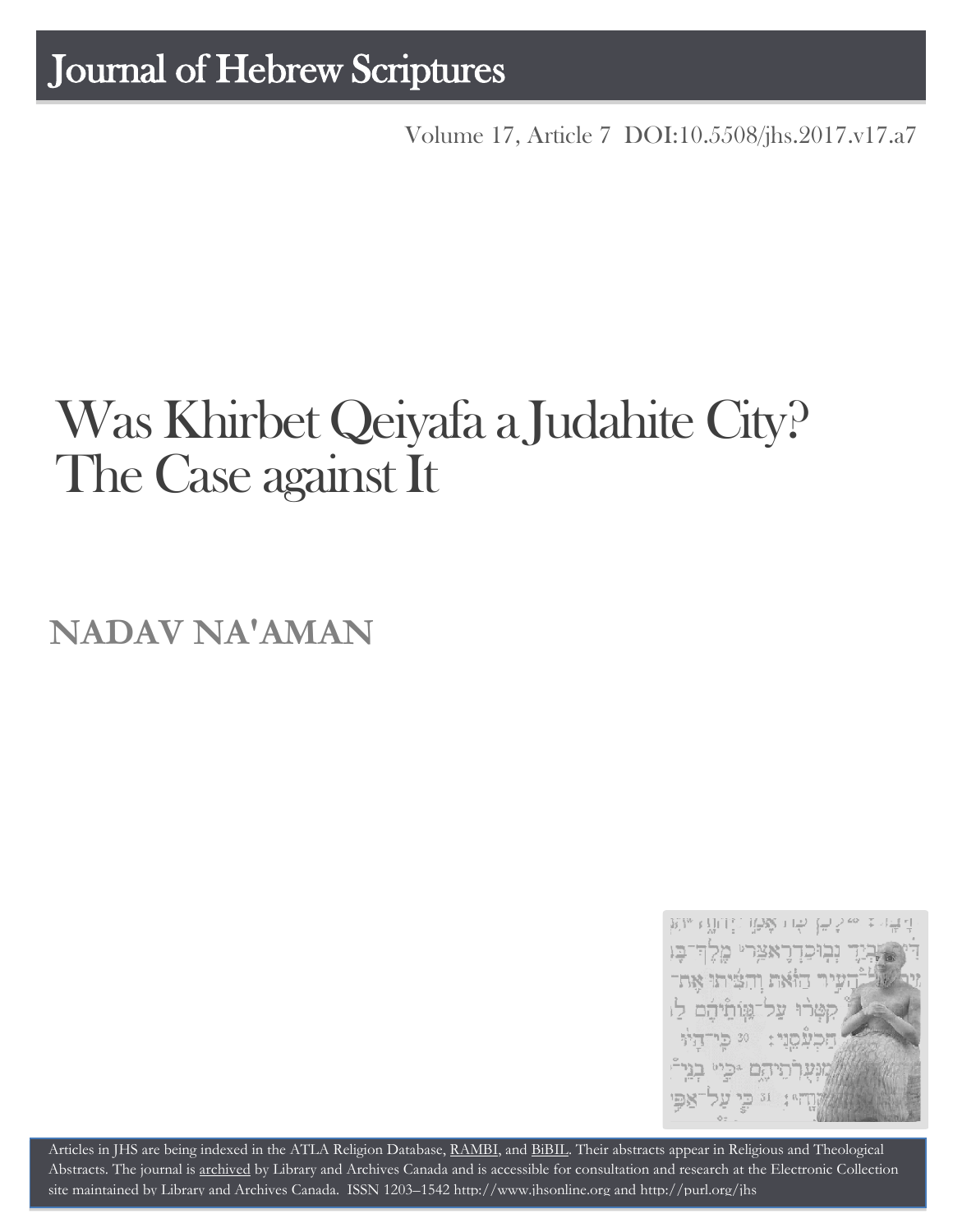### **WAS KHIRBET QEIYAFA A JUDAHITE CITY? THE CASE AGAINST IT**

#### NADAV NA'AMAN TEL AVIV UNIVERSITY

#### **INTRODUCTION**

 $\overline{a}$ 

Khirbet Qeiyafa is located on top of a hill that closes the Elah Valley on its northern side, in the western margin of the Upper Shephelah, about 12 kilometers east of Tell es-Safi (Gath of the Philistines). The archaeological expedition headed by Yosef Garfinkel and Saar Ganor conducted seven excavation seasons there (2007–13), in the course of which it uncovered a considerable part of the ancient city. The results of the excavation were published and proliferated in various venues.<sup>1</sup> The site, which is dated to the first half of the 10th century BCE, attracted the attention of scholars and the public due to its exceptional nature within the framework of the early Iron Age and, in particular, because its excavators attributed its construction to King David and presented it as a key site for establishing the scope and nature of the United Monarchy.<sup>2</sup>

Several articles that contested the conclusions of the excavators and suggested different interpretations of the results of the excavation appeared in the course of time (Na'aman 2010a; Koch 2012: 54–56; Finkelstein and Fantalkin 2012; Lehmann and Niemann 2014: 85–86; Lederman and Bunimovitz 2014: 66–70). Yet to date, the discussion was mainly one-sided because the excavators possessed all the concrete data of the excavation and made remarkable efforts to present the results

The present article is a slightly revised version of an article published in Hebrew in *Zion* (2017/1).

<sup>1</sup> Namely, in two detailed archaeological reports (Garfinkel and Ganor 2009; Garfinkel, Ganor and Hasel 2014), in a Hebrew book that presents the excavation's results and the excavators' interpretation (Garfinkel, Ganor and Hasel 2012), in a book that carries the title *Debating Khirbet Qeiyafa* and presents the debate over the nature and political affiliation of the site and its excavators' viewpoint on all the disputed issues (Garfinkel, Kreimerman and Zilberg 2016), and in a series of articles in professional and semi-popular journals (Garfinkel and Ganor 2008; Garfinkel, Ganor and Hasel 2010; Garfinkel 2011: 50–53; Garfinkel and Kang 2011; Garfinkel et al. 2012; 2015b; Garfinkel, Ganor and Mumcuoglu 2015).

<sup>2</sup> Maeir (2012a: 22–25), Faust (2013: 213–14), Mazar (2014: 361– 64) and Pioske (2015) supported the identification of Khirbet Qeiyafa as a Judahite site.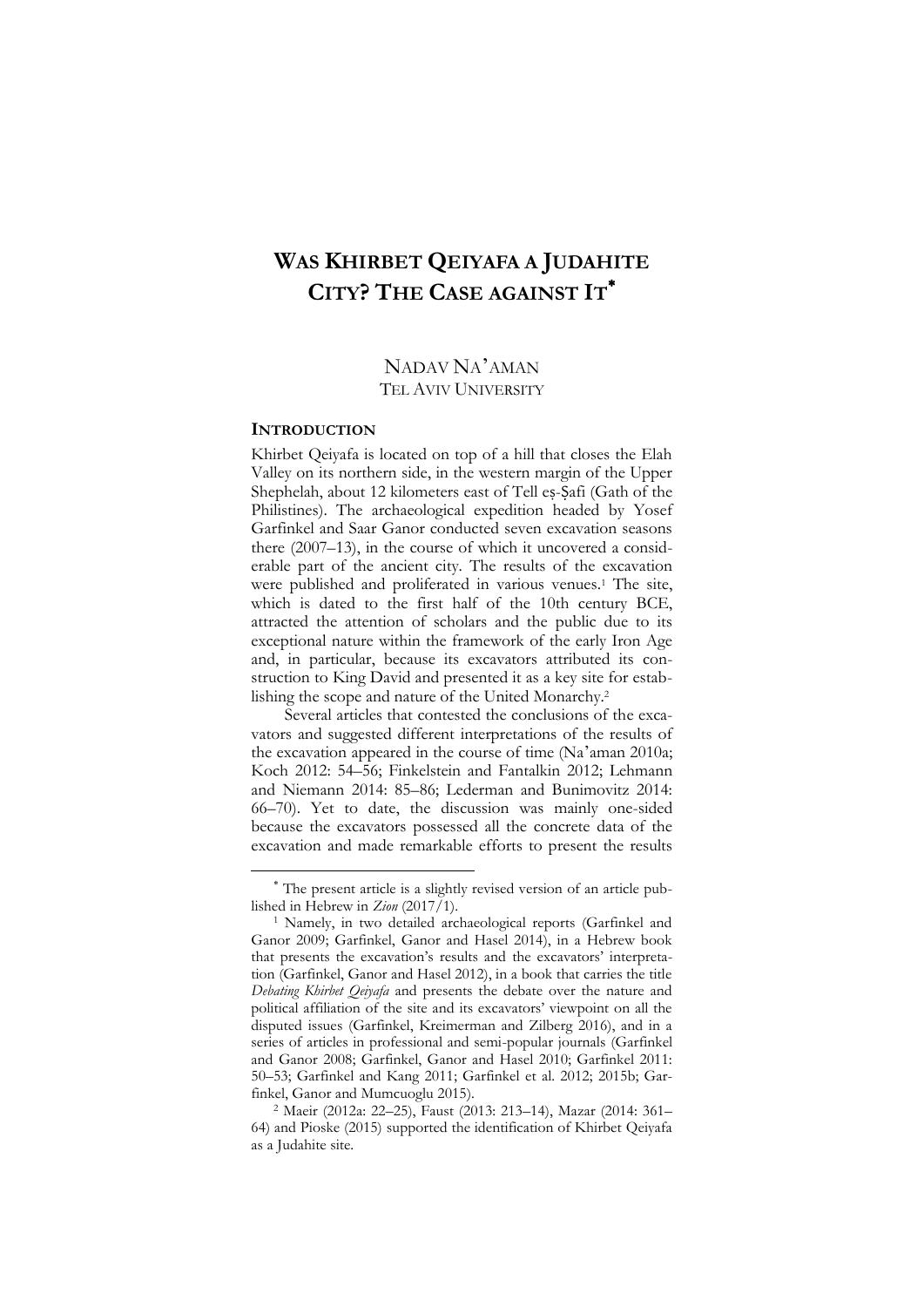of the excavation through their own prism. Indeed, the picture they presented of the historicity of the biblical account of the time of the United Monarchy fascinated both the media, which enthusiastically reported the results of the excavation and broadly cited the excavators' interpretation of the findings, and the broader public, gladly embraced evidence that supports the "correctness" of the biblical history of David, the golden age of Israel's history.

Now, after the great majority of the findings from the site have been published, we can re-examine the excavators' conclusions regarding the close ties retained between the early Iron city unearthed at Khirbet Qeiyafa and the Kingdom of Judah. My article concentrates on these conclusions and carefully examines the arguments the excavators presented regarding the site's political, ethnic, and cultural affiliation and its place within the contemporaneous political system of south Canaan. The discussion focuses on the new book of Garfinkel, Kreimerman and Zilberg (2016) that presents the debate over the relations of Khirbet Qeiyafa to the highlands of Judah and the political and cultural identity of its inhabitants. Since this book presents in great detail the views of the site's excavators and uses an extreme polemical tone toward other views expressed in the debate, re-examining the conclusions presented therein offers an ideal opportunity for cracking what might be called the "riddle of Khirbet Qeiyafa."

#### **THE DETACHMENT OF KHIRBET QEIYAFA FROM ITS NATURAL ENVIRONMENT**

To introduce the discussion, I want to emphasize what may seem self-evident; namely, that when a site located in a certain region is excavated, the natural assumption is that it belongs to that region, unless there are good reasons to suggest that this is not the case. Yet, although Khirbet Qeiyafa is located in the midst of the Shephelah, from the beginning of the excavations its excavators associated it with the highlands rather than the region where it is located. The city was constructed in the Elah Valley, far away from the Judean highlands, in a region whose topographical and environmental constituents completely differ from those of the highlands and which during thousand of years before its foundation comprised part of the territories of the Canaanite city-states located in the Shephelah. The city was established at the beginning of the 10th century BCE, at a time close to the emergence of the kingdoms of Judah and Israel. Its fortifications are by far stronger than and its internal organization by far superior to other contemporaneous sites located in the highlands, including Jerusalem. Yet despite this evidence, its excavators linked it to the hill country and suggested that at the time of King David, it was a stronghold of the Kingdom of Judah dominated by the king whose seat was in Jerusalem.

Even a quick glance at this conclusion indicates how problematic it is. The phenomenon of building a fortified stronghold outside the kingdom's borders is known from the dominating ancient Near Eastern empires and from strong,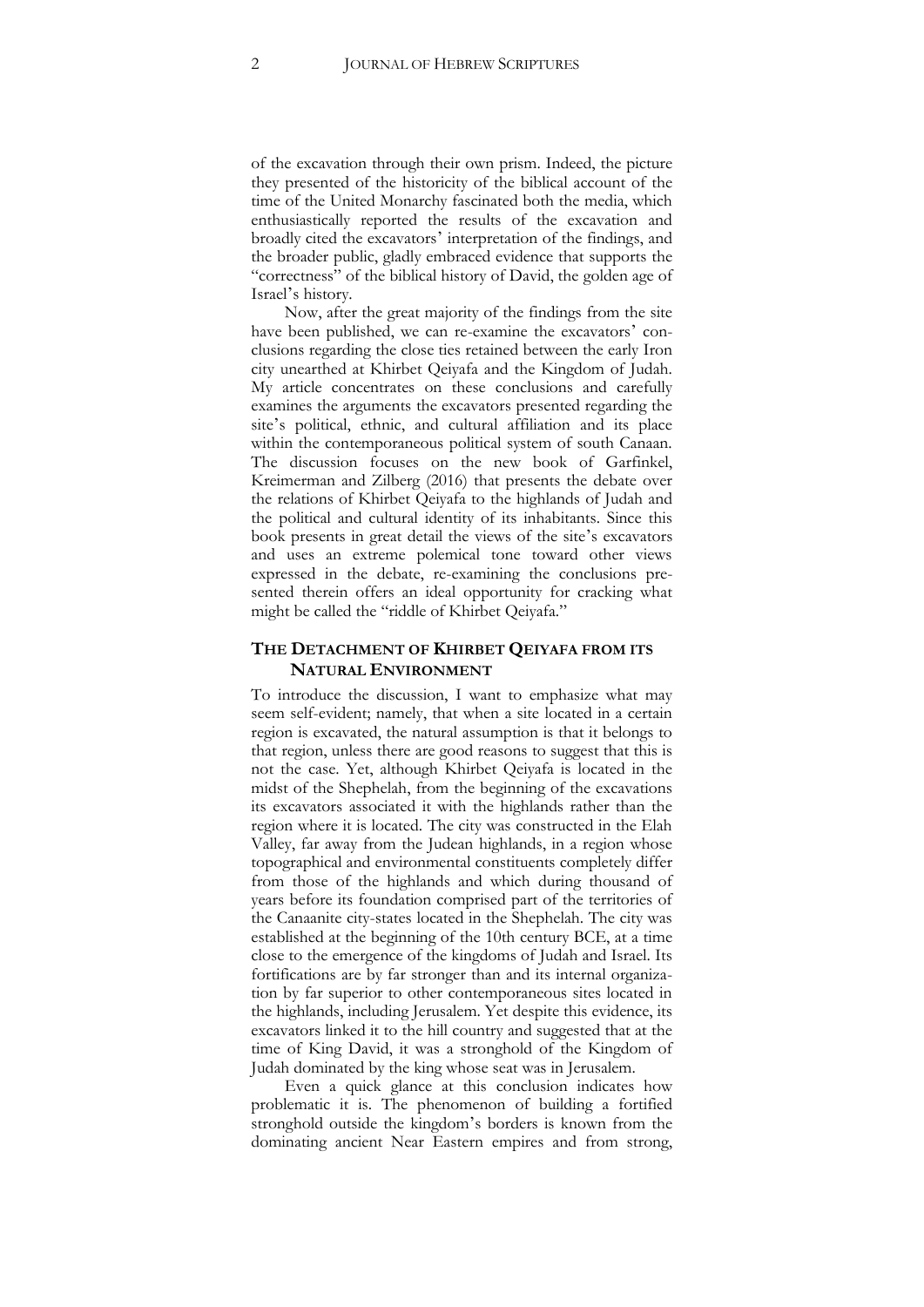organized, and fully developed kingdoms—but not from recently-emerged kingdoms. Empires were used to establish centres of government in the periphery of their conquered territories and in the lands of their vassal kingdoms in order to intensify their control over the territories under their power. Thus, for example, after it conquered the Land of Canaan, Egypt established six or seven centres of government in the occupied territories (Helck 1971: 246–55; Na'aman 2000: 125– 38, 252–53; Morris 2005: 57–67, 74–82). And Assyria established a series of government centres and fortresses in the peripheral areas of the empire.<sup>3</sup> Likewise, the establishment of centres of government outside of the kingdom's territory is known from the histories of strong and well-organized kingdoms that have expanded their territories to the areas of their neighbours. Two illuminating examples of this practice are known from the histories of the Omride and Jehuhite dynasties. According to the inscription of Mesha, King of Moab, after Omri conquered Moab he and his heirs controlled the occupied territories by means of three centres erected in strategic locations (Medeba, Ataroth, and Jahaz) (Na'aman 2007: 152–54; Finkelstein and Lipschits 2010, with earlier literature). And at the time of Jeroboam II (ca. 786–746), the Israelite ruler built and controlled a commercial station at Kuntillet ʻAjrud, located on the desert road (Darb el-Ghaza) that led from Philistia to the Red Sea (Finkelstein 2013a; Na'aman 2013a, with earlier literature).

As opposed to the historical reality of these empires and strong kingdoms, when Khirbet Qeiyafa was erected there was no well-established, strong kingdom in the highlands, as the kingdoms of Israel and Judah had just emerged and began instituting their control over the highland regions. The archaeological excavations held in Jerusalem indicate that in the early tenth century BCE, it was a small highland stronghold; and the surveys conducted in the Judean highlands show that it was then sparsely inhabited (Finkelstein and Magen 1993; Ofer 1994; Mazar 1994; Finkelstein 1999; 2001; 2003; Lehmann 2003, with earlier literature). The assumption that the Kingdom of Judah in the early stage of its growth was able to erect and upheld a powerful stronghold, by far stronger and wealthier than its own centre of government, has no parallel in world history and indeed seems highly unlikely.

Israel Finkelstein and Alexander Fantalkin (2012: 63–68; Fantalkin and Finkelstein 2017) presented an alternative to the Judahite origin hypothesis. According to their suggestion, Khirbet Qeiyafa was a stronghold of the dynasty of Saul, whose centres of power were located in Gibeon and Bethel and which ruled the entire hill country up to the Jezreel Valley. Notably, the Kingdom of Saul in the two scholars' version differed in time and all internal constituents from the kingdom known to

<sup>&</sup>lt;sup>3</sup> For the fortresses and centres of government that Assyria erected in the territories of its Levantine vassal kingdoms, see Finkelstein and Singer-Avitz 2001; Na'aman 2001.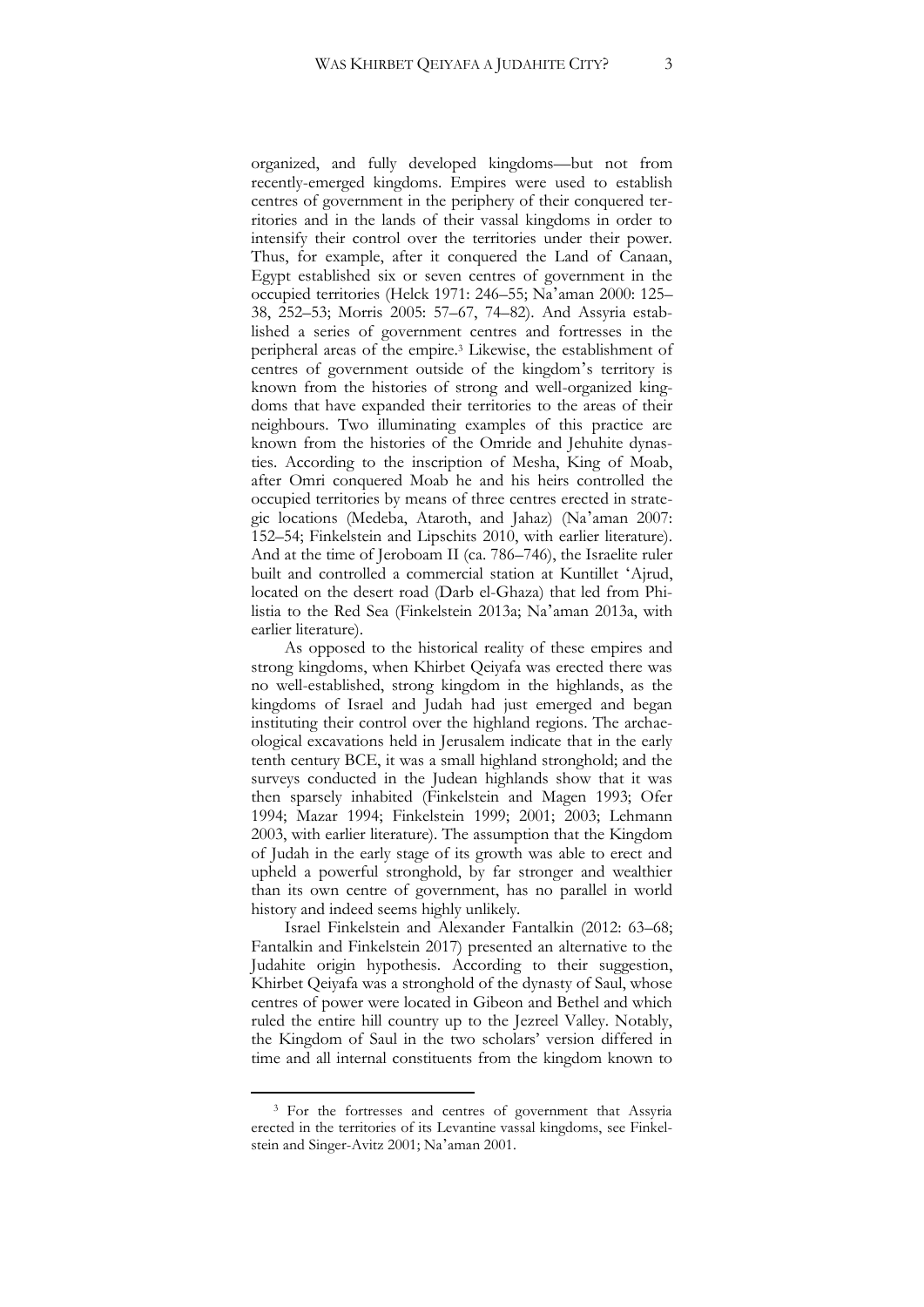us from the biblical account. According to their reconstruction, Saul's kingdom was a northern Israelite polity that antedated Jeroboam I's kingdom and governed all the highland territories on both sides of the Jordan, including the district of Benjamin. The Saulides ruled in parallel to the reign of David and Solomon, whose territory encompassed only the Judean highlands and Jerusalem.<sup>4</sup> Hence, in contrast to the biblical idea of a United Monarchy, the two scholars reconstruct two rival kingdoms under the domination of the royal houses of Saul and David. During the early years of King Rehoboam, Solomon's heir, Pharaoh Shishak (ca. 945–924), terminated the kingdom that Saul established and destroyed both Gibeon—the kingdom's capital—and Khirbet Qeiyafa, the kingdom's stronghold in the Shephelah.

The many obvious weaknesses of this historical reconstruction lie beyond the scope of this article. Suffice it to emphasize that the assumption that Khirbet Qeiyafa was an Israelite stronghold under the domination of the Saulides is no different from the assumption that it was a Judahite stronghold established by King David. Both assumptions suffer from the same basic weakness and both contradict all that we know about the relations between centre and periphery in the history of other ancient kingdoms.

How should we explain the fact that scholars avoid connecting Khirbet Qeiyafa to the region where it belongs and preferred linking it to the remote highland region? Which exceptional artifacts were discovered on the site that obliged searching for its builders *outside* the region where it is located? Khirbet Qeiyafa is indeed an outstanding site, differing in its strength, internal organization, and material culture from all other contemporaneous sites located in south Canaan including Tell eṣ-Ṣafi (Gath of the Philistines), its close neighbour. However, do these exceptional characteristics justify searching for the solution to the site's riddle in the highlands, from whose settlements it differs even more than from its neighbours? Rather, should we not search for the riddle's solution within the region in which it is located? I will address these questions in the discussion that follows.

#### **THE KINGDOM OF JUDAH AND THE DISTRICT OF THE SHEPHELAH**

The discussion below seeks to answer the question, when did the Shephelah become Judahite, such that it might be called the "Shephelah of Judah"? To clarify this issue, we must examine the historical reality in the region from the establishment of the Philistine kingdoms in south Canaan (the late twelfth century BCE) to Judah's establishment of its domination in the Shephelah following the destruction of the city of Gath (in the last third of the 9th century BCE).

<sup>4</sup> For this exceptional reconstruction of Saul's reign and the scope of his kingdom, see Finkelstein 2006; 2011; 2013b: 37–61.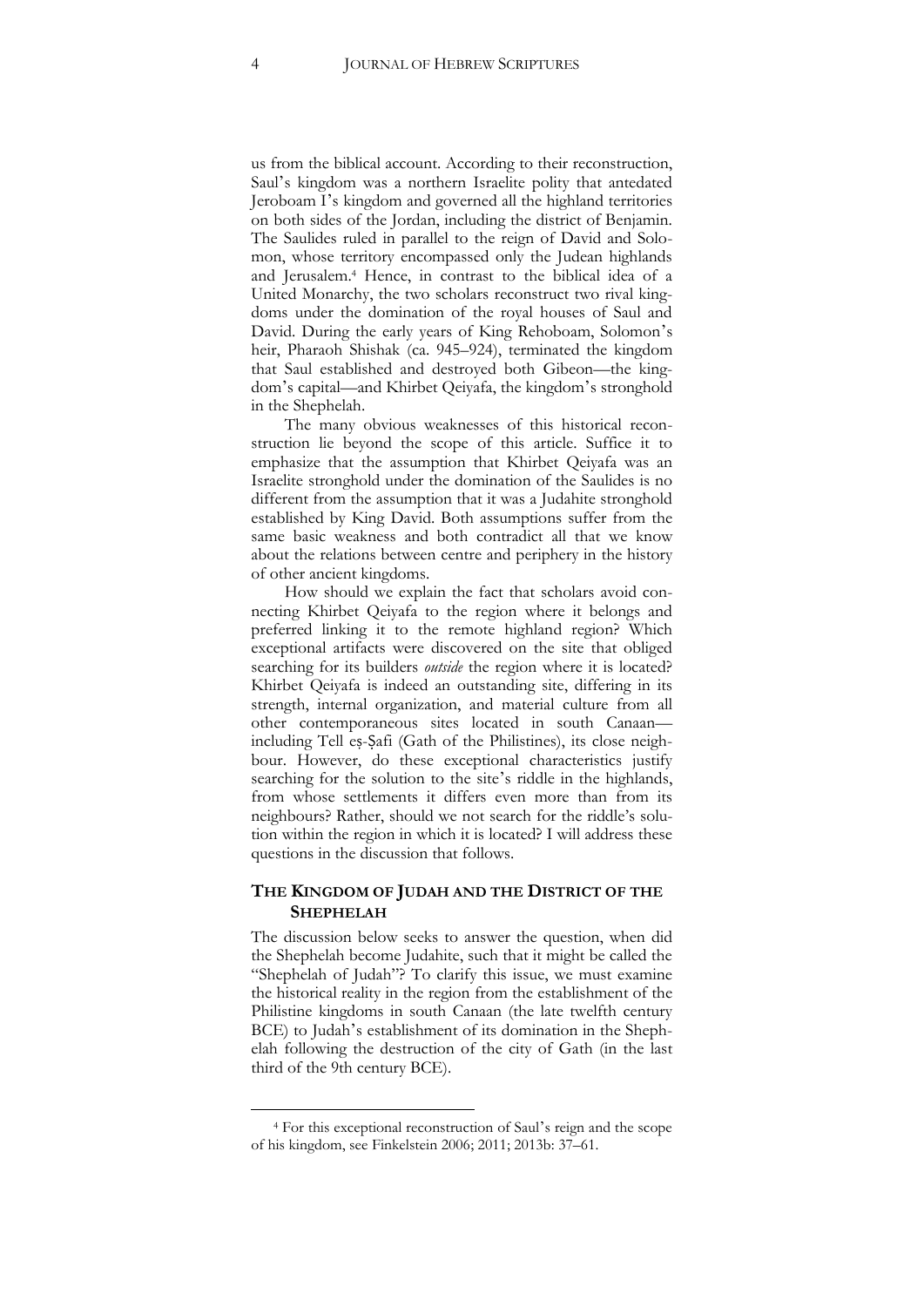The territory of the Shephelah was distributed in the Late Bronze Age between three medium-sized Canaanite kingdoms (Gezer, Gath, and Lachish) and several small kingdom located near their borders.<sup>5</sup> Two Philistine kingdoms grew strong in the Shephelah after the collapse of the system of Canaanite kingdoms: Ekron (Tel Miqne) and Gath (Tell eṣ-Ṣafi). The scope of the Kingdom of Gath before the destruction of Ekron and Khirbet Qeiyafa must have been limited, as these strong cities blocked its expansion northward and eastward. The areas east and south east of Gath, in the region formerly controlled by the Kingdom of Lachish, were sparsely populated in Iron Ib–early Iron IIa, and most of the settlements were located in the easternmost Shephelah (Tel Beth-Shemesh, Tel Yarmouth, Tell Beit Mirsim, and Tel ʻEton) (Faust and Katz 2011). Whoever constructed the fortified city at Khirbet Qeiyafa took advantage of the settlement gap, fortified the place with strong walls, settled inhabitants within the walls, and turned it for about half a century into a powerful centre that dominated the surrounding region. Following the destruction of the powerful city at Khirbet Qeiyafa and the roughly contemporaneous destruction of the city of Ekron that governed vast territories in the northern Shephelah,<sup>6</sup> Gath became the most powerful kingdom in the Shephelah and expanded in the north and east up to the eastern margins of the Shephelah.

Of particular relevance to this issue is the biblical outlook of the border zone that separated the inhabitants of the hill country from those of the Shephelah at the time of the United Monarchy. Evidence for the borders might be sought in the stories of David's flight from Saul, when he tried to find shelter in places located at the margins of the latter's kingdom. The Book of Samuel relates that following his escape from Saul, David found shelter in the Adullam cave—near the outskirts of the highlands (1 Sam 22:1), yet outside the Land of Judah (v. 5). Another story relates how the lords of Keilah, a town that suffered from Philistine raids, invited David and his band to stay in the place and defend it from the plunderers (1 Sam 23:4–15). Like Adullam, Keilah is also presented as a town located outside the confines of Judah (v. 4: "But David's men said to him: 'Behold, we are afraid here in Judah; how much more then if we go to Keilah against the armies of the Philistines?' ").<sup>7</sup> After his victory in the battle of Michmash, Saul pursued the running Philistines up to Aijalon (1 Sam 14:31); and following his victory in the Valley of Rephaim, David pursued the retreating Philistines up to Gezer (2 Sam 5:25). According to the David

<sup>5</sup> For the controversy over the number and scope of Canaanite kingdoms located in the Shephelah in the Late Bronze Age, see Na'aman 2011; Finkelstein 2015, with earlier literature.

<sup>6</sup> For the destruction of Tel Miqne (Ekron) in the early Iron Age IIA, see Bunimovitz and Lederman 2006: 420–24; Dothan and Gitin 2008: 1953–55; Mazar 2008: 94–95; Finkelstein and Piasetzky 2015: 892–94.

<sup>7</sup> For the latest discussion of the Keilah episode, see Na'aman 2010b.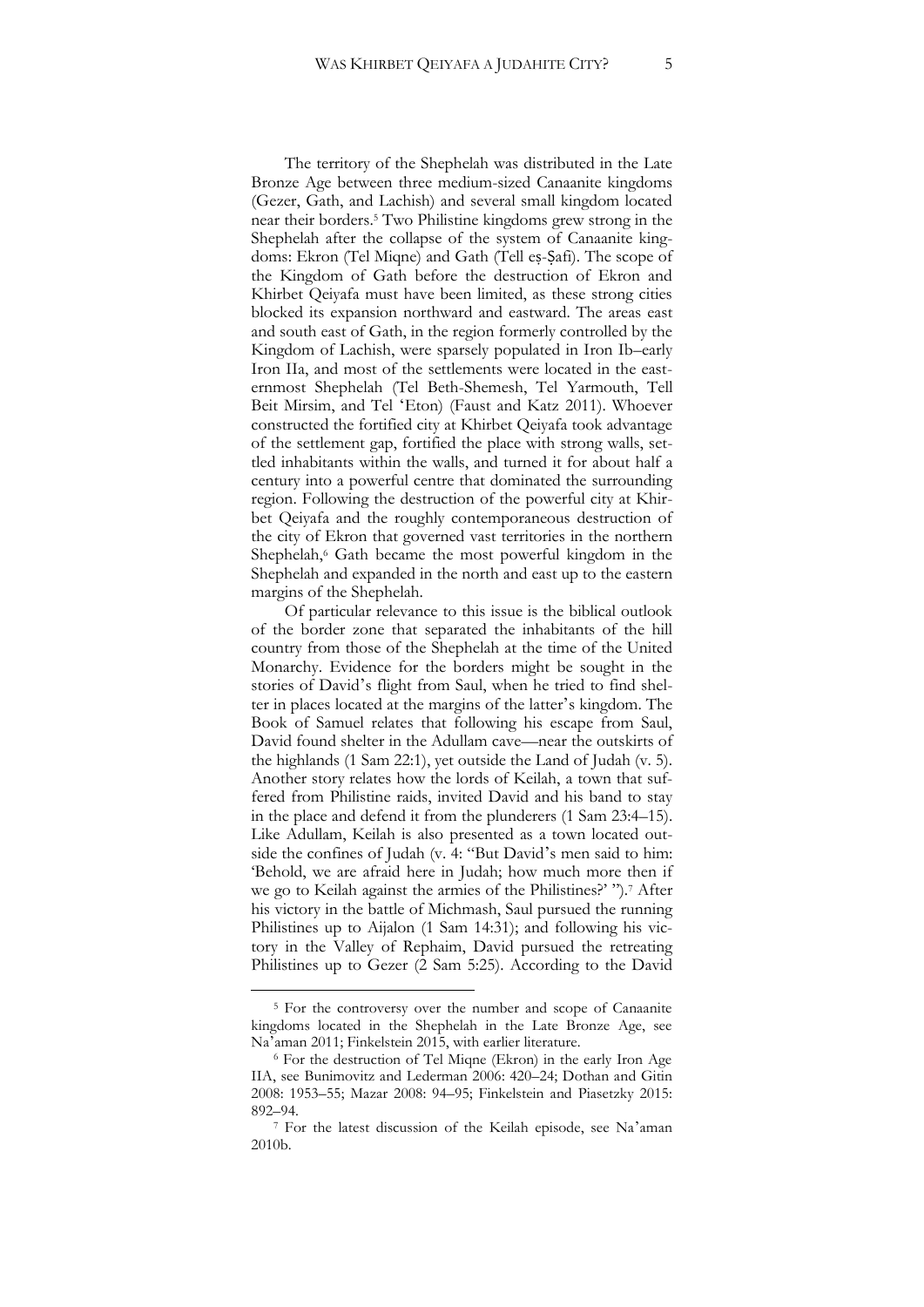and Saul story-cycle, David was forced to run out of the Land of Judah and found shelter in the court of Achish, King of Gath. The latter settled him in Ziklag, a town located in the southernmost margins of the Shephelah, not far away from the Negeb of Judah (1 Sam 27:1–6, 10; cf. Josh 15:31). Evidently, thus, the authors of the stories conceived a political-territorial picture according to which the Israelite presence reached the eastern margins of the Shephelah—up to the line between the mountain feet and the towns of Aijalon, Adullam, and Keilah—whereas the Kingdom of Gath dominated all the areas west of it.

The David and Goliath episode, according to which Saul expanded his territory westward and fought the Philistines in the Valley of Elah, in the midst of the Shephelah, does not accord well with the territorial picture drawn above. A detailed discussion of this episode, regarding which many works have already been written,<sup>8</sup> lies beyond the scope of this article. Suffice is to say that not only is the battle account wholly legendary, but many scholars suggested that the original account actually related the victory of Elhanan of Bethlehem over Goliath of Gath (2 Sam 21:19). Later, the episode was shifted from Elhanan to another Bethlehemite hero, David, and a late author composed the heroic story of the battle between David and Goliath (1 Sam 17) (Pákozdy 1956; Dempster 1992; Dietrich 2012: 87–88).<sup>9</sup> The story's late composition date and its legendary nature might explain why the arena in which the episode took place is located farther west than all other places in which the encounters between Israelites and Philistines took place according to the David and Saul story-cycle.

Reconstruction of the following development in the history of the Shephelah depends on our evaluation of the authenticity of the account of David's victories over Israel's neighbours (2 Sam 8:1–14). I support the opinion of scholars who suggested that this account is a late historiographic work that uses the style of a chronicle in order to depict David as a great conqueror, similar to other great ancient Near Eastern kings, and that David's conquests were modeled after the victories gained by a number of foreign kings (Na'aman 2002; Fischer 2006; Edenburg 2010, with earlier literature). An analysis of the short, schematic account of David's victory over the Philistines (2 Sam 8:1a: "After this David defeated the Philistines and subdued them") supports this conclusion. First, during the monarchical period, Philistia was divided among several

<sup>8</sup> For the vast literature written on the story of David and Goliath, see Galling 1966; de Vries 1973; Barthélemy et al. 1986; Rofé 1987; Auld and Ho 1992; Ehrlich 1992; Dietrich 1996; 2012; Isser 2003; Yadin 2004; Beck 2006; Van Seters 2009: 135–62, with earlier literature.

<sup>&</sup>lt;sup>9</sup> The author of the book of Chronicles borrowed the place name [E]phes Dammim from the David and Goliath story (1 Sam 17:1) and inserted it to his account of the battle of Eleazar the son of Dodo against the Philistines (1 Chr 11:12–13), thereby completing a missing detail in the early source available to him (2 Sam 23:9–19).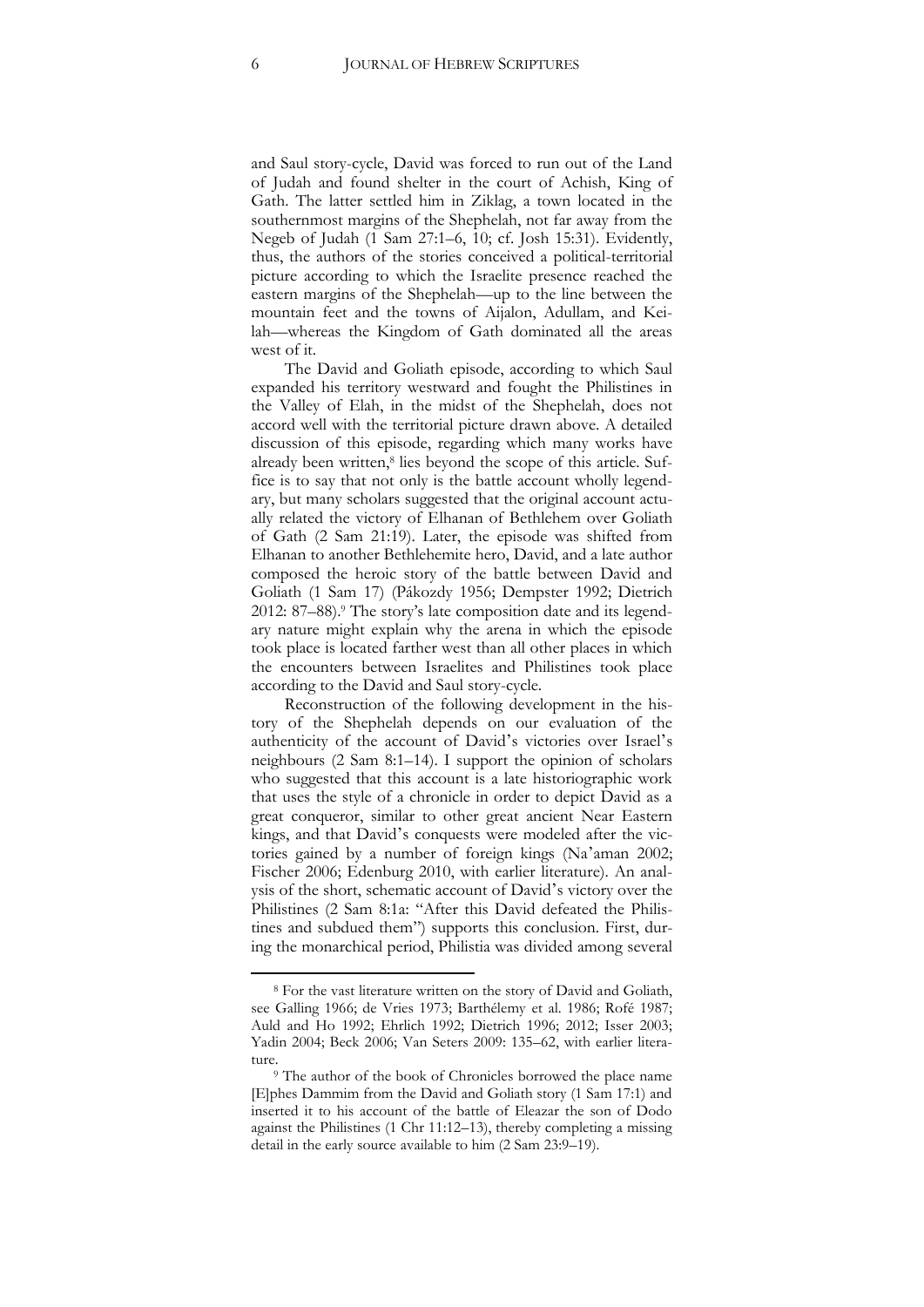kingdoms, and the available extra-biblical sources indicate that each Philistine kingdom held its own policy and not always cooperated with its neighbours. The archaeological research also shows the utter differences in size and political power of the Philistine kingdoms along the axis of time (Finkelstein 2007b: 520–21; Niemann 2013: 249–54). Evidently, thus, a political-territorial entity called "Philistines" that operated in unison and which David subdued is literary and ideological and does not reflect the ancient reality. Second, the text does not relate what happened to the Philistines after their ostensible subjugation, whereas the historical and archaeological research show that in these years, Philistine Gath became the strongest kingdom in south Canaan. No wonder that most scholars who dealt with the early history of Israel avoided using the account of 2 Sam 8:1–14 for their historical reconstruction and treated it as late historiographical work that does not reflect the ancient reality.<sup>10</sup>

Following the destruction of Ekron and Khirbet Qeiyafa in about the mid-tenth century BCE, the Kingdom of Gath gained much power and controlled all or nearly the entire Shephelah district. Memory of its central position is preserved in the story-cycles of Saul, David and Solomon, where the king of Gath appears as the main power in the territory west of the hill country. A full expression of Gath's power is reflected in the excavations conducted at Tell eṣ-Ṣafi, which show that since the mid-tenth century, the city substantially expanded (the site's area is about 45–50 hectares) and flourished. This great, prosperous city lasted from the mid-tenth to the third quarter of the 9th century BCE, when it was utterly destroyed (Maeir 2012a: 26–49; Maeir 2012b; Shai and Maeir 2012; Maeir, Hitchcock and Kolska-Horwitz 2013: 23–25). The ruler who destroyed the city is Hazael, King of Aram, who first conquered and subjugated the Kingdom of Israel, then besieged Gath and conquered it, and finally campaigned to Jerusalem and received the tribute of Jehoash, King of Judah (2 Kgs 12:18b–19).

The extent of the territory that the Kingdom of Gath controlled in the eastern Shephelah is controversial. Some scholars suggested that Gath expanded up to the mountain feet and that the Kingdom of Judah established its settlements in the Shephelah only after the destruction of Gath (Fantalkin and Finkelstein 2006: 30–31; Fantalkin 2008: 30–35; Bunimovitz and Lederman 2011a: 42–43; Lehmann and Niemann 2014; Sergi 2013: 230–32, 239–41). Others suggested that the King of Gath dominated most of the Shephelah, but the Kingdom of Judah began expanding westward as early as the late tenth or early ninth century BCE and founded some settlements in the area west of the hill country, including the cities of Lachish and

<sup>10</sup> Even today, some scholars treat the biblical account of 2 Sam 8:1–14 as if it were an original chronicle and describe the history of the United Monarchy in the way it is related in chapter 8. See recently Galil 2013; 2014: 84–86, 100.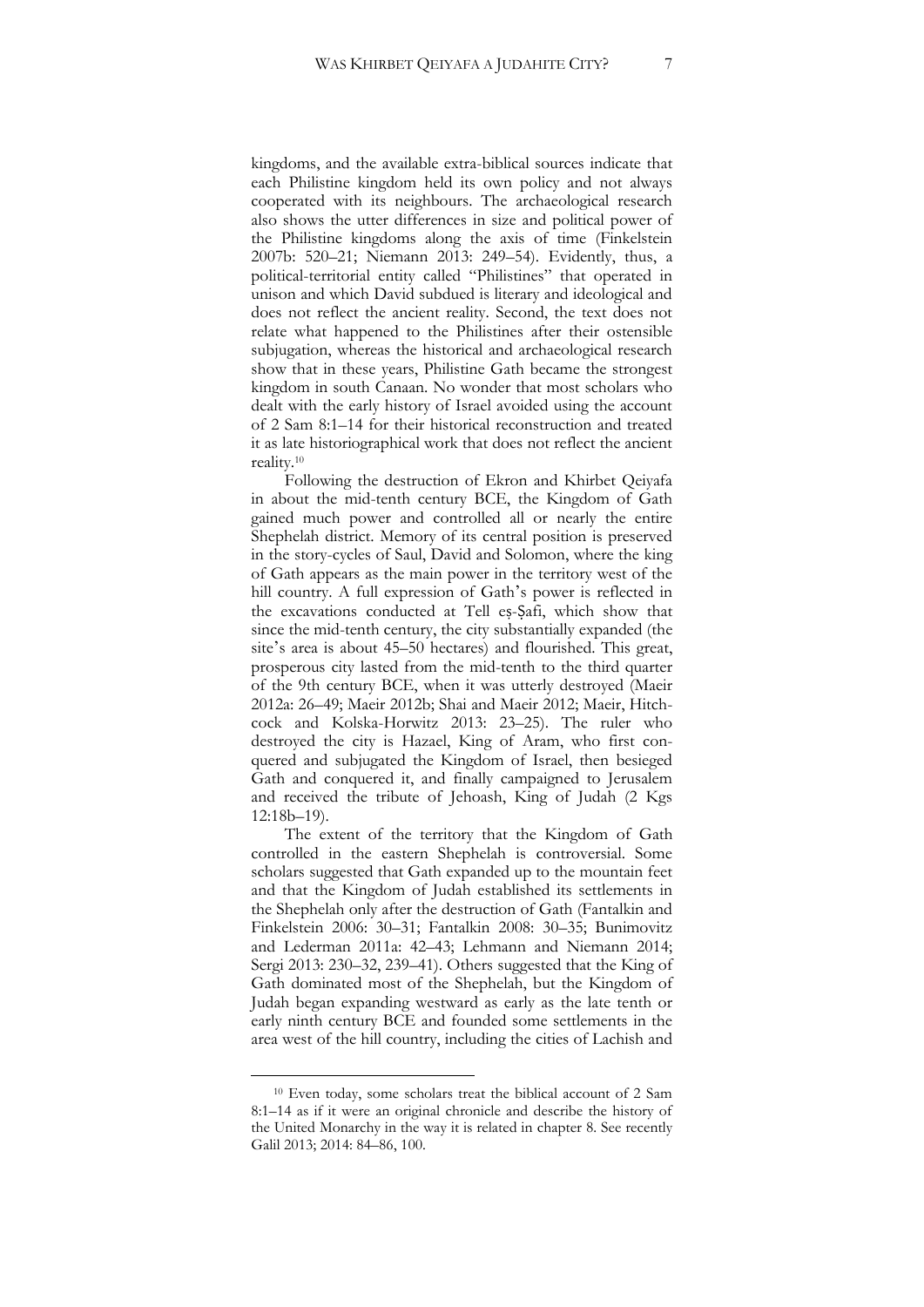Libnah (see 2 Kgs 8:22b) (Mazar and Panitz-Cohen 2001: 274– 75; Herzog and Singer-Avitz 2004: 229; Na'aman 2013b: 252– 55; Faust 2013: 209–14; Ussishkin 2014: 14–15). Yet, assuming that Judah gained some areas in the eastern Shephelah before Gath's destruction (note 2 Kgs 8:22b; Na'aman 2013b: 254– 55), it expanded further westward only after the city was utterly destroyed in the last third of the 9th century BCE.<sup>11</sup> The kings of Judah took advantage of the vacuum created after the destruction, expanded westward, and began settling the occupied territories; thus, in the second half of the 8th century, the Shephelah became the most densely populated and prosperous district of the kingdom.

This short examination of the history of the Shephelah in the early monarchical period, which demonstrates that it became the "Shephelah of Judah" no earlier than the late ninth century BCE, comprises an important key for evaluating the political position of the fortified city built at Khirbet Qeiyafa in the first half of the 10th century BCE and serves as the departure point for the discussion in the next section.

#### **ANACHRONISMS AS A MEANS TO PROVE THE JUDAHITE IDENTITY OF KHIRBET QEIYAFA**

A plain reading of the Khirbet Qeiyafa excavators' discussions reveals, surprisingly, the large number of anachronisms presented there. These anachronisms serve them as foundation courses on which they established their claim that it was the King of Judah who constructed the city discovered at Khirbet Qeiyafa. Let me present some examples:

(1) Garfinkel and Ganor (2008: 122) entitled their article that summarizes the results of the first two excavation seasons, "Khirbet Qeiyafa—an Early Iron Age Fortified City on the Border between Judaea and Philistia." Since then, the excavators consistently presented Khirbet Qeiyafa as a site located on the border between Philistia and Judah. Thus, for example, at the beginning of the book *Debating Khirbet Qeiyafa,* they wrote as follows (Garfinkel, Kreimerman and Zilberg 2016: 29): "Geographically, the site is located in the region known as the Judean Shephelah, that is, the lowlands of Judah." Some pages later (Garfinkel, Kreimerman and Zilberg 2016: 34), they declared: "Khirbet Qeiyafa is located on the border between Judah and Philistia and could therefore be associated with either of these entities." This presentation of Khirbet Qeiyafa, a site constructed in the first half of the 10th century BCE, is wholly anachronistic. For a thousand years, from the beginning of the Middle Bronze Age to the early Iron Age, a clear-cut political-cultural border separated the kingdoms located in the highland from those located in the Shephelah, and this border did not change when Khirbet Qeiyafa was erected. As demon-

<sup>&</sup>lt;sup>11</sup> It goes with saying that the list of fortified cities that the Chronicler attributed its construction to King Rehoboam (2 Chr 11:5–10) is alien to the political-territorial reality of the Kingdom of Judah in the late 10th century BCE.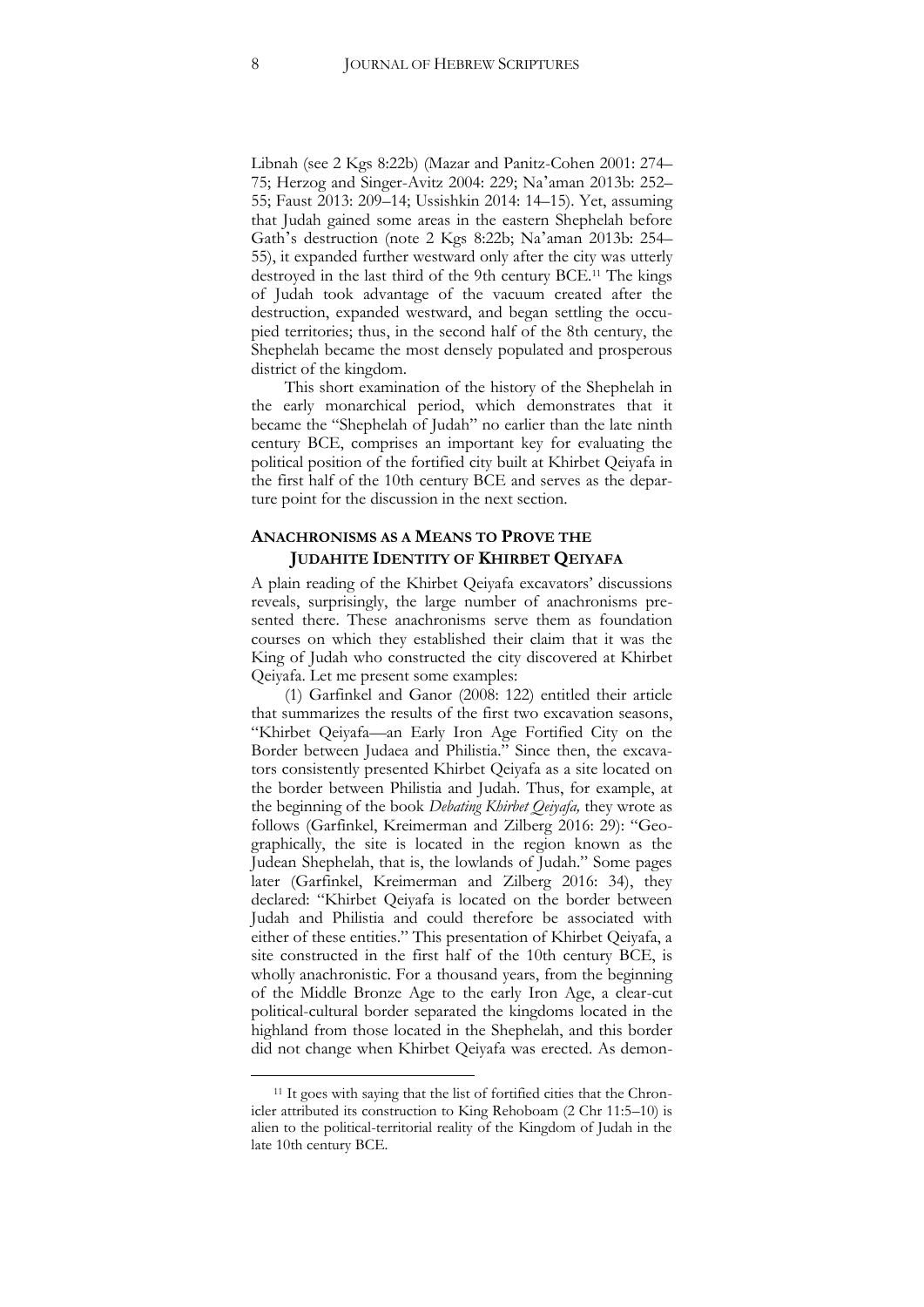strated above, the Kingdom of Judah expanded to the district of Shephelah—including the Elah Valley—only after Hazael destroyed Gath in the last third of the 9th century BCE; and only from this time onward can we speak of the "Shephelah of Judah." Presenting Khirbet Qeiyafa—a site destroyed around the mid-tenth century BCE, about 150 years before Judah expanded to the Shephelah—as a city located on the Judah-Philistia border is anachronistic. Such a representation presents the reality of the first half of the 10th century in light of the reality that first developed in the region long after its destruction.

(2) The site's excavators claimed that the integration of private houses within strong casemate walls is known only from Judahite sites, including Tell Beit Mirsim, Tel Beth-Shemesh, and Tel Beersheba (Garfinkel and Ganor 2009: 4; Garfinkel, Kreimerman and Zilberg 2016: 183, 205). Hence, the appearance of this phenomenon in Khirbet Qeiyafa indicates the site's ascription to the Kingdom of Judah. However, the integration of strong casemate walls and private buildings in the above-mentioned three cities took place in the 8th century BCE, about 150 years after the destruction and abandonment of Khirbet Qeiyafa. A late fortification system might adopt and imitate an earlier system of fortification, but in no way can we draw conclusions regarding the early reality on the basis of the late. Establishing the affiliation of tenth-century Khirbet Qeiyafa to the Kingdom of Judah on the basis of the reality that emerged about 150 years later is wholly anachronistic.

Fantalkin (2008; see Faust and Bunimovitz 2008; Yezerski 2013: 50–54, 66–72; Lehmann and Niemann 2014: 79) observed that the method of burying the dead in rock-cut tombs was first practiced in the Shephelah in the Late Bronze Age and adopted in the Kingdom of Judah in the late ninth or early eighth century BCE. It is not impossible that the Judahite building technique of integrating strong casemate walls with private buildings was also borrowed from the early Iron Age Shephelah. Be it as it may, the urbanism that is revealed in late period cannot be used for investigating the state of urbanism that prevailed during a much earlier period.

(3) Another case in point is the suggestion that the many (693) finger impressions on storage jar handles discovered at Khirbet Qeiyafa comprise the first chain in a long series of impressions on storage jars in the Kingdom of Judah and indicate that the site is Judahite (Garfinkel, Kreimerman and Zilberg 2016: 184; Kang and Garfinkel 2015: 193–202). Impression on jar handles in Judah began only in the late eighth century  $BCE$ ,<sup>12</sup> so that a long gap of about 250 years exists between the finger impression on jar handles at Khirbet Qeiyafa and in the Kingdom of Judah. This long chronological gap, alongside the fact that the early and late impression on jar

<sup>12</sup> For recent studies of the *lmlk* seal impressions, see Lipschits, Sergi and Koch 2010; 2011; Ussishkin 2011; Lipschits 2012: Article 4; Na'aman 2016b.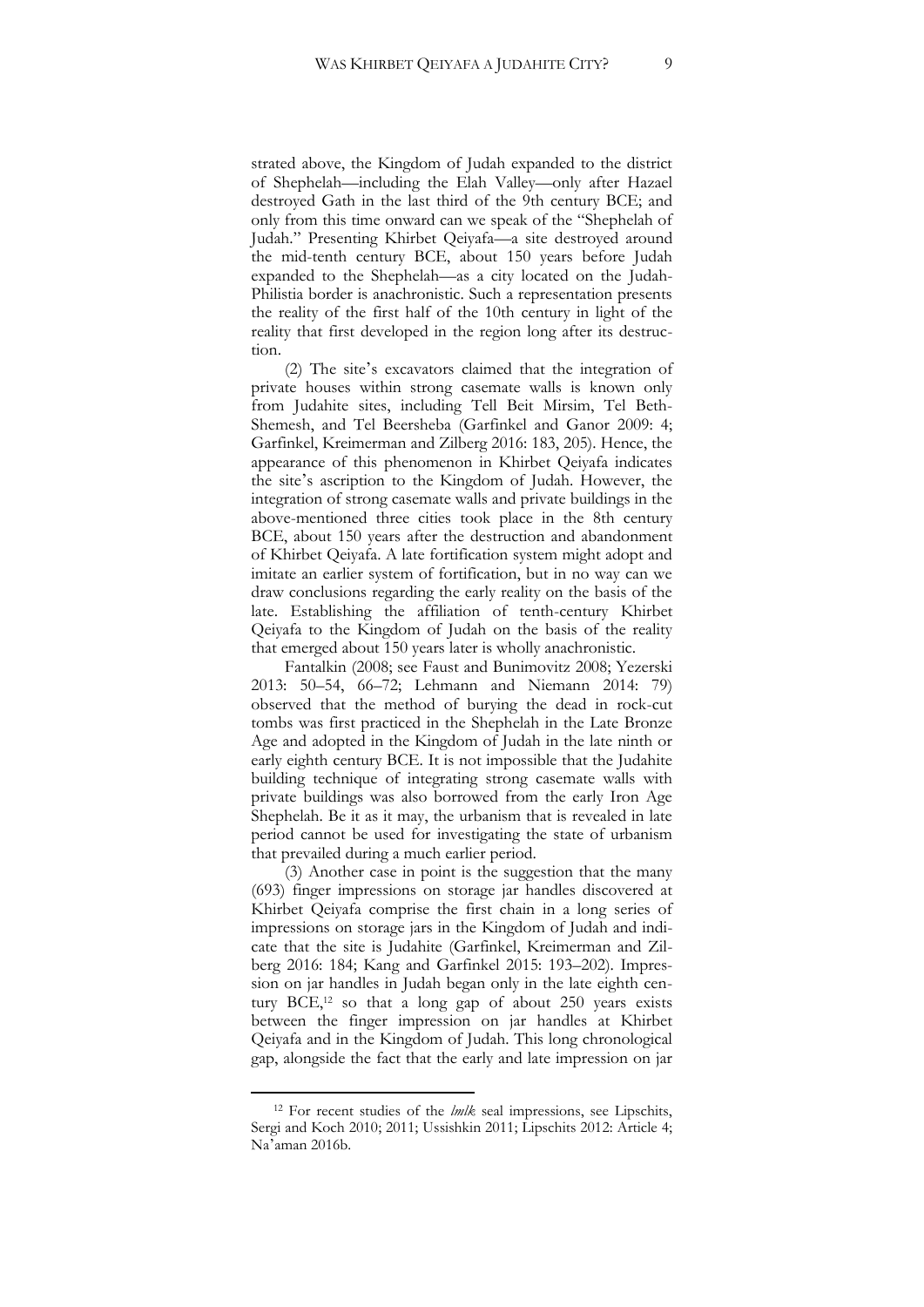handles were made in different regions and in entirely different forms (finger impression as against royal seal impression) indicates that the Judahite system developed independently of the early system. Once again, the claim of the site's excavators that the imagined continuity between the early and late impression on jar handles indicates the ascription of Khirbet Qeiyafa to the Kingdom of Judah is anachronistic.

(4) Additional anachronisms are reflected in the discussion of the metal artifacts discovered at Khirbet Qeiyafa (Garfinkel, Kreimerman and Zilberg 2016: 184–85, 201–2). Many iron tools have been discovered in the site's excavation, and the excavators tried to establish a connection between the site and the Kingdom of Judah by claiming that Iron artifacts were discovered in Judahite sites located in the Beersheba Valley and in the district of Benjamin. However, in the first half of the 10th century BCE, when Khirbet Qeiyafa was erected, none of the sites they mention was included in the Kingdom of Judah. Bethel, Ai, and Khirbet Raddana are located in the southernmost margins of Mount Ephraim; following the division of the monarchy, they were integrated into the Kingdom of Israel. Arad (Stratum XII) and Tell Beersheba (Stratum VII) were included at that time in the tribal polity of Tel Masos (Finkelstein and Fantalkin 2012: 24–28, with earlier literature). The Kingdom of Judah expanded to the Valley of Beersheba and built its centres there only after the collapse of the Tel Masos polity, probably in the early ninth century BCE. The description of Bethel, Ai, Khirbet Raddana, Arad, and Tel Beersheba as Judahite towns in the first half of the 10th century is anachronistic. Hence, the discovery of iron artifacts in these sites does not establish a connection between Khirbet Qeiyafa and the Kingdom of Judah.

(5) Anachronism as a way to prove the Judahite identity of Khirbet Qeiyafa is also reflected in the excavators' claim that the ostracon discovered there was written in Hebrew (Garfinkel, Kreimerman and Zilberg 2016: 160–70, 185–86). Joseph Naveh (1982: 65–78) demonstrated that the early Hebrew script was formed only in the 9th century, probably in order to write documents in the Hebrew language that was developing earlier as an independent dialect.<sup>13</sup> Indeed, the inscribed inscription written on pithos fragments discovered in the excavations of the Ophel and dated to the early Iron IIA was still written in the proto-Canaanite script (Mazar, Ben-Shlomo and Aḥituv 2013). One may suggest, of course, that Hebrew was first written in the proto-Canaanite script and only later in the Hebrew script. Yet, to date, no epigraphic evidence has shown that in the first half of the 10th century the Hebrew language detached from the Canaanite one and developed as an independent dialect.

<sup>13</sup> Finkelstein and Sass (2013: 164–66) suggested that the writing in Hebrew began only at the stage that archaeologists call late Iron IIA; that is, the first half of the 9th century BCE.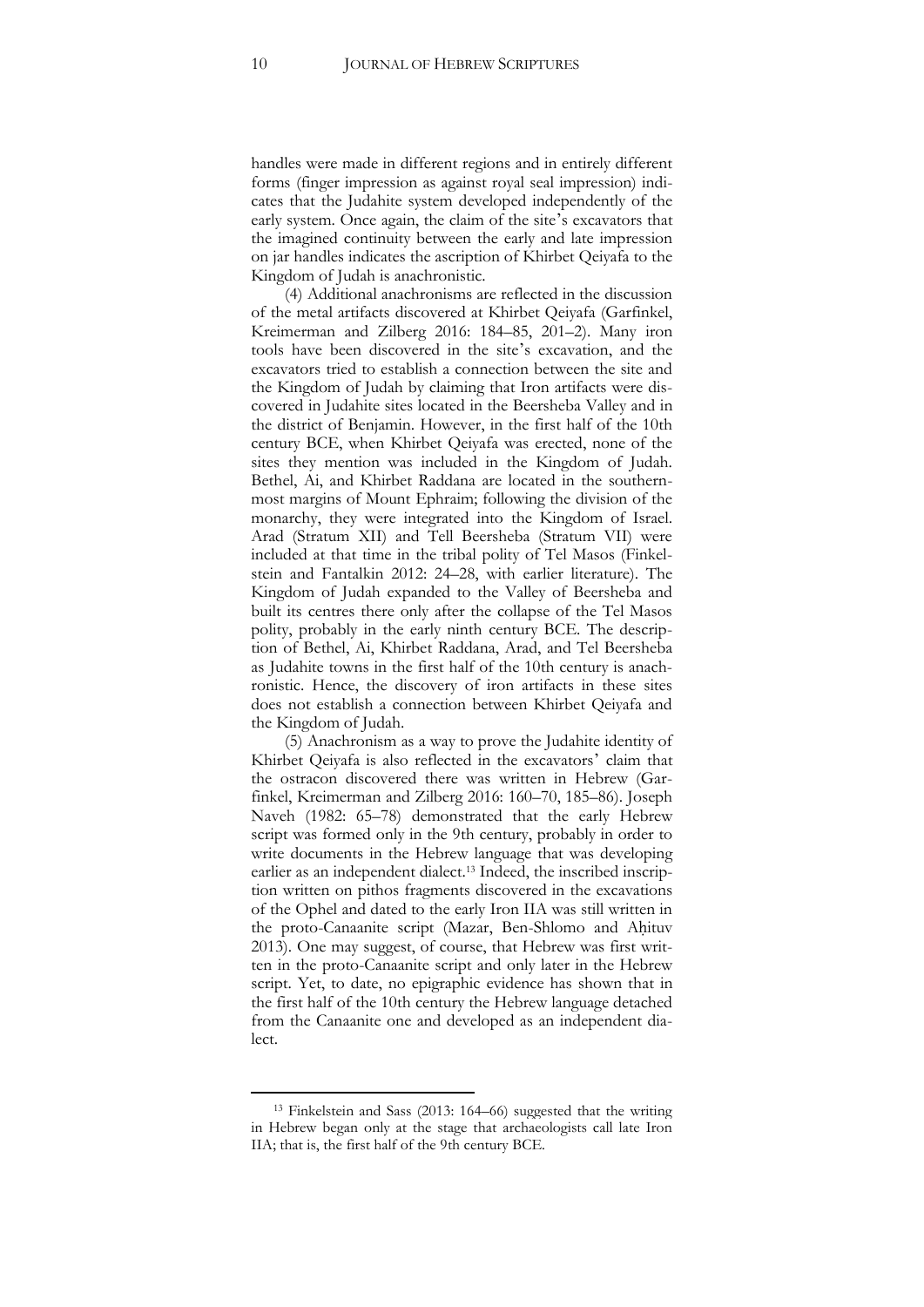Decipherment of the ostracon involves enormous difficulties, probably due to the Canaanite dialect in which it was written. Moreover, except for a few words (whose interpretation is controversial), the ostracon remained entirely nontangible.<sup>14</sup> Its publishers read the first line $\lceil n \rceil$ אל תעש ועבד א $\kappa$ , and translated it "do not do and work/make [. . .]". In light of the assumed appearance of the verb *ʻśh*, they suggested that the inscription was written in Hebrew (Misgav, Garfinkel and Ganor 2009: 254; Aḥituv 2009: 130), and this claim was accepted in the *Debating Khirbet Qeiyafa* book (Garfinkel, Kreimerman and Zilberg 2016: 157–69). Yet Alan Millard (2011) suggested that the text includes several personal names and read the first line as  $[5]$ אלת-עש ועבד-א $\chi$ , that is, two personal names each with a theophoric element.<sup>15</sup> Matthieu Richelle (2015) recently discussed the first two lines of the ostracon, suggesting that both include a series of personal names and that  $\ln 1$  he read as אלת-עשתר עבד-אל.

Against this background, we may examine the claim that the Ostracon was written in the Hebrew dialect.<sup>16</sup> As already noted, this claim rests only on the assumed appearance of the verb *ʻśh* in the first line, which is faulty for three reasons. First, not only is this reading uncertain (indeed, a different decipherment was suggested for this line), but even if the verb *ʻśh* appears in the inscription, it probably belonged to the Canaanite dialect in which this Shephelah inscription was written.<sup>17</sup> Unfortunately, the lexicon of the Canaanite language remains almost entirely unknown, so this claim cannot be verified. Second, in many cases we can establish the language in which an inscription was written on the basis of a single or few words, provided that the said dialect was in use at this period. In the case under discussion, however, no certainty exists that the Hebrew language already developed as an independent dialect. Third, the assumption that early evidence of the Hebrew language appears at a site located in the Shephelah, far away from highlands of Judah, is unlikely. Clearly, thus, the use of the obscure ostracon from Khirbet Qeiyafa to prove the antiquity of the Hebrew language and the Judahite identity of the site is also anachronistic.

In sum, all the evidence the site's excavators presented regarding architecture (casemate walls that integrate private houses), metallurgy (use of iron), administration (impressed jars

<sup>14</sup> For scholars' discussions of the enigmatic ostracon, see Misgav, Garfinkel and Ganor 2009; Yardeni 2009: 259–60; Shea 2009; Puech 2010; Rollston 2011; Galil 2009; Misgav 2011; Demsky 2012.

<sup>15</sup> Millard (2011: 8–9) observed that the verb *ʻwš* is known in several biblical personal names (Yeʻish [Gen 36:5, etc.], Yeʻush [1 Chr 1:35, etc.], Yoʻash [1 Chr 7:8, etc.]) in the sense of "to help." He translated the name אֲלָת-עֲשׁ to mean "(the goddess) Ellat helped."

<sup>16</sup> For a detailed criticism, see Rollston 2011. Millard (2016: 271) recently suggested that the ostracon "has no peculiarly Hebrew words; the lines may hold nothing more than a list of names."

<sup>&</sup>lt;sup>17</sup> In my article on Khirbet Qeiyafa I suggested that the inscription was written in the Canaanite dialect (Na'aman 2010a: 514 and n. 8).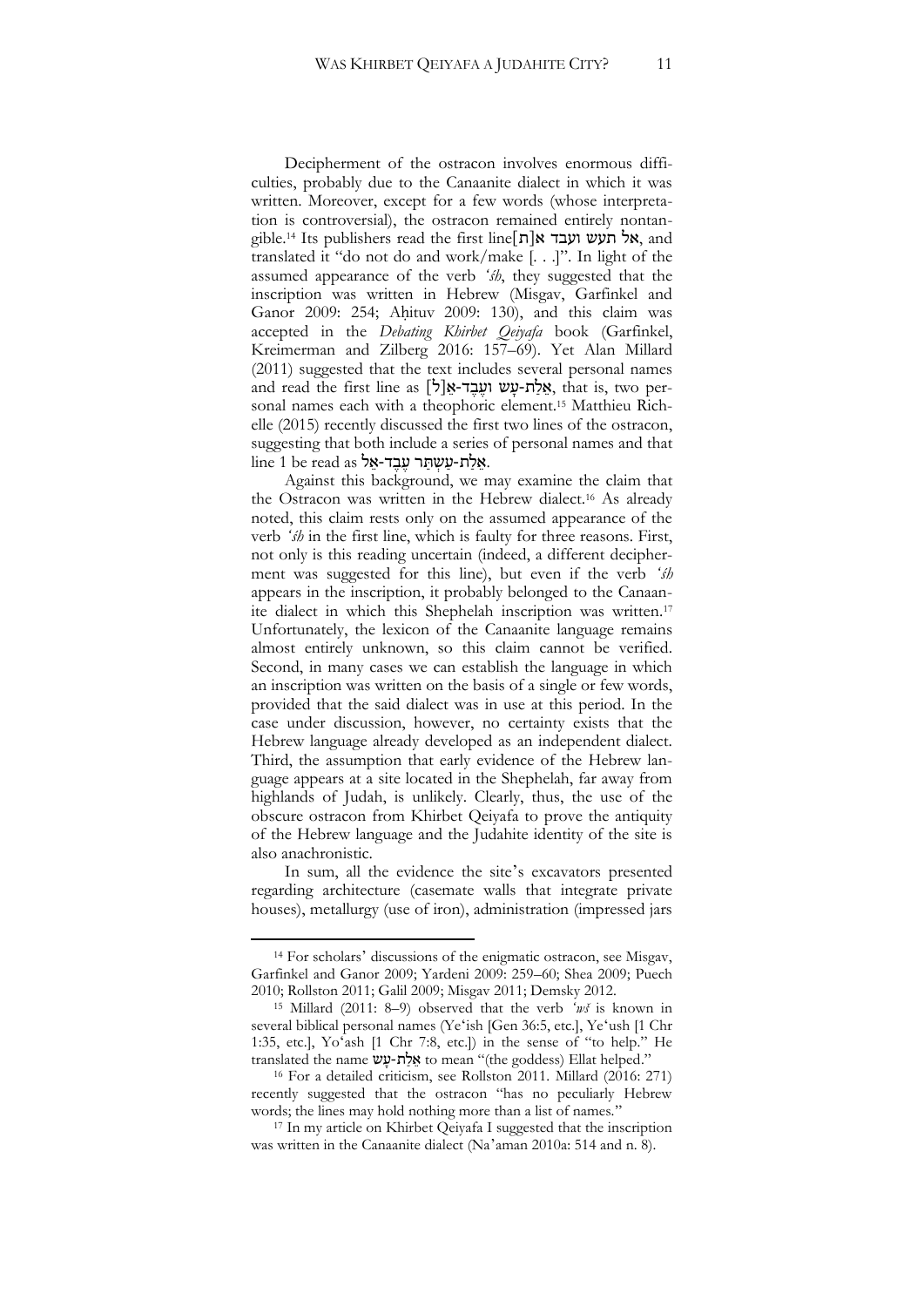in the administration of the kingdom), and writing (Hebrew) in an effort to establish connection between Khirbet Qeiyafa and the Kingdom of Judah rest on erroneous historical and cultural conceptions. They refer repeatedly to the territorial scope, the administration, and the culture of the 9th–8th Judahite monarchy as if representing the state of affairs existing many years before. Through this methodology, they anachronistically describe Judah of the first half of the 10th century according to the contours of an institute of monarchy of a much later period.

#### **KHIRBET QEIYAFA AS A LINK BETWEEN THE EARLY AND LATE JUDAHITE MONARCHY**

Alongside the frequent use of anachronisms, Khirbet Qeiyafa's excavators offer a series of discussions that ostensibly examine the city's political and cultural affiliation, but in fact present it as a place whose Judahite identity was proven beyond reasonable doubt. In light of these discussions, the findings from Khirbet Qeiyafa, which are known only from this site and are alien to the reality of Jerusalem and the Judean and Benjamin highlands, are used to describe the urbanism in the Kingdom of Judah in the first half of the 10th century BCE.

To illustrate the way these pseudo-discussions are presented, I cite the following passage from *Debating Khirbet Qeiyafa* (Garfinkel, Kreimerman and Zilberg 2016: 33–34):

Following the excavation of the heavily fortified city of Khirbet Qeiyafa, with its classical Judean characteristics, it was evident that urbanism and state formation started in the region of Judah at the end of the eleventh century BCE, in the time of King David. Khirbet Qeiyafa is located on the border between Judah and Philistia and could therefore be associated with either of these entities. If this was a Judean site, fortified cities were built in early tenth-century Judah and David and Solomon were not shepherds living in tents. Furthermore, David was indeed a significant king who built fortified cities in strategic border locations. This situation accords with the biblical tradition. [. . .]

However, if Khirbet Qeiyafa was not a Judean city, one can suggest that even if David was a historical figure (given the Tel Dan stele), and even if the transition from Iron Age I to Iron Age II began at the end of the eleventh century BCE (given the dating of Khirbet Qeiyafa), there was still no kingdom in Judah in the tenth century BCE. At this point the ethnic and political affiliation of the population of Khirbet Qeiyafa becomes a very important matter, and a fierce debate on this aspect developed.

This passage appears in the opening of the book, before the presentation of the findings uncovered at the site and before comparing them to the findings discovered in the highland sites. Ostensibly, the excavators posed a dilemma regarding the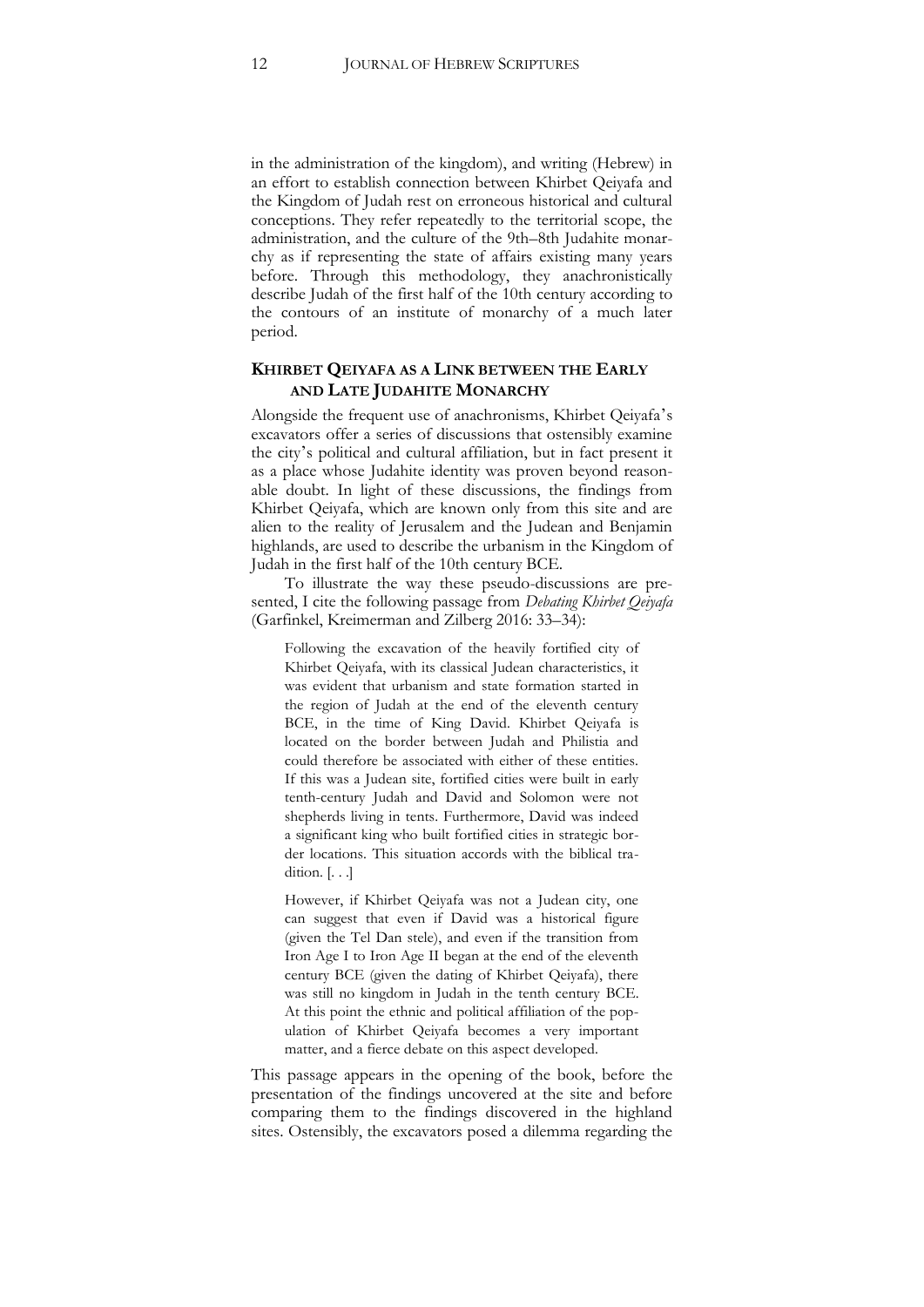political and cultural affiliation of Khirbet Qeiyafa; but in reality, they establish the site's affiliation already in the first sentence ("[f]ollowing the excavation of the heavily fortified city of Khirbet Qeiyafa, with its classical Judean characteristics, it was evident that urbanism and state formation started in the region of Judah at the end of the 11th century BCE, in the time of King David"). The description of what was "evident" in this sentence is intended to leave no doubts in the minds of the readers that it was David who constructed the fortified city. Putting forward the data in this manner presents the alternative option according to which Judah was not yet a state as a highly unlikely scenario. Moreover, the excavators openly declare that the proof of the existence of a state in Judah is based on the results of the excavation at Khirbet Qeiyafa. Thus, Khirbet Qeiyafa is presented as an embodiment of the reality in the Judean highlands, and the urbanism in the highlands is presented through the prism of the fortified city constructed in the Shephelah.

Another example of this kind of a biased presentation appears in the Hebrew book, which connects as an established fact the findings from Khirbet Qeiyafa to the site's Judahite political and cultural identity. After discussing the chronology of the Iron Age stratum, the excavators suggest that, "we found evidence for the existence of a fortified city in the late eleventh–early tenth century BCE in Judah [. . .]. Clearly, the transition from a rural to an urban society and the establishment of the Kingdom of Judah took place already at the time of King David. By no means can one claim that the process began hundreds of years later" (Garfinkel, Ganor and Hasel 2012: 105). As in the previous example, the excavators first identified Khirbet Qeiyafa as a Judahite city ("we found evidence for the existence of a fortified city . . . in Judah"), and this "fact" serves as the basis for establishing the development of urbanism in the Judean highlands at the time of David, and by inference, assuming that it was David who built the fortified city.

Within the limited scope of this article, I will present only one more example that illustrates the way the site's excavators present Khirbet Qeiyafa and the Kingdom of Judah under David as identical twins (Garfinkel, Kreimerman and Zilberg 2016: 220):

This is where the excavations of Khirbet Qeiyafa come in. They contribute archaeological data on urbanism and state formation processes, showing that they started in the early tenth century BCE in Judah. Khirbet Qeiyafa is thus situated at the crucial point where the transition from protohistory to history takes place. In other words, biblical history starts with David, and Khirbet Qeiyafa with its fortifications, administration and writing is the archaeological testimony to this process.

In a chapter entitled, "Was Judah a state in the late eleventh/early tenth centuries BCE?", the excavators present a new claim according to which there was direct continuity in urban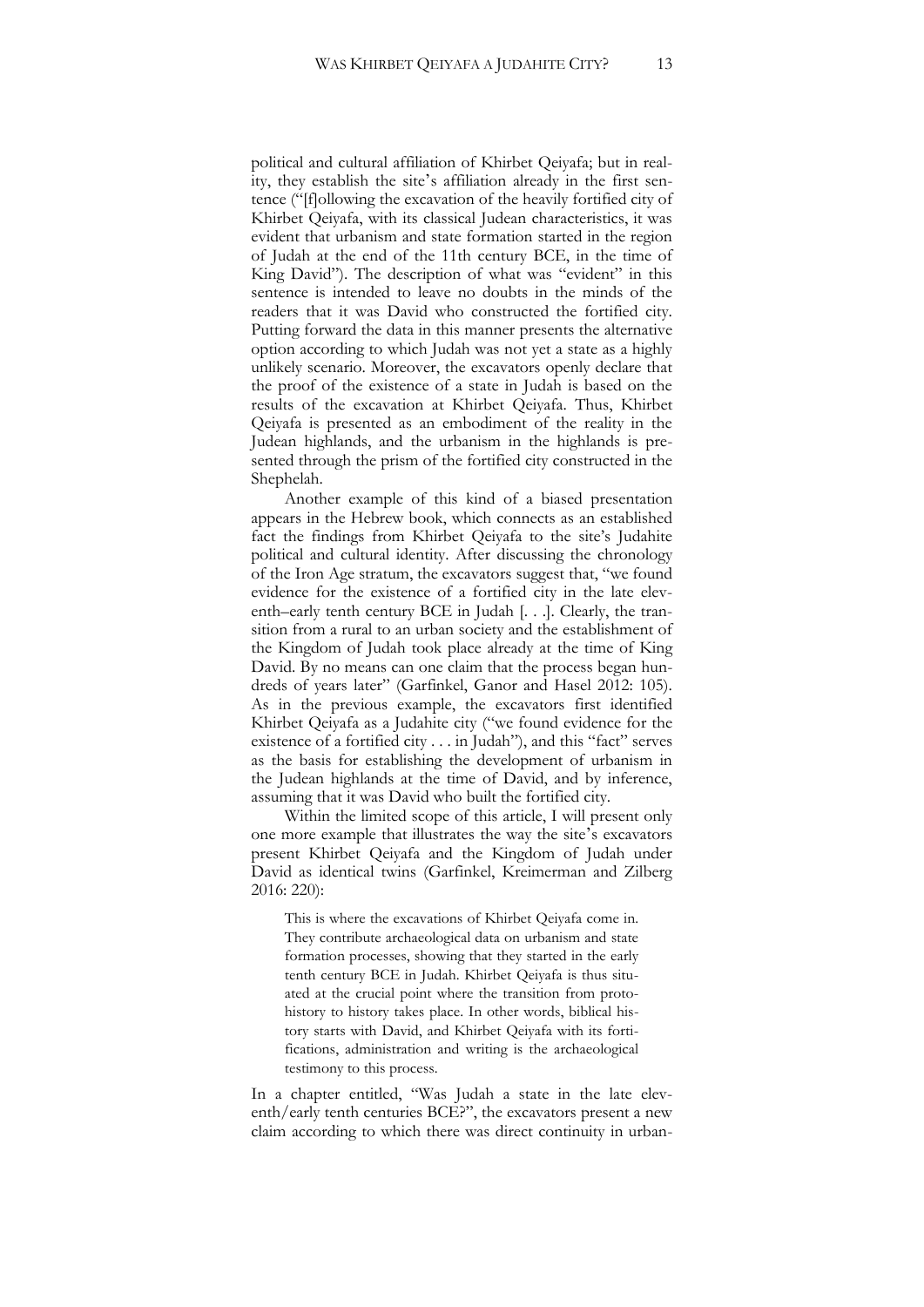ism between tenth and eighth century BCE Kingdom of Judah (Garfinkel, Kreimerman and Zilberg 2016: 213–17). The claim of continuity rests on the assumption that the findings from Khirbet Qeiyafa reflect the urbanism in the Kingdom of Judah in the first half of the 10th century BCE. To prove this notion, the chapter first presents nine criteria that are widely accepted in the sociological research and whose presence proves the existence of a state. Indeed, these criteria fit the state of urbanism in Khirbet Qeiyafa but are alien to the contemporaneous urbanism in Jerusalem and the highlands of Judah and Benjamin. The authors follow this description with a discussion of the urbanism in the eighth-century Kingdom of Judah, which fits well these nine criteria. In light of the comparison between the urbanism of the first half of the 10th century BCE, which rests entirely on the findings from Khirbet Qeiyafa and that of the eighth-century Judahite sites, the excavators drew the following conclusions (Garfinkel, Kreimerman and Zilberg 2016: 216–17):

From the above survey, it can be seen that the area of Judah in the late eleventh/early tenth centuries BCE displays some first appearances of the main characteristics of the state of Judah in the eighth century BCE. Most evidently, we may speak of the public construction works that took place at Khirbet Qeiyafa. The construction of the city from scratch [. . .] is evidence for a centralized authority that could coerce the execution of such works. Not only were such works executed, but the construction of the public building, perhaps a palace, in the centre of the site demonstrates that this authority communicated power through architecture, just as the Judean monarchy did in later periods. [. . .]

As we have seen, many characteristics of the Judean state of the eighth century BCE already existed in the late eleventh/early tenth centuries BCE, while others were beginning to appear in this period. Accordingly, it seems reasonable to conclude, from purely archaeological point of view, that the region under discussion was already part of a rising state, the state of Judah.

The "proof" for the direct continuity from the first half of the tenth-century to the eighth-century Kingdom of Judah rests on the assumption that Khirbet Qeiyafa represents the urbanism in Judah at the time of King David. This imagined early Judahite kingdom is then compared to the kingdom that emerged 150–200 years later, and this comparison comprises the basis for the claim of direct continuity between the early and late Judahite kingdom.

Many other examples can demonstrate how the site's excavators reconstruct the urbanism developed in the Judean highlands in the first half of the 10th century BCE on the basis of Khirbet Qeiyafa's excavations, and then rely on this imagined urbanism as a foundation for the proposed continuity between the 10th and 8th centuries BCE; but no more exam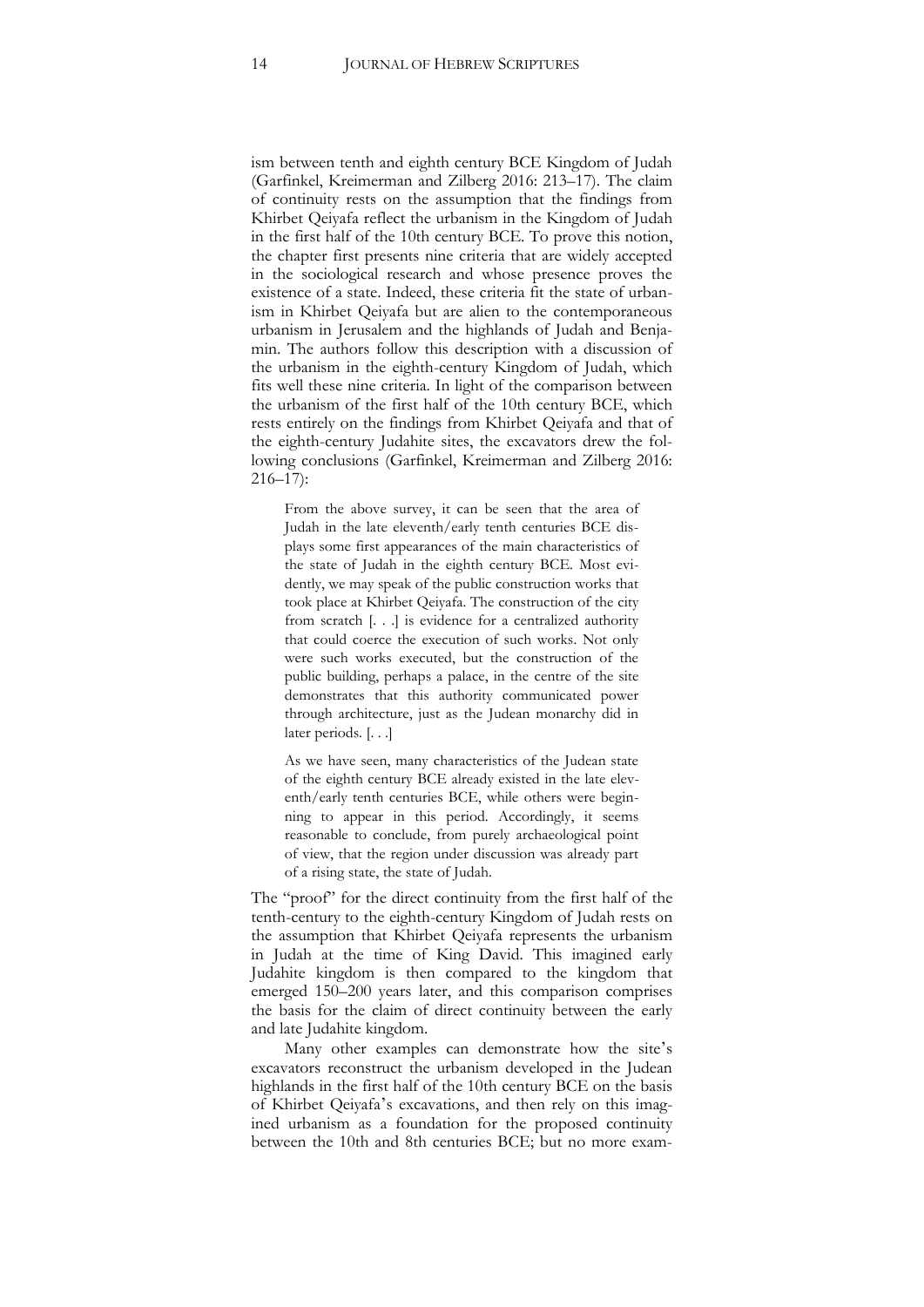ples are needed to make my point clear. Common to all these reconstructions is a disregard for the real state of urbanism as discovered in the excavations and surveys conducted in Jerusalem and other highland sites and the application of the findings of Khirbet Qeiyafa as a chain that combines the early and late Kingdom of Judah.

One of the most surprising facts that awaits readers of the extensive literature written on Khirbet Qeiyafa is the absence of the city of Jerusalem, the seat of King David and the assumed capital city of Qeiyafa, from these publications. The excavators were so convinced that the former was a Judahite site that they avoid discussing the connections between the findings unearthed in the site and those discovered in the excavations of Jerusalem. Ostensibly, one might suggest that in light of the poor preservation of the remains of tenth century BCE Jerusalem, we can establish the state of urbanism and economy of the kingdom by exploring the situation in its periphery. Shlomo Bunimovitz and Zvi Lederman developed this methodological assertion, called "a view from the border," in the course of their excavations at Tel Beth-Shemesh (2008; 2009: 125–29; 2016: 42–50, with earlier literature; cf. Finkelstein 2001; 2003; Herzog and Singer-Avitz 2004). The two scholars deduced from the urbanism uncovered at the excavations of Beth-Shemesh and other urban centres in the periphery of Judah regarding the state of urbanism in Jerusalem in the late tenth and ninth centuries BCE. Although Khirbet Qeiyafa's excavators did not mention this methodological approach, they applied it in their publications. However, successful application of this methodology requires first the provision of unequivocal evidence that Khirbet Qeiyafa indeed was built and maintained by the Kingdom of Judah; and furthermore, an examination of several sites—not only one—that developed at that time in the kingdom's periphery. Needless to say, the site's excavators fulfilled none of these conditions.

Another subject of note is the way the site's excavators use the biblical chronology. On the basis of radiometric dating of 28 short-lived samples, they establish that the city was built ca. 1000 BCE and endured in the first third of the 10th century BCE (Garfinkel et al. 2015b: 883–87; Garfinkel, Kreimerman and Zilberg 2016: 146–54). Basing themselves on these dates, they repeatedly claim that the city was built in the time of King David and attribute its construction to him.

The synchronism between David's reign and the radiometric dating of Khirbet Qeiyafa rests on the biblical chronology according to which David ruled for forty years and was followed by Solomon, who also ruled for forty years. On the basis of the regnal years of the kings of Judah and Israel as related in the Book of Kings, the commonly agreed dating of the division of the monarchy is ca. 930 BCE. When counting backward from this date, David's rise to power is dated to the late 11th century BCE. This analysis comprises the basis of the claim that David's reign fits the radiometric dates of Khirbet Qeiyafa.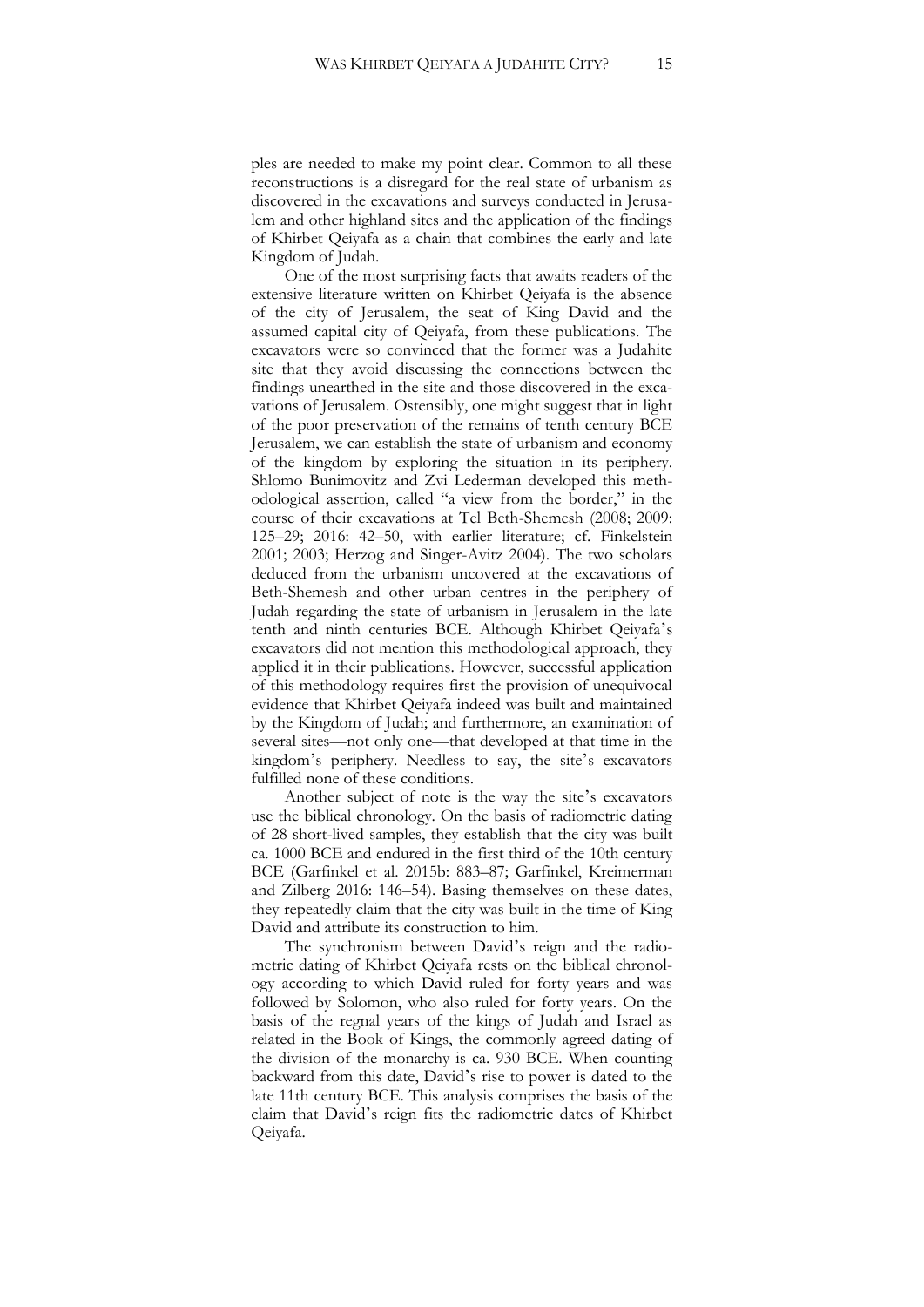Yet, is the throne tenure attributed to David and Solomon in the biblical tradition reliable, and does it rest on ancient sources? To answer this question, we must present the throne tenure attributed to all the four kings who ruled Israel in the time of the United Monarchy. The author of the books of Samuel and Kings attributed to Saul two years of reign (1 Sam 13:1); to Ishbaal (Ishboshet) his son two years (2 Sam 2:10); to David forty years (2 Sam 5:4) and to Solomon forty years (1 Kgs 11:42). In light of these data, clearly the chronology of the four kings is ideological and does not rest on an ancient source (contra Kreuzer 1996). The author who worked his sources of the early history of Israel obtained no data regarding the length of reigns of the early Israelite kings and established their years of reign in order to convey an ideological message about the legitimacy of the royal houses of Saul and David. Thus, we may conclude that no data exists to enable establishment of the years of David's reign in Jerusalem. No matter whether we accept the radiometric dates of Khirbet Qeiyafa's excavators (Garfinkel, Kreimerman and Zilberg 2016: 146–54) or the revised radiometric dates suggested by other scholars (Finkelstein and Piasetzky 2015), the chronological relations of the fortified city constructed at Khirbet Qeiyafa vis-à-vis the reigns of the kings who ruled then in the highlands remain unknown.

#### **KHIRBET QEIYAFA AS AN URBAN CENTRE IN THE SHEPHELAH**

Khirbet Qeiyafa was excavated on a large scale in the course of seven excavation seasons, so a considerable part of the ancient city was uncovered. As a result, we have a lot of material for discussion of the site and its economic and cultural relations with neighbouring regions.

Petrographic analysis of the plain pottery uncovered in the excavation indicated that most of the vessels were produced in the vicinity of the site. This finding confirmed the close connection of the city to the region in which it is located (Ben-Shlomo 2009; 2016; Garfinkel, Kreimerman and Zilberg 2016: 74, 76). In a recently published article, the site's excavators suggested that baking trays discovered in nearly every building in the place are unknown at Philistine sites, which indicates the Judahite origin of its inhabitants (Garfinkel et al. 2015b: 882). Bunimovitz and Lederman (2016: 194, 204), however, dismissed this claim and observed that baking trays appear throughout the country, including the sites of Tel Qasile, Tel Batash, and Tel Beth-Shemesh. Indeed, in their new book, the site's excavators omitted the claim of the baking trays' highlands origin and suggested that most of the pottery uncovered in the site was made of clay that characterizes the Elah Valley (Garfinkel, Kreimerman and Zilberg 2016: 74).

Hundreds of jars whose handles are marked by finger impressions were discovered at the site and deserve our attention. The petrographic analysis demonstrates that most of these jars were produced in the vicinity of the site. Kang and Garfinkel (2015: 200–202; cf. Garfinkel, Kreimerman and Zilberg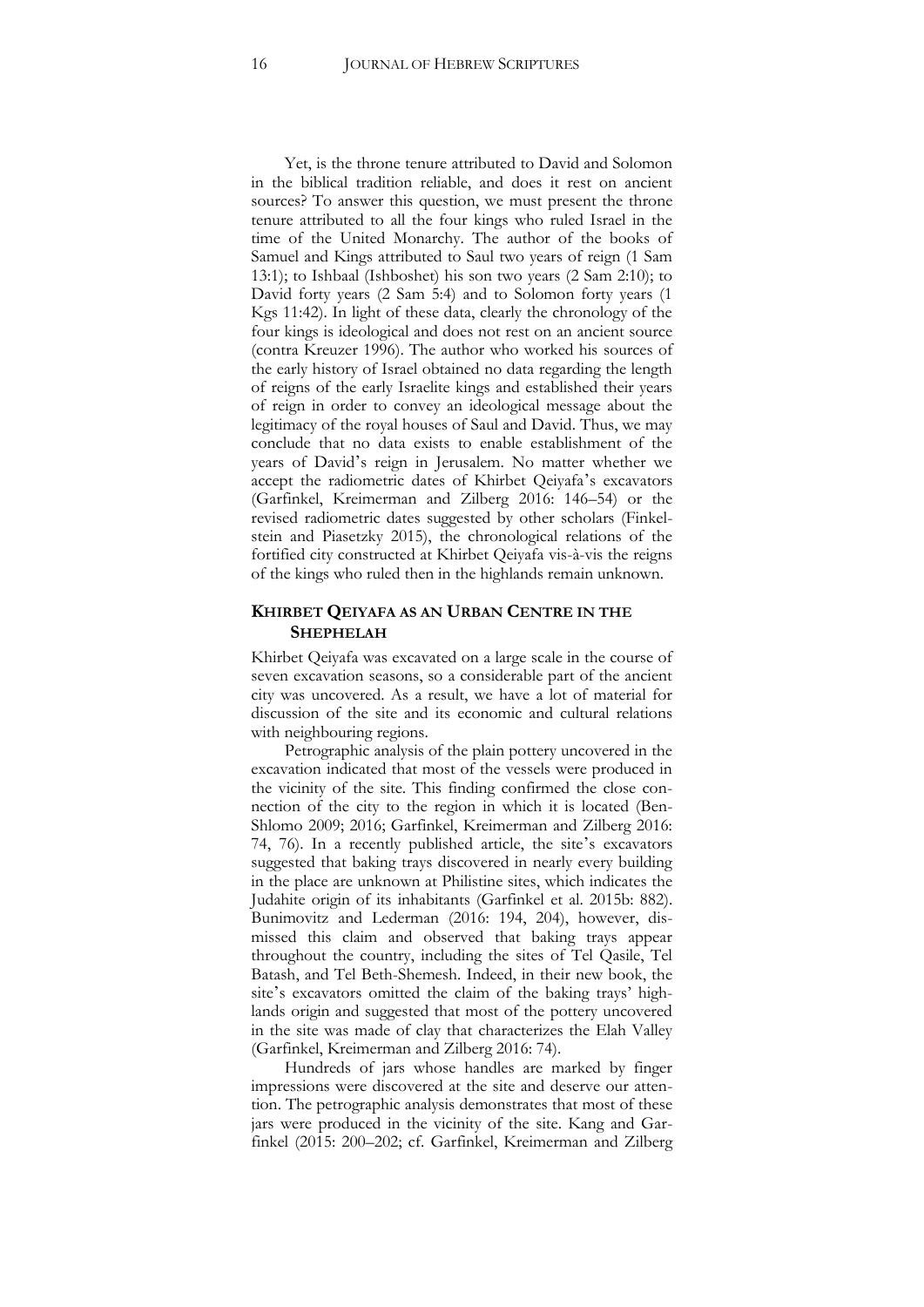2016: 184) suggested that the systematic finger impression indicates royal ownership and reflects a well-organized local administration. They further observed that at least ten jars have been discovered in each building unit unearthed at the site, and that other vessels (bowls, jugs, cooking pots, and baking trays) were uncovered in each of these units (Kang and Garfinkel 2015: 200–201). The unity of pottery distribution in the buildings hints at the existence of a central administrative apparatus that organized the circulation of commodities among the local inhabitants who lived near the city walls and defended the city.

How does the data concerning the finger-impressed jars correspond with the assumption that Khirbet Qeiyafa was a Judahite stronghold, or according to the rival hypothesis, an Israelite stronghold? To clarify the question, we may compare the distribution of the assemblage of finger-impressed jars discovered at Khirbet Qeiyafa to that of the Judahite *lmlk* and rosette seal impressions stamped on jars that are dated to the 8th and 7th centuries BCE. The petrographic analysis demonstrated that all the *lmlk* and rosette jars (except for few jars manufactured in the area of Jerusalem) were produced in a single workshop in the Shephelah and thence distributed to sites located throughout the kingdom (Mommsen, Perlman and Yellin 1984: 89–113; Yellin and Cahill 2004: 191–213). Examination of the Judahite jars' distribution indicates that in the early stage, before Sennacherib's campaign to Judah (701 BCE), more than half of the jars (378 out of 674 seal impressions) were brought to Lachish—the major Judahite city in the Shephelah, which played a central role in the preparation for the impending Assyrian campaign against Judah—but many jars were brought to Jerusalem and Ramat Raḥel (135 seal impressions) (Lipschits, Sergi and Koch 2011: 11–12). In the period after the Assyrian campaign, about two third of the *lmlk* seal impressions (273 out of 396) were discovered in Jerusalem and Ramat Rahel (Lipschits, Sergi and Koch 2011: 15–16). Also, more than half of the rosette seal impressions (128 out of 224) were discovered in Jerusalem and Ramat Rahel (Lipschits, Sergi and Koch 2011: 20–21; Koch and Lipschits 2013).

Scholars agree that the jars uncovered in Jerusalem and Ramat Raḥel were first filled in local or regional wineries and olive oil extraction sites and then brought to the capital as tribute to the king and his court and to the Assyrian officials located at Ramat Rahel. If Khirbet Qeiyafa was indeed a Judahite stronghold, or alternately an Israelite stronghold, we may expect that some of the finger-impressed jars would be discovered in the centres of government in the highlands. However, finger-impressed jars were discovered neither in Jerusalem nor in the Benjamin highland sites.<sup>18</sup> The absence of these jars from the highland centres indicates that Khirbet Qeiyafa was subordinate to the centre of government neither in Jerusalem nor in Benjamin; moreover, it neither paid tribute to

<sup>18</sup> On the absence of jars with finger-prints on their handle in the highlands, see Kang and Garfinkel 2015: 190–92.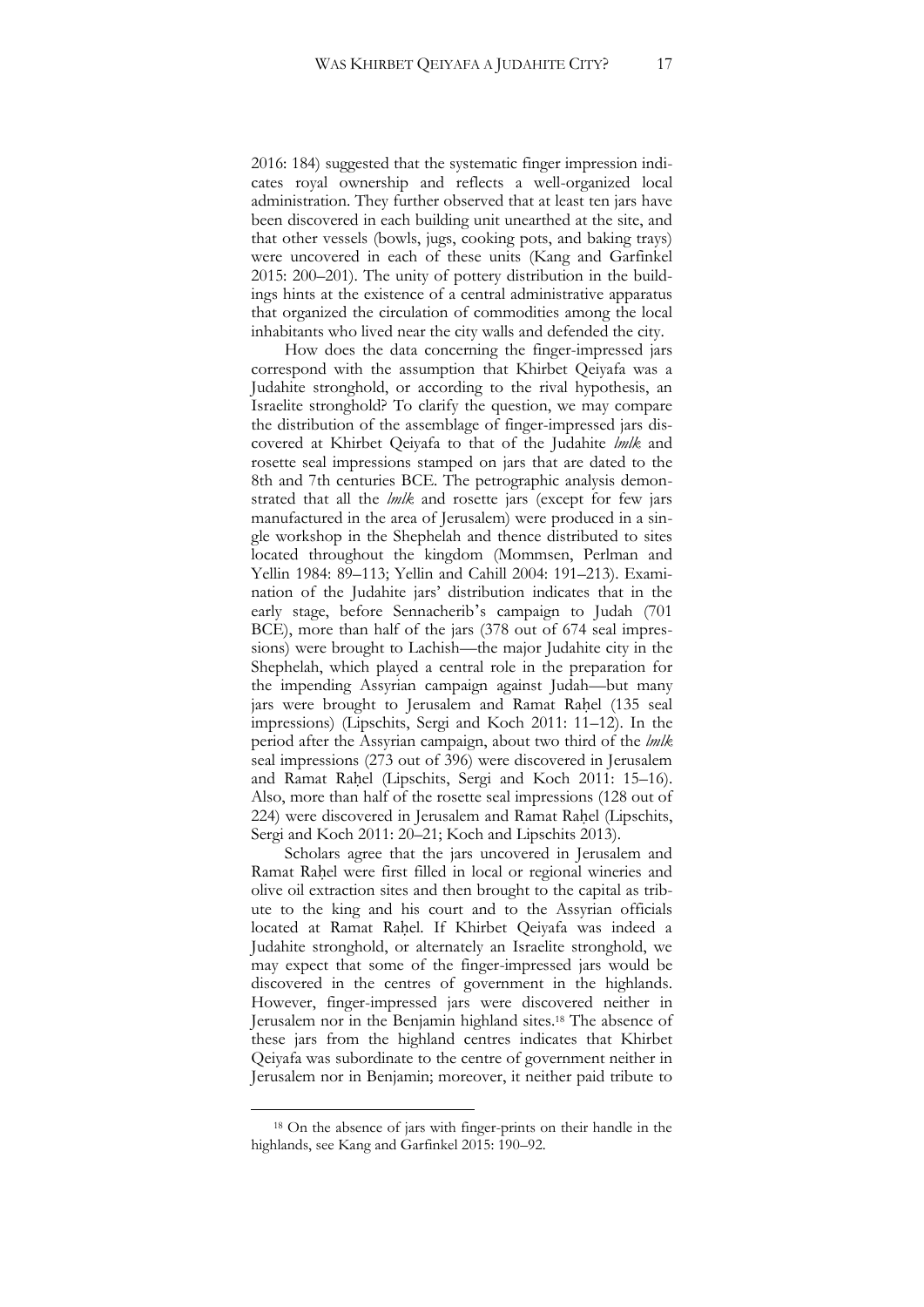nor conducted commercial relations with these settlements.<sup>19</sup> This conclusion corresponds also with the absence of collaredrim store jars, broadly distributed in the highlands during the Iron I, from the pottery assemblage discovered at Khirbet Qeiyafa. In addition, the frequent appearance of silos for storing grain in the highland sites as against their absence at Khirbet Qeiyafa, where jars were mainly used for storing the grain, reveals the agricultural difference between the two regions.

The excavations at Khirbet Qeiyafa indicate that the city conducted manifold commercial contacts with various regions within the Land of Canaan and beyond. Four Philistine hearths were discovered in two buildings excavated at the site (Freikman and Garfinkel 2014: 197, 199, 201, 217, 219; Garfinkel, Kreimerman and Zilberg 2016: 178–79).<sup>20</sup> Several vessels of the painted Ashdod Ware, which according to the petrographic analysis were produced in the Philistine coast, were also unearthed at the site (Ben-Shlomo 2009: 165; Garfinkel, Kreimerman and Zilberg 2016: 74, 78–79, 81, 200–201). Finger-impressed jar handles were discovered in the Shephelah and the Canaanite northern valleys (for the jars' distribution, see Kang and Garfinkel 2015: 190–92). The petrographic analysis indicates that the origin of the Black Juglets unearthed at the site is from Transjordan (Cohen-Weinberger and Panitz-Cohen 2014; Garfinkel, Kreimerman and Zilberg 2016: 74); and that the origin of the imported barrel Juglets is from Cyprus (Gilboa 2012; Gilboa and Waiman-Barak 2014; Garfinkel, Kreimerman and Zilberg 2016: 74. 82, 201). The origin of the basalt slabs unearthed at the site is from the Galilee (Garfinkel, Kreimerman and Zilberg 2016: 74–76, 201); and the copper that was used for manufacture of the bronze tools was transferred from the Arabah (Garfinkel, Kreimerman and Zilberg 2016: 82, 201). Various imported findings (alabaster vessels and faience amulets) of Egyptian origin (Garfinkel, Kreimerman and Zilberg 2016: 82–83, 201) and scarabs and stamp amulets of local production (Klingbeil 2016; Schroer 2016) were discovered as well.

These data show the wide scope of Khirbet Qeiyafa's commercial relations, which encompassed the Shephelah, Philistia, the northern valleys, the Galilee, the Arabah, as well as some neighbouring countries. Yet, one region is missing in this panoramic list: the highlands. Not one single artifact discovered in Khirbet Qeiyafa is confirmed to have been brought from the highlands of Judah and Benjamin; and no artifact uncovered in Jerusalem was definitely brought from Khirbet Qeiyafa. These indications, all of which rest on the discussions of the site's excavators, demonstrate that the inhabitants of Khirbet Qeiyafa

<sup>&</sup>lt;sup>19</sup> From the distribution of jars with finger-prints on their handles, we can deduce that Khirbet Qeiyafa maintained economic relations with the Canaanite cities in the northern valleys and with the neighbouring Shephelah cities. See Ben-Shlomo 2009: 165; Kang and Garfinkel 2015: 190–92 and n. 7.

<sup>20</sup> For a recent discussion of the origin of the Philistine hearth, see Maeir and Hitchcock 2011; Maeir, Hitchcock and Kolska Horwitz 2013: 7–8, 17.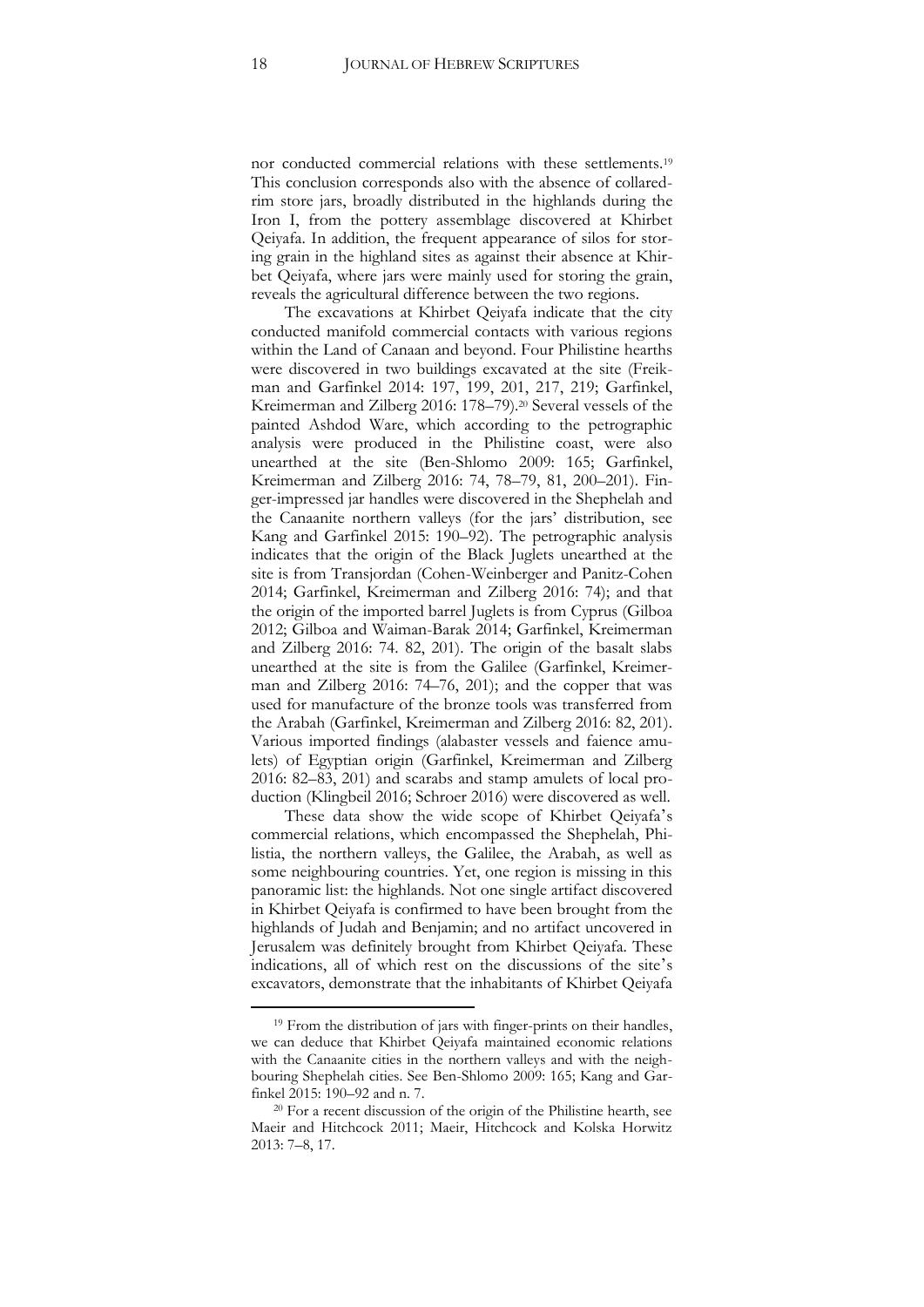held no connection with the inhabitants of Jerusalem and the neighbouring regions. Rather, their contacts were held only with the inhabitants of the lowland and with kingdoms located outside of the Land of Canaan. This conclusion contradicts the claim of the site's excavators that Khirbet Qeiyafa was a Judahite stronghold and corroborates the site's local Shephelah nature. Moreover, these findings show that Khirbet Qeiyafa was an independent city that held extensive commercial relations with other near and far regions.<sup>21</sup> Thus, the solution to the "riddle of Khirbet Qeiyafa" should be sought in the region in which the site is located, not in the highland city of Jerusalem.

I already discussed the five line alphabetic ostracon discovered at Khirbet Qeiyafa. In addition to the ostracon, another inscription inscribed on a jar was discovered in the site and carries the name אשבעל) Garfinkel et al. 2015a). The two inscriptions are written in the proto-Canaanite script, in which most of the inscriptions discovered in south Canaan were inscribed. Most of the Iron I-IIA inscriptions discovered to date in Palestine were unearthed in south Canaan and in the Beth-Shean valley, whereas inscriptions are rare in the highlands (for the list of inscriptions and their possible date, see Finkelstein and Sass 2013, with earlier literature). An inscription inscribed on a pithos fragment was recently discovered in the excavations of the Ophel and dated to the early Iron IIA. It contains seven letters and comprises the only inscription discovered to date in the Judean highlands (Mazar, Ben-Shlomo and Ahituv 2013). Clearly, thus, the two inscriptions from Khirbet Qeiyafa are part of the relatively large corpus of alphabetical inscriptions discovered in south Canaan in the period between the end of the Late Bronze and the Iron IIA. They demonstrate once again the local nature of the findings unearthed in the site.<sup>22</sup>

#### **DID THE CULT PRACTICED AT KHIRBET QEIYAFA REFLECT THE CULT PRACTICED IN JUDAH?**

Three cult rooms located within multi-room building units were discovered in the course of Khirbet Qeiyafa's excavations (Garfinkel, Kreimerman and Zilberg 2016: 84–94).

1. A room that contains the richest cultic assemblage (Room G in Building 10C) was uncovered in a sixteen-room building. It includes a bench made of field stones, two standing stones, an offering table, an installation that was possibly used for deposit of offerings, and a rich assemblage of cultic artifacts

<sup>21</sup> The ancient name of Khirbet Qeiyafa remains unknown. For a dismissal of its identification with biblical Shaaraim (Josh 15:36; 1 Sam 17:52), see Na'aman 2008.

<sup>22</sup> Finkelstein and Sass (2013: 183) titled the chapter that discusses the distribution of the alphabetic inscriptions, "Core area of the alphabet: the Shephelah/Philistia, ca. 1300–900."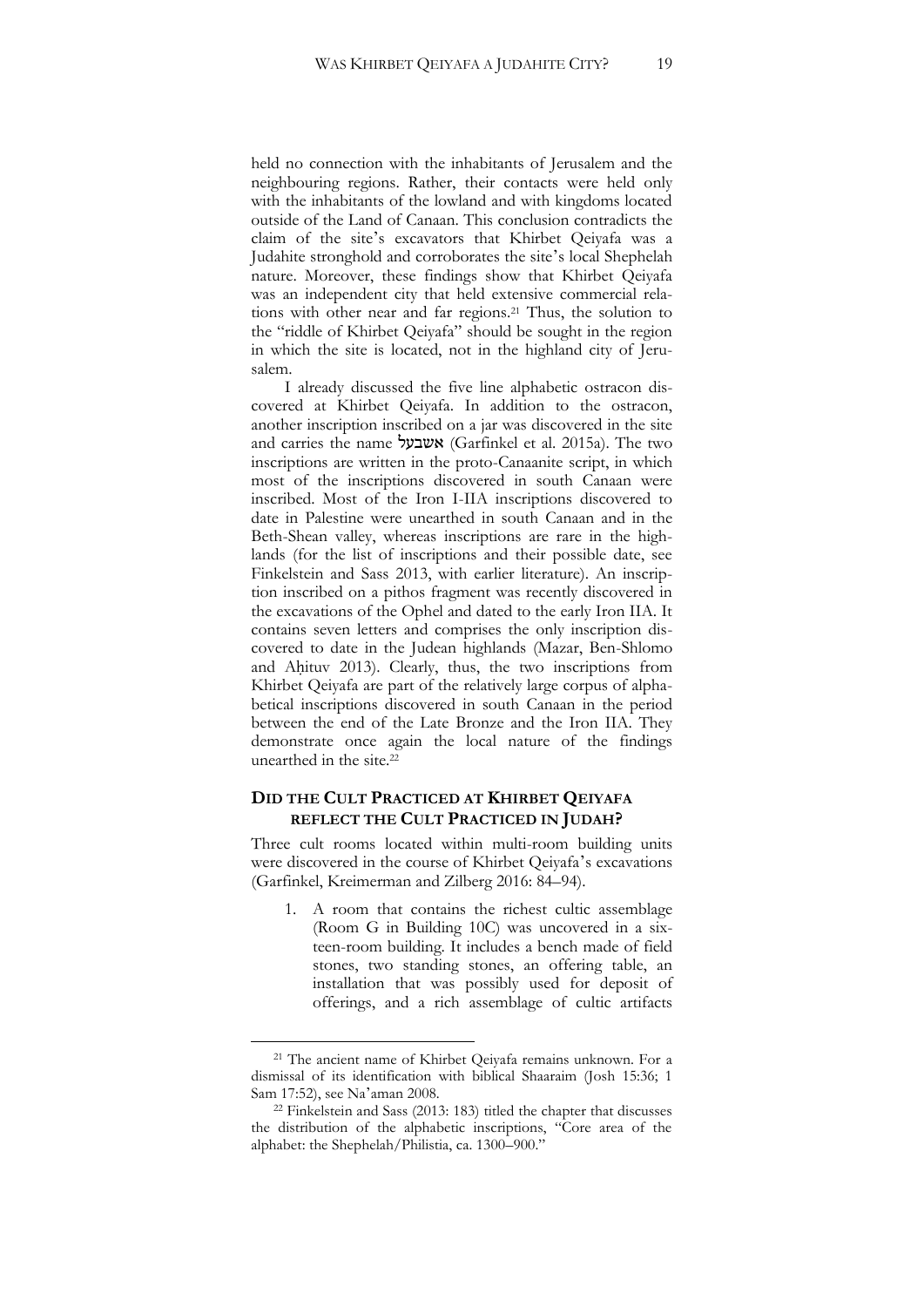including two shrine models—one made of clay and the other of stone (Freikman and Garfinkel 2014: 195–210; Garfinkel, Kreimerman and Zilberg 2016: 88–94).

- 2. A second cult room (Room G in Building C3) was located in an eight-room building and included a bench made of field stones, two standing stones, an offering table, a stone basin, a small altar, and other small artifacts (Freikman and Garfinkel 2014: 174–82; Garfinkel, Kreimerman and Zilberg 2016: 85–88).
- 3. A third cult room (Room J in Building D200) was discovered in an eleven-room building, and included a bench made of field stones, a standing stone, an offering table, and small artifacts—including three iron swords (Hasel 2014: 304–6; Garfinkel, Kreimerman and Zilberg 2016: 88).

All three rooms were built in the midst of a multi-room building, in a location that enabled the participation of a limited number of people in the cult held therein. A number of elements are common to all three rooms, including a bench, standing stones, an offering table, and cultic installations. No offering altar for sacrifices was discovered in any of the rooms, and it is possible that the site's major temple (probably accessible to the wider audience) was not discovered in the excavations.

The assumption that the site belongs to the Kingdom of Judah underlies all discussions of the cult rooms. Hence, the excavators consider the findings discovered there reflections of the cult that was prevalent in the Kingdom of Judah at the time of the United Monarchy. Thus, for example, in an article that discusses Khirbet Qeiyafa's cult rooms, one chapter is titled, "Organization of the administration and cult at the establishment of the Kingdom of Judah" (Garfinkel, Ganor and Mumcuoglu 2015: 12–13). A Hebrew book that presents the results of the site's excavations introduced the discussion of the cult by the title "the cult in Judah before the erection of Solomon's temple" (Garfinkel, Ganor and Hasel 2012: 133). Moreover, in *Debating Khirbet Qeiyafa*, Garfinkel, Kreimerman and Zilberg (2016: 211–12) first emphasize the paucity of data available for studying the cult in Judah and then suggest that this situation changed recently due to the excavations conducted at Tel Moṣa and Khirbet Qeiyafa. The discovery of the Tel Moṣa temple indeed contributes much to the study of the cult in Judah in the 9th century BCE (Kisilevitz 2015). But did the discovery of the three cult rooms at Khirbet Qeiyafa contribute to a better understanding of the cult held in Judah in the first half of the 10th century?

To date, no cult place similar to the three cult rooms unearthed at Khirbet Qeiyafa was discovered in Jerusalem or the Judean and Benjamin highlands. It is difficult to compare the sacred places discovered at Tel Moṣa and Khirbet Qeiyafa, as the first is a temple constructed in the 9th century and the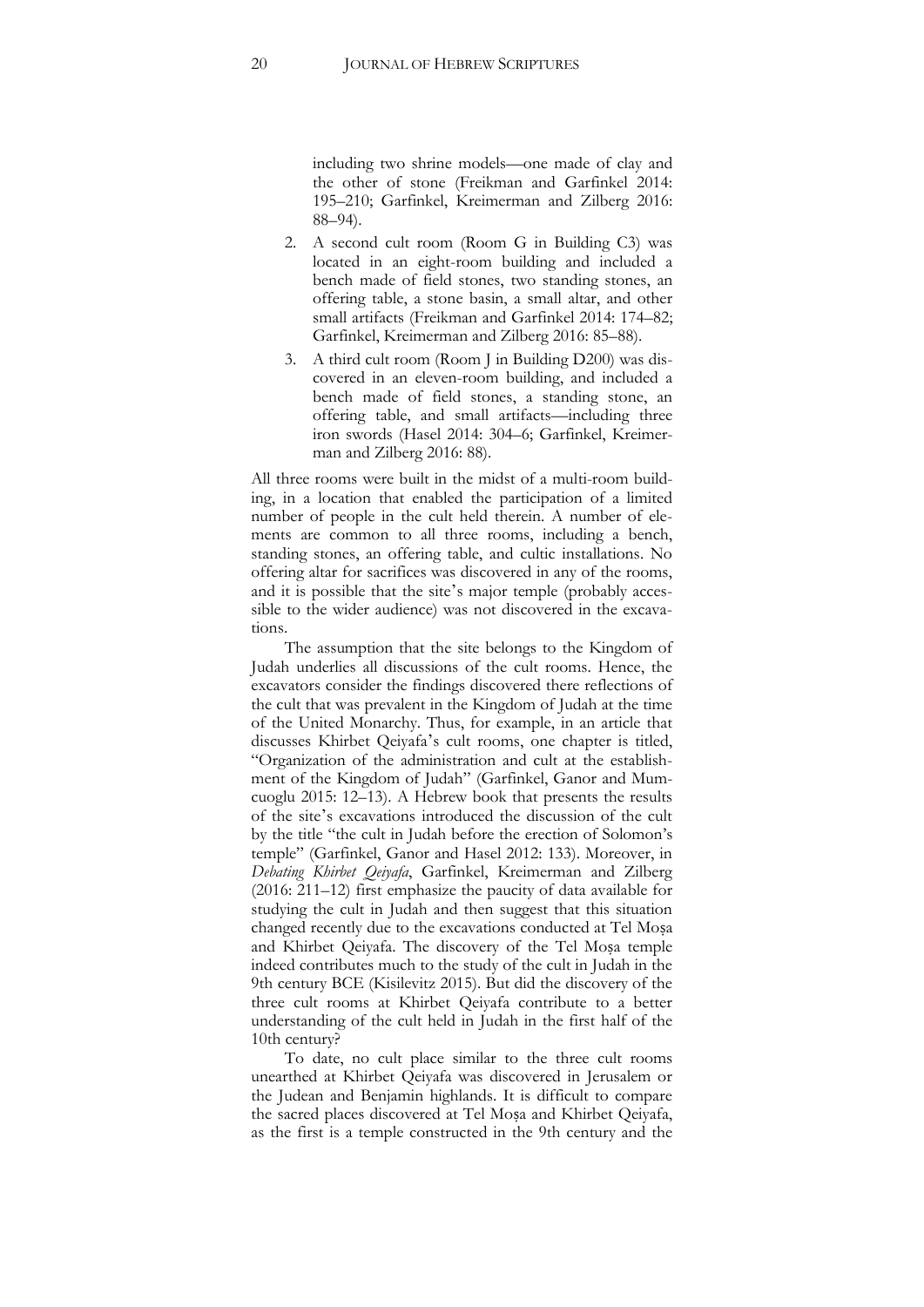latter are cult rooms built in the first half of the 10th century. Yet, no evidence exists that any significant artifact discovered in the Khirbet Qeiyafa's cult rooms originated in the hill country. Stone pillars have been discovered throughout the Syro-Palestinian area and are not associated with a specific region. The site's excavators compared the cultic vessels discovered there with artifacts distributed all over Palestine, but fail to demonstrate similarities to artifacts discovered in a site located in the highlands. Thus for example, the twin-cup pottery libation vessels discovered in two of the cult rooms have parallels in Tel Qiri in the Jezreel Valley and in Khirbet al-Mudayna and Tell Deir 'Alla in Transjordan, but have no parallel in artifacts discovered in the highlands (Garfinkel, Kreimerman and Zilberg 2016: 89–90). Moreover, the three Philistine hearths discovered in the two adjacent rooms of the cult room uncovered in Building 10C (Freikman and Garfinkel 2014: 199) probably served for cooking the meals offered to the local god. They indicate that the cult held at the site is connected to the coastal and Shephelah regions and not to the highlands. The excavators' claim that the cult rooms unearthed at Khirbet Qeiyafa reflect the contemporaneous cult held in the Kingdom of Judah is based only on their belief in the site's Judahite identity, but lacks concrete support from what was discovered in the cult rooms themselves.

The site's excavators present the absence of anthropomorphic and zoomorphic figurines at Khirbet Qeiyafa as against their frequent appearance in contemporaneous sites in the northern valleys (Jezreel and Beth-Shean) and in Philistia as evidence of the site's Judahite character (Garfinkel, Kreimerman and Zilberg 2016: 212–13).<sup>23</sup> Indeed, figurines were common in Philistia and the northern valleys, comprising the inheritance of the former Canaanite culture in these regions.<sup>24</sup> Yet they were rare in the entire hill country, not only in Judah. The absence of figurines undeniably differentiates Khirbet Qeiyafa from other sites in south Canaan. It raises the question, what conclusion about the cult practiced at the site should be drawn from their absence? Unfortunately, this question cannot be answered with certitude, as a hot debate is raging among scholars on the function of figurines in the cult practiced in the ancient Near East, and in particular in the Levant (for recent discussions of the Judahite figurines, see Kletter 1996; Moorey 2003: 47–68; Wilson 2012; Ben-Shlomo and Darby 2014; Darby 2014; Dolansky 2016).<sup>25</sup>

<sup>23</sup> A single figurine was discovered at Khirbet Qeiyafa and was published by Garfinkel, Ganor and Hasel 2012: 163–64. Garfinkel, Kreimerman and Zilberg (2016: 212) mention it in passim in the *Debating Khirbet Qeiyafa* book.

<sup>&</sup>lt;sup>24</sup> See, for example, the rich assemblage of cultic objects recently discovered at Tel Reḥov (Mazar 2015).

<sup>25</sup> An article written by J. Nicholas Postgate (1994: 176–84) on Mesopotamian figurines—in which he compared the archaeological data, on the one hand, and the textual evidence that enables understanding of the figurines' function, on the other—illustrates well the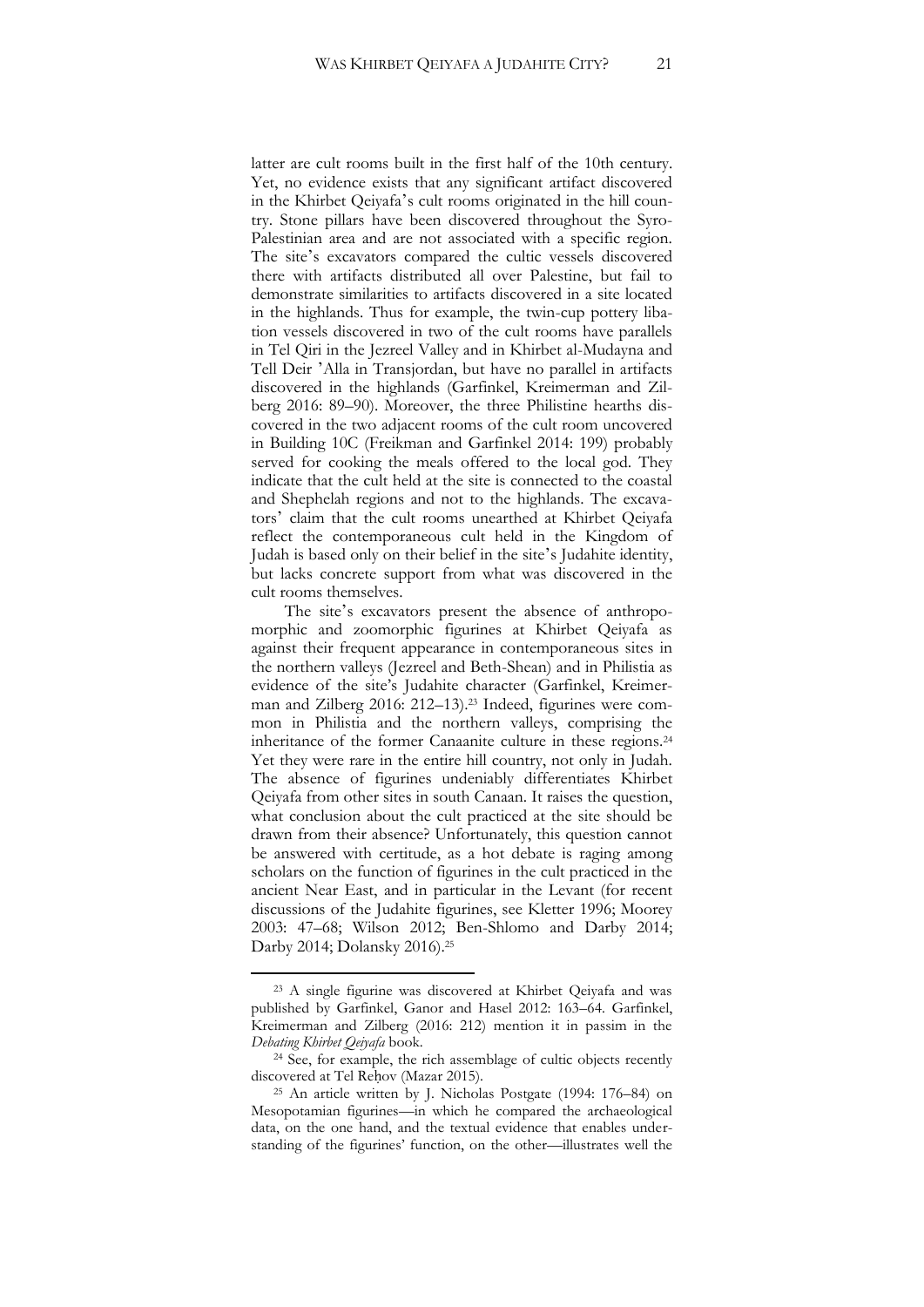Recently, I published an article that discussed the absence of figurines at Ḥorvat ʻUza as against their presence at other sites in the Beersheba Valley (Na'aman 2016a). There, I suggested that their absence indicates the existence of an aniconic tradition in the cult of YHWH among the Kenites who lived in this region. However, this conclusion was supported by the unprecedented number of Yahwistic names appearing in the corpus of personal names extracted from the inscriptions discovered at the site. In contrast, no data from Khirbet Qeiyafa might help explain the absence of figurines. Be the explanation for the absence of figurines at Khirbet Qeiyafa as it may, the fact that figurines appear neither at Khirbet Qeiyafa nor in the highland regions does not imply a close connection between these sites. To verify such connections scholars must present concrete evidence that ties together the two regions; to date, the excavators failed to present such evidence.

While Khirbet Qeiyafa's excavators emphasized the aniconic nature of the findings from the site, they ignored the zoomorphic figures that appear on the shrine models discovered in the cult rooms and the anthropomorphic figures that appear on the scarabs discovered there (Klingbeil 2016). Three models were uncovered in the cult rooms—two of clay and one of stone (Garfinkel and Mumcuoglu 2013: 136–44; 2015: 45–53, 110–14; Garfinkel, Kreimerman and Zilberg 2016: 84– 94). Shrine models were not discovered in the Judean and Benjamin highlands and belong to the local Canaanite inheritance in the Shephelah. They first appeared in the Middle Bronze Age, and the height of their popularity was in the Late Bronze and Iron I.<sup>26</sup>

A closed clay shrine model with an entrance in one of its sides was discovered in a room located in Building 4C. Above its entrance was a broken figurine, probably of a bird as can be deduced from comparison to the model discovered in Building 10C (Garfinkel, Ganor and Hasel 2012: 150–51, and an unnumbered photograph). A clay shrine model of a temple whose entrance was carefully designed was discovered in the cult room of Building 10C. Two crouching lions were fashioned at the two sides of the entrance, and three broken birds were designed in the upper side of the model (Garfinkel, Ganor and Hasel 2012: 150–53 and unnumbered photograph; Garfinkel and Mumcuoglu 2015: 110–14; Garfinkel, Kreimerman and Zilberg 2016: 92–93). A good parallel to a bird placed

**.** 

complexity of the problem. Whereas in Mesopotamia we have original documents that enable comparison between the two sets of data, no similar data exists regarding the Levant. Only archaeological evidence and the biblical text (with the plethora of problems involved in the latter's use in historical and cultic research) assist a determination of the figurines' function.

<sup>&</sup>lt;sup>26</sup> For the catalogue of the temple models discovered in Syria, the Levant, and Cyprus in the Late Bronze and Iron Age, see Bretschneider 1991: 101–43. For the iconography of the models discovered in Palestine, see Keel and Uehlinger 1998: 154–64; Uehlinger 1997: 106–9, 114–16; Doak 2015: 101–9, 128–30; Mazar 2015: 36–38.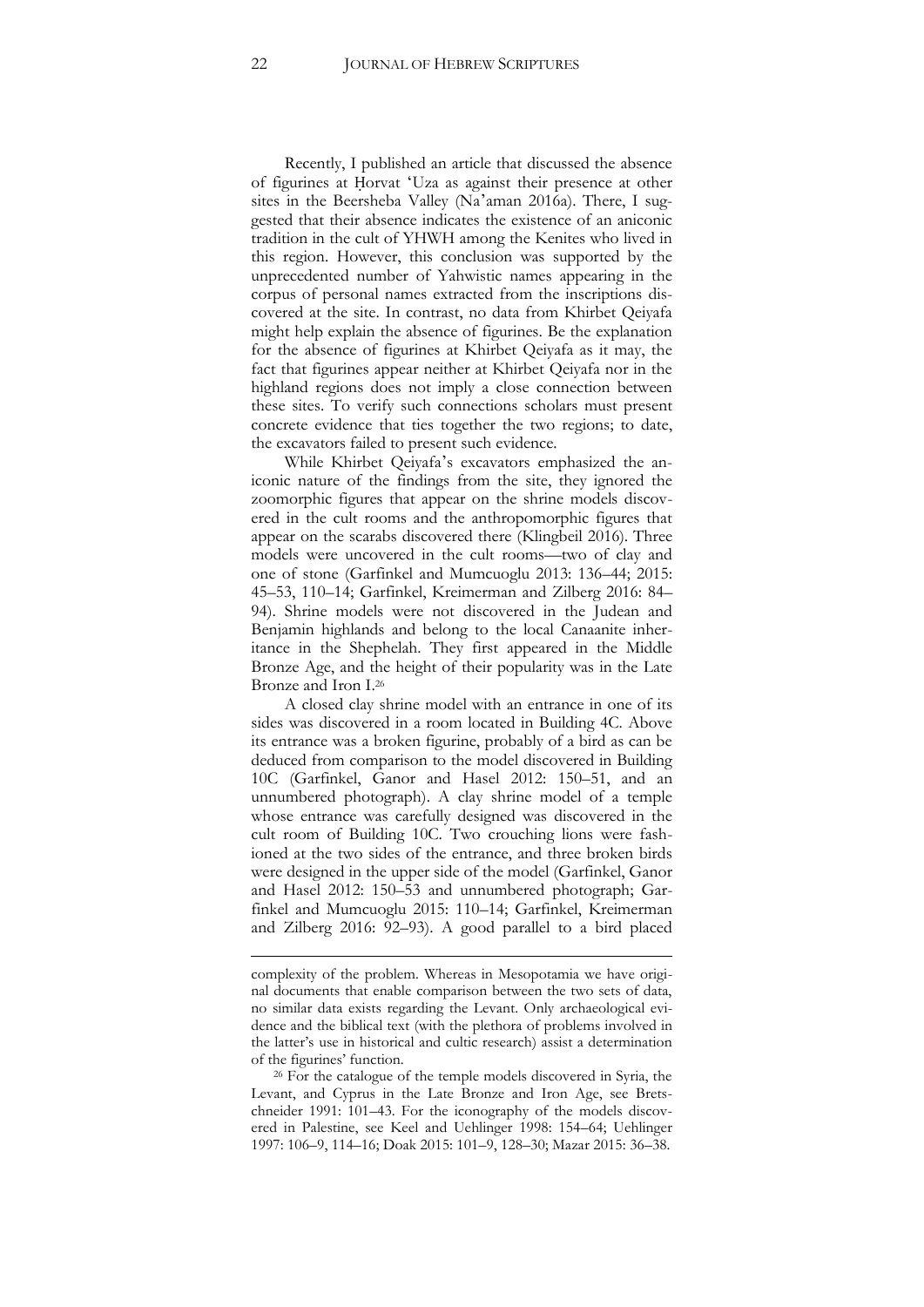above the entrance appears in a shrine model discovered in Transjordan (Iliffe 1945: 91–92 and pl. 21; Weinberg 1978: 38) and in a shrine model whose origin is unknown (Bretschneider 1991: 234). Othmar Keel and Christoph Uehlinger (1998: 163. 325; Uehlinger 1997: 115) suggest that the bird, probably a dove, represents a goddess to whom the bird was consecrated. And M. Justin Walker (2016: 317–20) conclude her discussion of the dove in Palestinian iconography thus: "[W]e can confidently assert an inherent connection between *most* dove representations and the divine (with *most* of the ʻdivine' pieces indicating a more specific association with *female* deities)." The combination of bird figurines and lion reliefs depicted on the Khirbet Qeiyafa shrine model probably indicates that this shrine represents the temple of the great goddess of south Canaan.<sup>27</sup> In light of the appearance of two model shrines in one cult room, the site's excavators suggested that one represents the male god and the other the female goddess. In the excavators' words (Garfinkel, Ganor and Mumcuoglu 2013: 13): "the shrine models from Khirbet Qeiyafa represents side by side the God of Israel and a fertility Goddess." If this is indeed the case, the stone model might represent Baʻal/Dagan, the chief god of south Canaan in the Late Bronze and Iron Age.

Another key issue here involves the similarities Garfinkel and Madelene Mumcuoglu (2013; 2015: 74–87, 166–82) suggested between the two model shrines discovered in Building 10C and the biblical descriptions of Solomon's palace and temple (1 Kgs 6–7; 2 Chr 3–4). Attempts to find parallels between the difficult-to-comprehend biblical descriptions of the palace and temple and the buildings and artifacts discovered in the Syrian-Palestinian arena were made since the beginning of modern archaeological research, and many works have been written in an effort to reconstruct the two Jerusalemite buildings.<sup>28</sup> The parallels the two scholars drew between some terms mentioned in the description of the palace and temple and the two model shrines from Khirbet Qeiyafa enrich the discussion of this subject and are worth examining in detail, but this issue lies beyond the limited scope of this article.

In most discussions, the two scholars avoid drawing concrete historical conclusions from the comparison they made between the iconographic representation of the two model shrines and the biblical literary description, but toward the end of the discussion they moved one step forward and suggested the following conclusion (Garfinkel and Mumcuoglu 2013: 156):

<sup>27</sup> Various artifacts discovered in south Canaan and dated to the Late Bronze and Iron I reflects the goddess cult. See Keel and Uehlinger 1998: 97–108; Yasur-Landau 2001; Ben-Shlomo 2010: 32– 38.

<sup>28</sup> For the vast literature written on the Jerusalem palace and temple, in addition to the biblical commentaries, see Busink 1970: 618– 46; Hurowitz 1992; Zwickel 1999; McCormick 2002; Keel 2007: 247– 330; Blum 2012.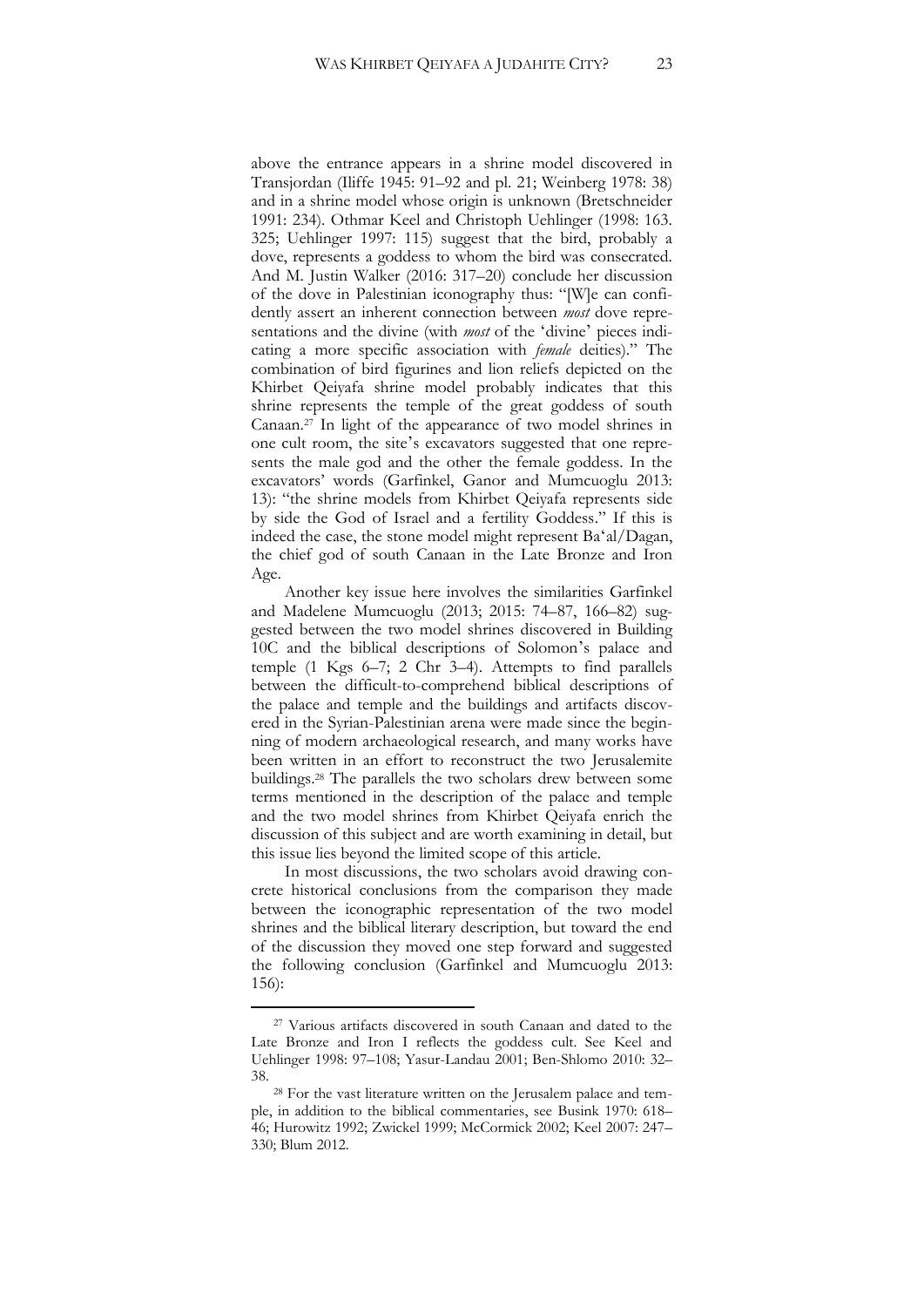From the Khirbet Qeiyafa stone model we can glean that the text described architectural elements that were known in the region and during that period, thus strengthening the historicity of this particular biblical tradition. This suggests that the ruling elite in Judah displayed its power through the use of prestige artifacts and the construction of elaborate architecture as early as the tenth century BCE.

Not only are the comparisons the authors make between the literary descriptions in Kings and Chronicles and the model shrines from Khirbet Qeiyafa indecisive by nature, but also scholars are highly conflicted regarding both when the biblical description in Chapters 6–7 was composed and whether it is a unified work or one compiled in stages.<sup>29</sup> Moreover, there are significant differences between the MT and LXX of the descriptions of Solomon's temple, which indicate the highly complex genesis of the text transmitted in the MT. Finally, architectural elements might endure continuously for hundreds of years, so that lines of similarities between iconographical elements and literary text do not necessarily reflect the time in which the building referred to in the text was erected. The dating of the construction of the palace and temple described in 1 Kgs 6–7 might be established only by discussion of the city's development in light of the archaeological and historical evidence, on the one hand, and the growth of the biblical text, on the other; the shrine models discovered at Khirbet Qeiyafa could not help clarify this dilemma.

#### **BETWEEN PHILISTIA AND THE HIGHLANDS: THE DISTINCTIVENESS OF KHIRBET QEIYAFA**

The careful investigation of the results of the excavations at Khirbet Qeiyafa did not disclose significant elements that connect it to Jerusalem, the Judean highlands, or the district of Benjamin. On the contrary, the plain pottery unearthed at the site was made locally, and the extensive commercial contacts the site held encompassed the lowland regions and beyond, but not the highlands. Moreover, artifacts whose assumed origin is at Khirbet Qeiyafa were not discovered in any of the highland sites, including Jerusalem. Finally, Khirbet Qeiyafa's town plan, strength of fortification, extensive commercial relations, and prosperity have no parallel in sites located in the highlands in the first half of 10th century BCE.

Instead of drawing parallels between objects discovered at Khirbet Qeiyafa and contemporaneous objects unearthed in the highlands, the site's excavators pointed out parallels between elements unearthed at the site and similar elements discovered in ninth-eighth century BCE Judahite sites. On the basis of these comparisons, they concluded that Khirbet

<sup>29</sup> Peter Dubovský (2015) published recently a book in which he discussed in detail all the biblical references to the Jerusalem temple, the account of the temple building included, and suggested that the text of 1 Kgs 6–7 has developed in four stages.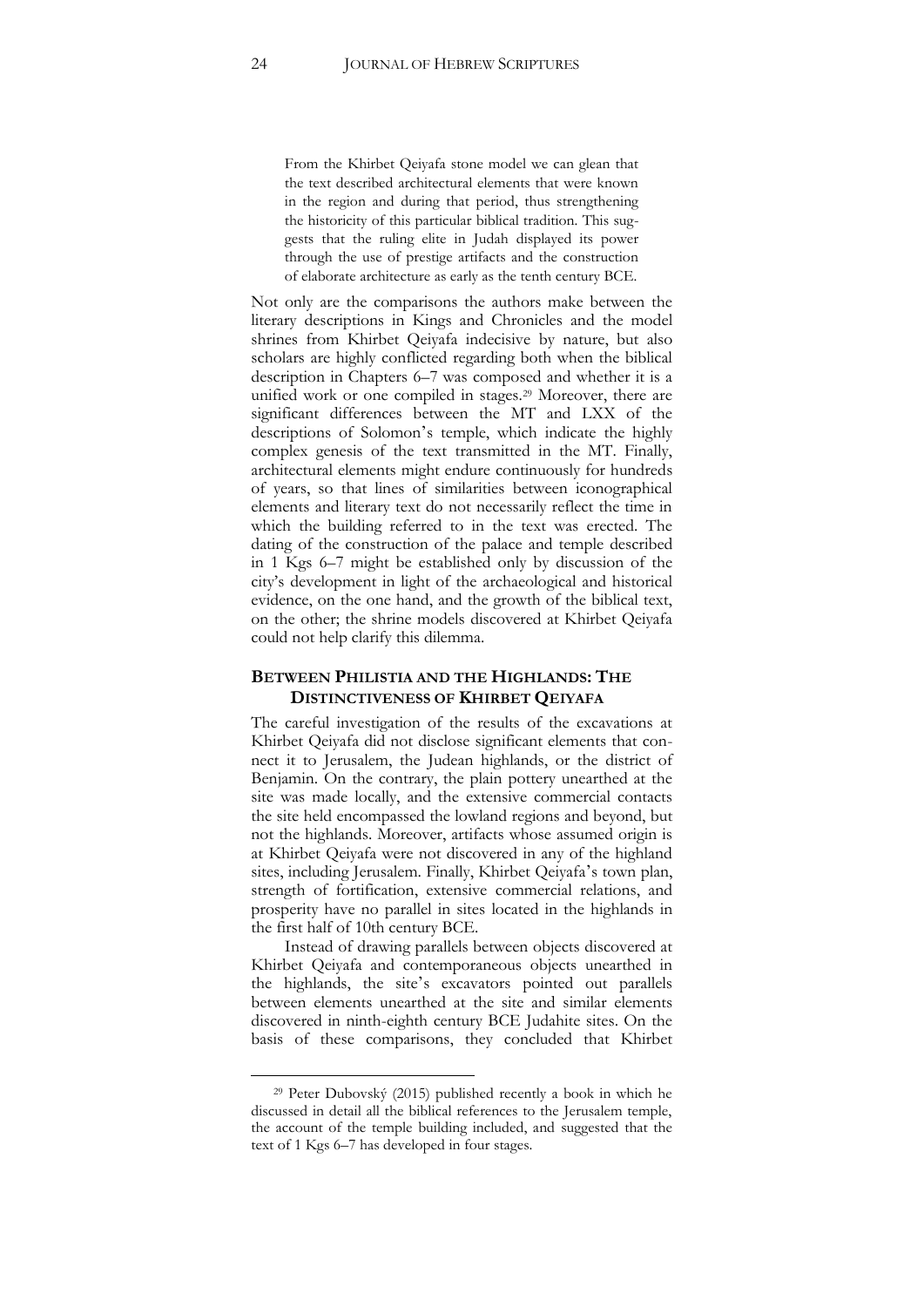Qeiyafa belonged to the Kingdom of Judah and reflects the early tenth-century BCE urbanism in the highlands. They further suggested that there is a direct continuity between the material culture of the time of the United Monarchy and that of the Kingdom of Judah that developed many years after. Needless to say, the inhabitants of Judah might have adopted at a later point elements that originated earlier on in the Shephelah, outside the boundaries of the Kingdom of Judah; these elements' late presence in Judah is in no way indicative of their antiquity in the kingdom. The assumed antiquity of these elements in the Kingdom of Judah is anachronistic, as it rests only on comparisons made between early tenth-century BCE Khirbet Qeiyafa and ninth-eighth century Judahite sites. Likewise, the presentation of early tenth-century Khirbet Qeiyafa as a site located in the Judahite Shephelah is wholly anachronistic. Judah expanded to the Shephelah only in the late ninth century and only from that time onward can we speak on the Shephelah of Judah. All the available evidence indicates that Khirbet Qeiyafa is in no way connected to the highlands and to the emergence of the monarchical institution in Judah or Israel. Rather, it should be viewed as a city that developed in the framework of the region wherein it is located. In light of these conclusions, we must examine the city constructed there in an effort to explain its unique characteristics.

As noted above, the petrographic investigation demonstrates that the plain pottery of the site was produced in the Shephelah, mostly in its immediate neighborhood. Part of the less common findings also connect the site to the Shephelah and the Philistine coast. Among these are the alphabetic inscriptions, the local Canaanite iconography (lions and doves), the Philistine Hearths, and the Ashdod Painted Ware. Philistine painted ware is missing at the site because it was constructed after the cessation of its production, when the Ashdod Painted Ware began taking its place. The absence of pig bones is common to Khirbet Qeiyafa and many other Iron I-IIA sites, including Tel Beth-Shemesh, its northwestern neighbour.<sup>30</sup> The avoidance of pork meat is typical to sites whose inhabitants originated from the pastoral-nomadic population and from the Canaanite cities and villages.<sup>31</sup> Pig bones appear in large quantities only in major Philistine cities such as Ashkelon, Ashdod, Gath, Ekron, and Tel Batash; their absence from Khirbet Qeiyafa indicates that it was not a Philistine city.<sup>32</sup>

The archaeological reports of Khirbet Qeiyafa indicate that the city has some characteristics that are unknown in other Shephelah and Philistia sites. These elements include its strong

<sup>30</sup> For the Canaanite nature of Beth-Shemesh in the Iron Age I, see Bunimovitz and Lederman 2008; 2011b.

<sup>&</sup>lt;sup>31</sup> For the absence of pig bones in the Levant in the early Iron Age, with the exception of the Philistine urban centres, see Bunimovitz and Lederman 2009: 123–24; Lev-Tov, Porter and Routledge 2011: 73, 83–84; Sapir-Hen et al. 2013.

<sup>&</sup>lt;sup>32</sup> Regarding pigs of European origin that were brought to Canaan in the early Iron Age, see Meiri et al. 2013.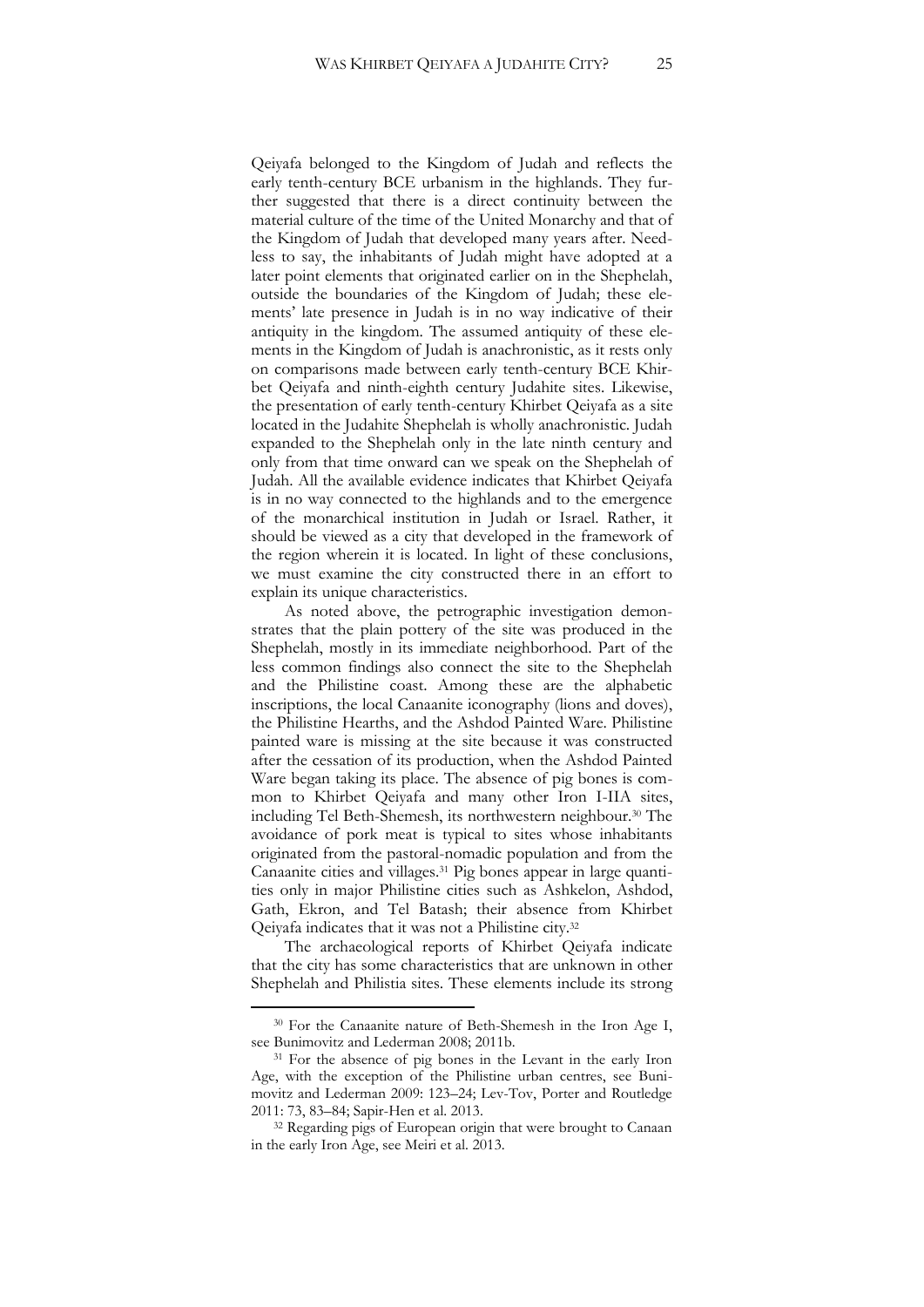fortification, its town plan in which private buildings are integrated within the casemate wall, and its centre of government that was built in the middle of the city (for the city plan, see Garfinkel, Kreimerman and Zilberg 2016: 48–72). Casemate walls were discovered in east-Jordanian and west-Jordanian highland sites, but none of them matches the strength and symmetrical plan of the Khirbet Qeiyafa's fortifications.<sup>33</sup> The integration of private houses within the casemate wall is also known from some other sites, but the combination of strong fortifications integrated with private buildings, a symmetrical town plan, and involvement of the central government in all aspects of urban life is not known from other sites. These three elements single out Khirbet Qeiyafa from all the cities known in the Land of Canaan in this period.

Another distinctive element of Khirbet Qeiyafa's findings is the absence of figurines, by which it differs from other contemporaneous Shephelah and Philistine sites. Yet given both the scholarly debate over the cultic function of the figurines and the appearance of zoomorphic figures in two of the shrine models alongside anthropomorphic figures that appear on the scarabs, it is difficult to draw conclusions from the absence of figurines on the religion and cult held at the site.

Khirbet ed-Dawwara, a fortified stronghold located in the desert fringe of the hill country of Benjamin, about 1.5 km. southeast of the village of Mukhmas, is the only site whose general outlines and wall strength is somewhat similar to that of Khirbet Qeiyafa. Finkelstein excavated the site in the years 1985–86, and in 1990 published a comprehensive report of the excavation.<sup>34</sup> In the report he emphasized the singularity of the site—the only one among the highland settlements that was surrounded by a massive 2–3 m. wall with a second narrow wall passing on its internal side, and poorly constructed two- to four-room buildings erected near it. The site was built on virgin soil and had only one occupational phase, which indicates that it did not last long. No trace of conquest and destruction was detected in the buildings, so the site was probably abandoned. Finkelstein observed that the pottery unearthed there belongs to the late Iron I and early Iron IIA age and initially dated it to the second half of the 11th and the 10th century BCE (Finkelstein 1990: 195; 1993: 333). Later, he corrected the date and suggested that the site was settled in the first and second thirds of the 10th century and then abandoned (Finkelstein and Piasetzky 2006: 58; Finkelstein 2007a: 110–11). Khirbet Qeiyafa's excavators noted that all the above-mentioned elements are common to the two sites, and in line with all other

<sup>33</sup> For the casemate walls discovered in Iron Age I–IIA in the Palestinian highlands and Transjordanian sites, see Na'aman 2010a: 509– 10; Finkelstein and Fantalkin 2012: 42–43; Finkelstein and Lipschits 2011: 143–45; Finkelstein 2013b: 39–41; Porter 2013: 57–67, 74–82; Lehmann and Niemann 2014: 78.

<sup>&</sup>lt;sup>34</sup> For the publication of the results of the archaeological excavations at Khirbet ed-Dawwara, see Finkelstein 1990; 1993.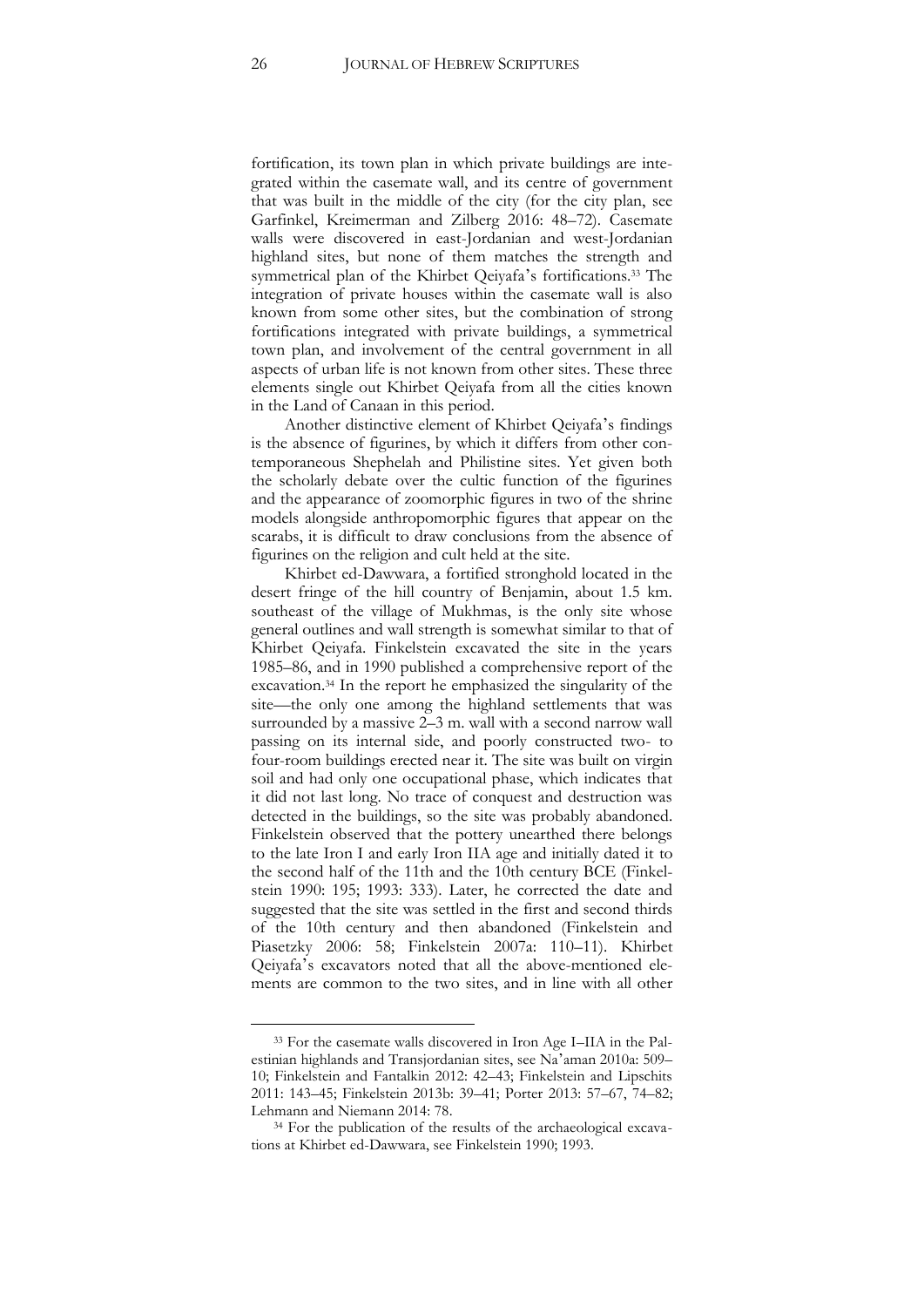discussions, they suggested that "both mark the beginning of a new period in the history of Judah" (Garfinkel, Kreimerman and Zilberg 2016: 203).

However, Khirbet ed-Dawwara has several additional characteristics that make it unique among all other highland sites. Among them is the small number of silos for grain and grinding stones and the absence of sickle blades, which usually mark the subsistence economy of a site. Its location near the road that descends from the district of Benjamin to Jericho indicates that it was built to guard the nearby route. Moreover, a fragment of a lion-headed rhyton, an artifact known mainly from Philistine sites, was discovered in the excavations (Finkelstein 1990: 191–92).<sup>35</sup> In light of the site's exceptional nature I suggested, with all due caution, that it was a Philistines stronghold, at which a Philistine garrison was set in order to supervise the conquered Benjaminite settlements on its west and the road to the Jordan Valley on its east (Na'aman 2012). According to this hypothesis, Khirbet ed-Dawwara was connected to the Shephelah and Philistine region and not to the settlements established then in the hill country.

In sum, many elements uncovered in Khirbet Qeiyafa connect it to the region wherein it is located, but other elements distance it from the Philistine sites of south Canaan. In my opinion, the thesis posed in my earlier article (Na'aman 2010a), according to which Khirbet Qeiyafa reflects a shortterm revival of the Canaanite groups that remained in the Shephelah in the early  $10<sup>th</sup>$  century BCE, still provides the best solution for the unique combination of elements discovered at the site.<sup>36</sup> The destruction of Khirbet Qeiyafa and the eastward expansion of Gath brought to an end this south Canaanite enclave. From this point onward, the Philistines became Judah's western neighbours; and this neighborhood, with no additional separating political-cultural Canaanite groups, is reflected in the story-cycles of Saul, David and Solomon (see 1 Kgs 2:39–40).

<sup>35</sup> A small fragment of a lion-headed rhyton was recently discovered in the City of David excavations (Mazar and Karlin 2015).

<sup>36</sup> The term "Canaanites" is used in my article in a Political-cultural (rather than ethnic) sense. The Late Bronze Age settled populations of Canaan identified themselves in relation to the city-state to which they belonged and not by the term "Canaanites," which was mainly used by the inhabitants of foreign kingdoms (Egypt, Babylonia, Assyria, Mitanni, Hatti, Alalakh, and Ugarit). The same is true of the Canaanite settlements of the Shephelah in Iron I who did not belong to one of the neighbouring Philistine kingdoms. Hence, the recent article of Maeir and Hitchcock (2016), which dismisses the claim of a "Canaanite enclave" in the Shephelah in Iron I on the ground that they could not identify "Canaanite" self-consciousness among these inhabitants of this region and in conjunction blurred the political-cultural differences between the inhabitants of this "enclave" and those of the neighbouring Philistine Kingdoms and the Judean hill country, is based, in my opinion, on erroneous assumptions.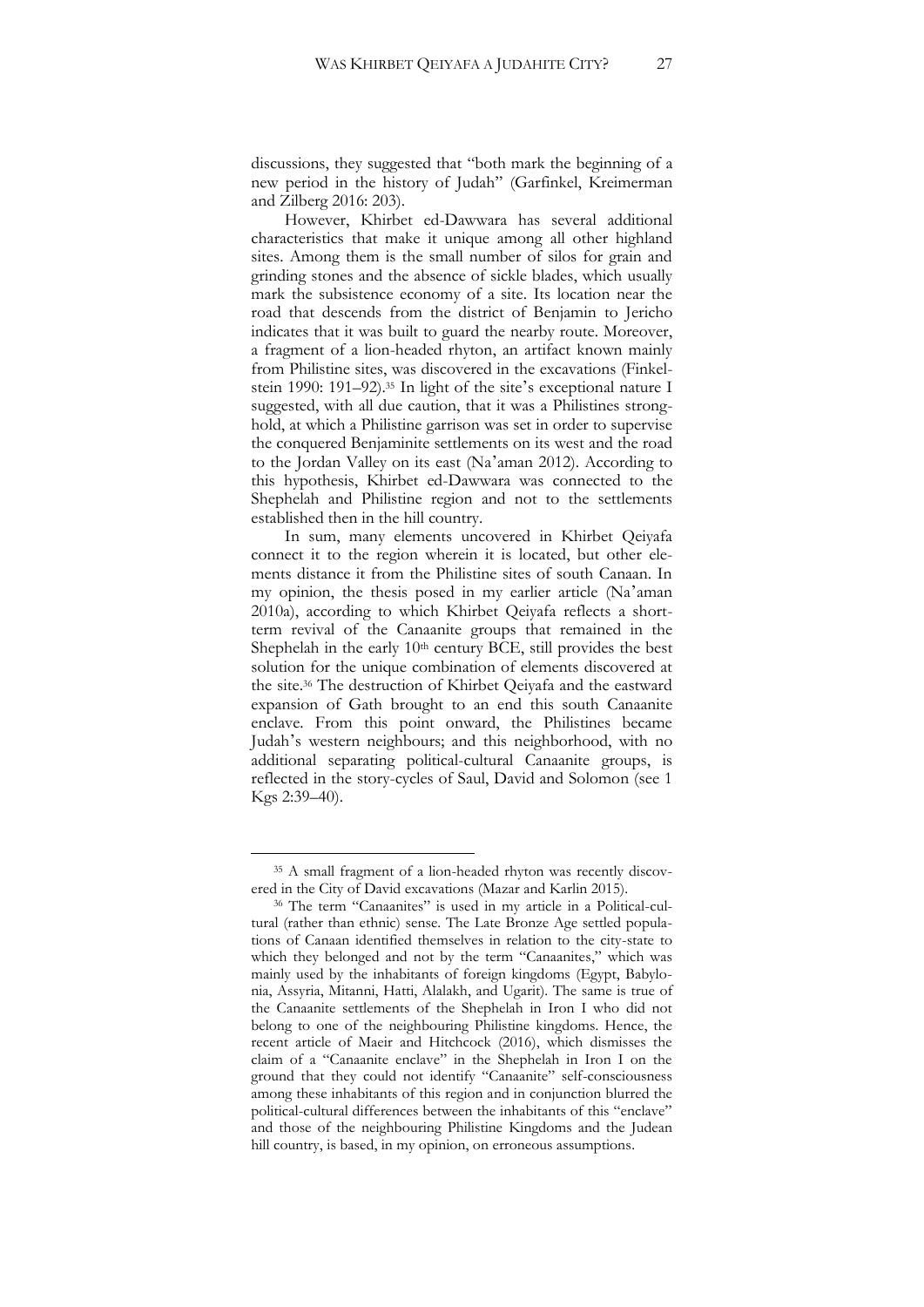The unresolved question thus far is, how should we explain the unique characteristics of the fortified city constructed at Khirbet Qeiyafa? The city was founded about 150 years after the collapse of the system of the Canaanite kingdoms in south Canaan and the establishment of the Philistine centres in this region. At the period in which it was built, the regime in the region had already stabilized. Thus, speculation about the arrival of new migrants from the north or west who might have brought with them new ideas of city planning and techniques of building construction must be avoided. We should remember that our knowledge of the material culture in the land depends on what was discovered so far in the excavations, but a possibility always exists that the available picture is incomplete and other pieces of the puzzle will be discovered in the future. Khirbet Qeiyafa is the best example for this claim, since until its excavation no similar early Iron Age city was known. In light of the current knowledge, we should steer clear of speculations on the origin of the city plan and heavy fortifications unearthed in the excavations, and wait patiently until new evidence emerges that solves the site's riddle. Until then, we must make do with the available data, link the site to the area in which it is located, and avoid raising unfound speculations about its connections with the Judean and Benjamin highlands and its place in the history of the Kingdoms of Judah and Israel at the time of the United Monarchy.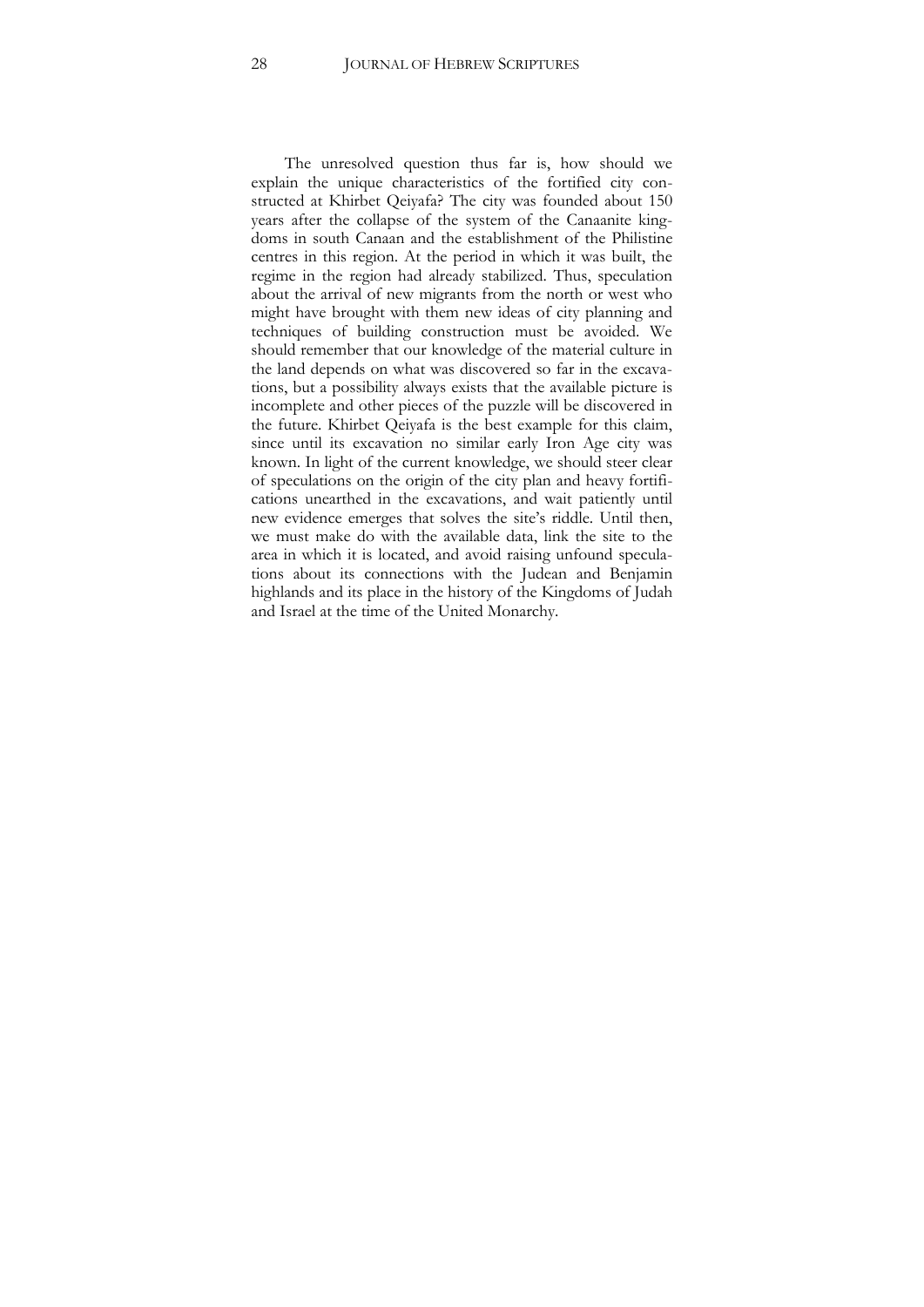#### **REFERENCES**

- Aḥituv, S. 2009. The Khirbet Qeiyafa Inscription—Respond C. Pp. 130–32 in *New Studies in the Archaeology of Jerusalem and its Region*, vol. III. Eds. D. Amit, G.D. Stiebel and O. Peleg-Barkat. Jerusalem: Israel Antiquities Authority [Hebrew].
- Auld, A.G. and C.Y. Ho. 1992. The Making of David and Goliath*. JSOT* 56: 19–39.
- Barthélemy, D. et al. 1986. *The Story of David and Goliath: Textual and Literary Criticism. Papers of a Joint Research Venture* (OBO, 73). Fribourg: Presses Universitaires/Göttingen: Vandenhoeck & Ruprecht.
- Beck, J.A. 2006. David and Goliath, a Story of Place: The Narrative-Geographical Shaping of 1 Samuel 17. *Westminster Theological Journal* 68: 321–30.
- Ben-Shlomo, D. 2009. Petrographic Analysis of Iron Age Pottery. Pp. 161–73 in *Khirbet Qeiyafa*, vol. 1: *Excavation Report 2007–2008*. Eds. Y. Garfinkel and S. Ganor. Jerusalem: Israel Exploration Society.
- \_\_. 2010. *Philistine Iconography: A Wealth of Style and Symbolism* (OBO, 241). Fribourg: Presses Universitaires/Göttingen: Vandenhoeck & Ruprecht.
- \_\_. 2016. Pottery Production in the Iron Age Shephelah: An Evaluation according to Recent Petrographic Research. Pp. 247–64 in *From Sha'ar Hagolan to Shaaraim: Essays in Honor of Prof. Yosef Garfinkel*. Eds. S. Ganor et al. Jerusalem: Israel Exploration Society.
- Ben-Shlomo, D. and E. Darby. 2014. A Study of the Production of Iron Age Clay Figurines from Jerusalem. *TA* 41: 180–204.
- Blum, B. 2012. Der Tempelbaubericht in 1 Könige 6,1–22. Exegetische und historische Überlegungen. Pp. 291–316 in *Temple Building and Temple Cult. Architecture and Cultic Paraphernalia of Temples in the Levant (2.*–*1. Mill. B.C.E.). Proceedings of a Conference on the Occasion of the 50th Anniversary of the Institute of Biblical Archaeology at the University of Tübingen (28*–*30 May 2010). With the assistance of H. Michelau* (ADPV, 41). Ed. J. Kamlah. Wiesbaden: Harrassowitz.
- Bretschneider, J. 1991. *Architekturmodelle in Vorderasien und der östlichen Ägäias vom Neolithikum bis in das 1. Jahrtausend. Phänomene in der Kleinkunst an Beispielen aus Mesopotamien, dem Iran, Anatolien, Syrien, der Levante und dem ägäischen Raum unter besonderer Berücksichtigung der bau- und der religionsgeschichtlichen Aspekte* (AOAT, 229). Kevelaer: Butzon und Bercker/Neukirchen-Vluyn: Neukirchener Verlag.
- Bunimovitz, S. and Z. Lederman. 2006. The Early Israelite Monarchy in the Sorek Valley: Tel Beth-Shemesh and Tel Batash (Timnah) in the 10<sup>th</sup> and 9<sup>th</sup> Century BCE. Pp. 407–27 in *"I Will Speak the Riddles of Ancient Time." Archaeological and Historical Studies in Honor of Amihai Mazar on the*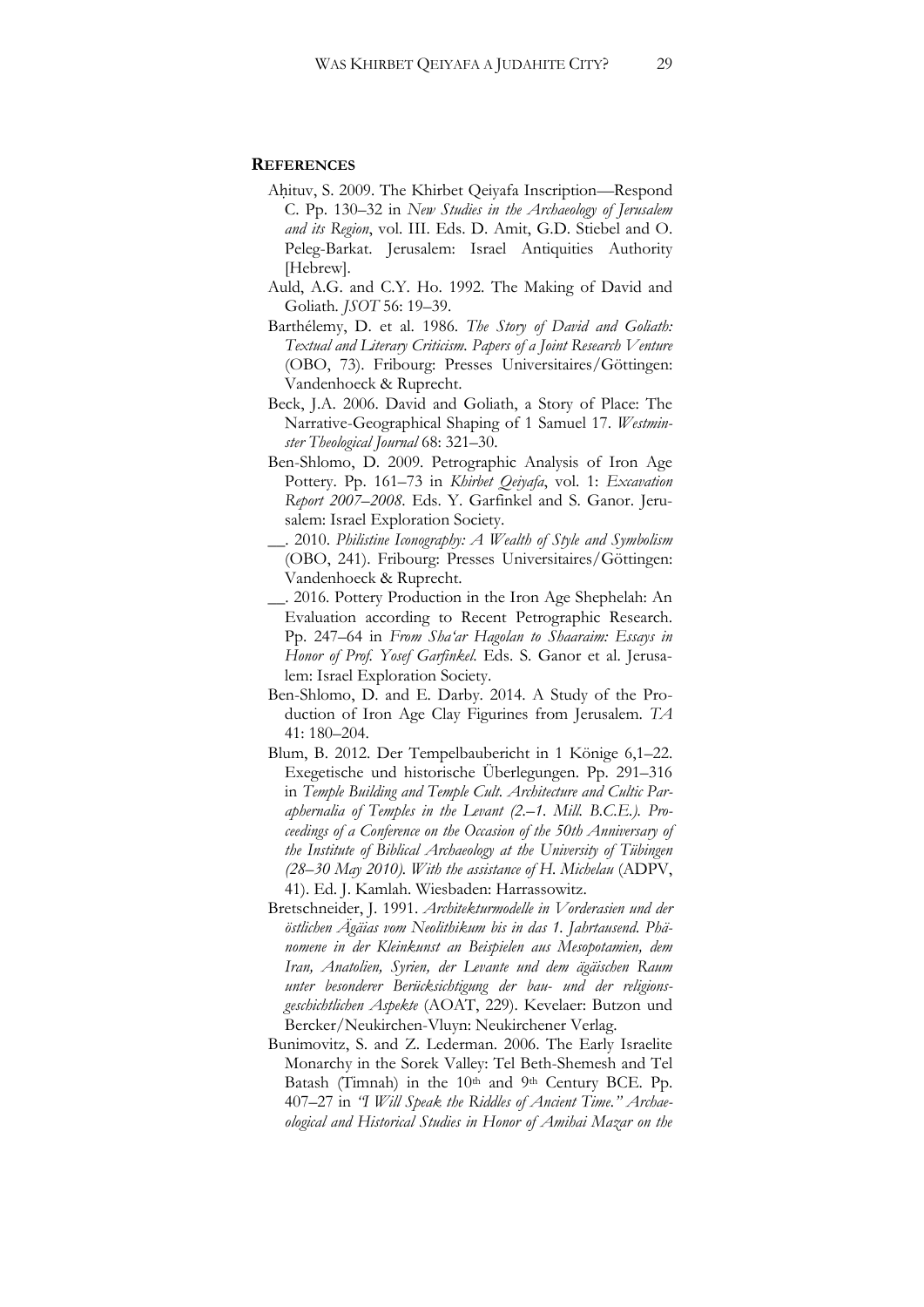*Occasion of His Sixtieth Birthday*. Eds. A.M. Maeir and P. de Miroschedji. Winona Lake, IN: Eisenbrauns.

- \_\_. 2008. A Border Case: Beth-Shemesh and the Rise of Ancient Israel. Pp. 21–31 in *Israel in Transition. From the Late Bronze II to Iron IIa (c. 1250*–*850 BCE)*, vol. 1: *The Archaeology*. Ed. L.L. Grabbe. New York: Bloomsbury.
- \_\_. 2009. The Archaeology of Border Communities. Renewed Excavations at Tel Beth-Shemesh. Part 1: The Iron Age. *NEA* 72: 116–44.
- \_\_. 2011a. Close Yet Apart: Diverse Cultural Dynamics at Iron Age Beth-Shemesh and Lachish. Pp. 33–53 in *The Fire Signals of Lachish. Studies in the Archaeology and History of Israel in the Late Bronze Age, Iron Age, and Persian Period in Honor of David Ussishkin*. Eds. I. Finkelstein and N. Na'aman. Winona Lake, IN: Eisenbrauns.
- \_\_. 2011b. Canaanite Resistance: Philistines and Beth-Shemesh—A Case Study from Iron Age I*. BASOR* 364: 133–59.
- \_\_. 2016. *Tel Beth-Shemesh: A Border Community in Judah. Renewed Excavations 1990*–*2000: The Iron Age*, vol. I. (SMNIA, 34). Winona Lake, IN: Eisenbrauns.
- Busink, T.A. 1970. *Der Tempel von Jerusalem von Salomo bis Herodes. Eine archäologisch-historische Studie unter Berücksictigung des westsemitischen Tempelbaus*, vol. 1: *Der Tempel Salomos* (Studia Francisci Scholten Memoriae Micata, 3). Leiden: Brill.
- Cohen-Weinberger, A. and N. Panitz-Cohen. 2014. The Black Juglets. Pp. 403–14 in *Khirbet Qeiyafa*, vol. 2: *Excavation Report 2009*–*2013: Stratigraphy and Architecture (Areas B, C, D, E)*. Eds. Y. Garfinkel, S. Ganor and M.G. Hasel. Jerusalem: Israel Exploration Society.
- Darby, E. 2014. *Interpreting Judean Pillar Figurines: Gender and Empire in Judean Apotropaic Ritual* (FAT, 2/69). Tübingen: Mohr Siebeck.
- Dempster, S.G. 1992. Elhanan. Pp. 455–56 in *ABD* 2. Ed. D.N. Freedman. New York, NY: Doubleday.
- Demsky, A. 2012. The Iron Age IIA Alphabetic Writing Exercise from Khirbet Qeiyafa. *IEJ* 62: 186–99.
- Dietrich, W. 1996. Die Erzählungen von David und Goliath in I Sam 17. *ZAW* 108: 172–91.
- \_\_. 2012. David and the Philistines: Literature and History. Pp. 79–98 in *The Ancient Near East in the 12th*–*10th Centuries BCE: Culture and History* (AOAT, 392). Eds. G. Galil et al. Münster: Ugarit-Verlag.
- Doak, B.R. 2015. *Phoenician Aniconism in Its Mediterranean and Ancient Near Eastern Context*. Atlanta, GA: Society of Biblical Literature.
- Dolansky, S. 2016. Re-Figuring Judean "Fertility" Figurines: Fetishistic Functions of the Female Form. Pp. 5–22 in *Between Israelite Religion and Old Testament Theology. Essays in*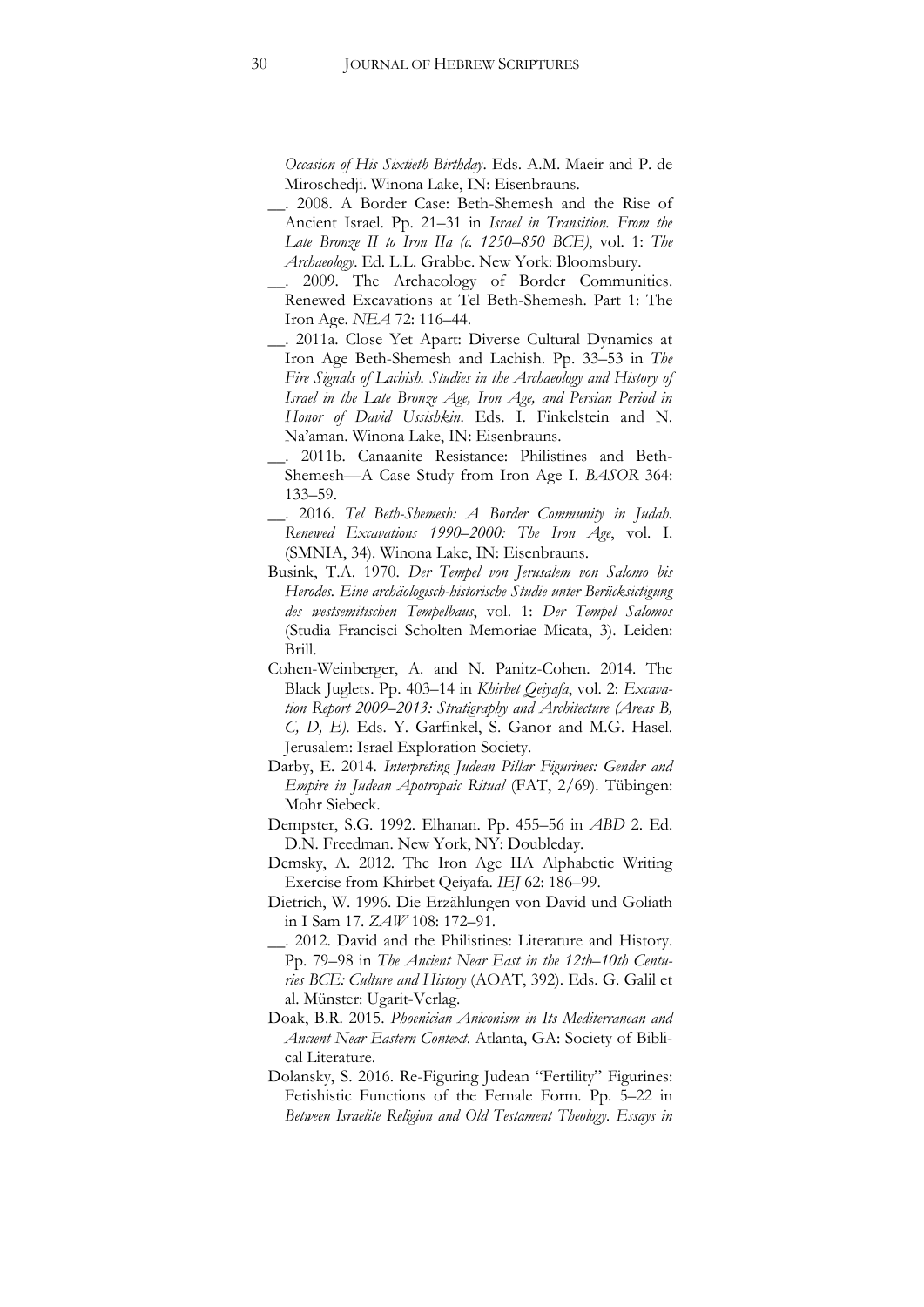*Archaeology, History, and Hermeneutics*. Ed. R.D. Miller. Leuven: Peeters.

- Dothan, T. and S. Gitin. 2008. Miqne, Tel (Ekron). Pp. 1952–58 in *The New Encyclopedia of Archaeological Excavations in the Holy Land*, vol. 5: *Supplementary Volume*. Ed. E. Stern. Jerusalem: Israel Exploration Society/Washington, DC: Biblical Archaeology Society.
- Dubovský, P. 2015. *The Building of the First Temple. A Study of Redactional, Text-Critical and Historical Perspectives* (FAT, 103). Tübingen: Mohr Siebeck.
- Edenburg, C. 2010. David, the Great King, King of the Four Quarters. Structure and Signification in the Catalogue of David's Conquests (2 Sam 8:1–14; 1 Chr 18:1–13). Pp. 159–75 in *Raising Up a Faithful Exegete. Essays in Honor of Richard D. Nelson*. Eds. K.L. Noll and B. Schramm. Winona Lake, IN: Eisenbrauns.
- Ehrlich, C.S. 1992. Goliath. Pp. 1073–74 in *ABD* 2. Ed. D.N. Freedman. New York, NY: Doubleday.
- Fantalkin, A. 2008. The Appearance of Rock-Cut Bench Tombs in Iron Age Judah as a Reflection of State Formation. Pp. 17–44 in *Bene Israel: Studies in the Archaeology of Israel and the Levant during the Bronze and Iron Ages in Honour of Israel Finkelstein* (CHANE, 31). Eds. A. Fantalkin and A. Yasur-Landau. Leiden/Boston: Brill.
- Fantalkin, A. and I. Finkelstein. 2006. The Sheshonq I Campaign and the 8th Century BCE Earthquake—More on the Archaeology and History of the South in the Iron I–II. *TA* 33: 18–42.
- \_\_. 2017. The Date of the Abandonment and Territorial Affiliation of Khirbet Qeiyafa: An Update. *TA* 44: 53–60.
- Faust, A. 2013. The Shephelah in the Iron Age: A New Look on the Settlement of Judah. *PEQ* 145: 203–19.
- Faust, A. and S. Bunimovitz. 2008. The Judahite Rock-Cut Tomb: Family Response at a Time of Change. *IEJ* 58: 150–70.
- Faust, A. and H. Katz. 2011. Philistines, Israelites and Canaanites in the Southern Trough Valley during the Iron Age I. *AeL* 21: 231–47.
- Finkelstein, I. 1990. Excavations at Khirbet ed-Dawwara: An Iron Age Site Northeast of Jerusalem. *TA* 17: 163–208.
- \_\_. 1993. Dawwara, Khirbet ed-. Pp. 332–34 in *The New Encyclopedia of Archaeological Excavations in the Holy Land*, vol. 1. Ed. E. Stern. Jerusalem: Israel Exploration Society/Washington, DC: Biblical Archaeology Society.
- \_\_. 1999. State Formation in Israel and Judah: A Contrast in Context, a Contrast in Trajectory. *NEA* 62: 35–52.
- \_\_. 2001. The Rise of Jerusalem and Judah: The Missing Link. *Levant* 33: 105–15.
- \_\_. 2003. City-States to States: Polity Dynamics in the 10th– 9th Centuries B.C.E. Pp. 75–83 in *Symbiosis, Symbolism, and the Power of the Past. Canaan, Ancient Israel, and Their Neigh-*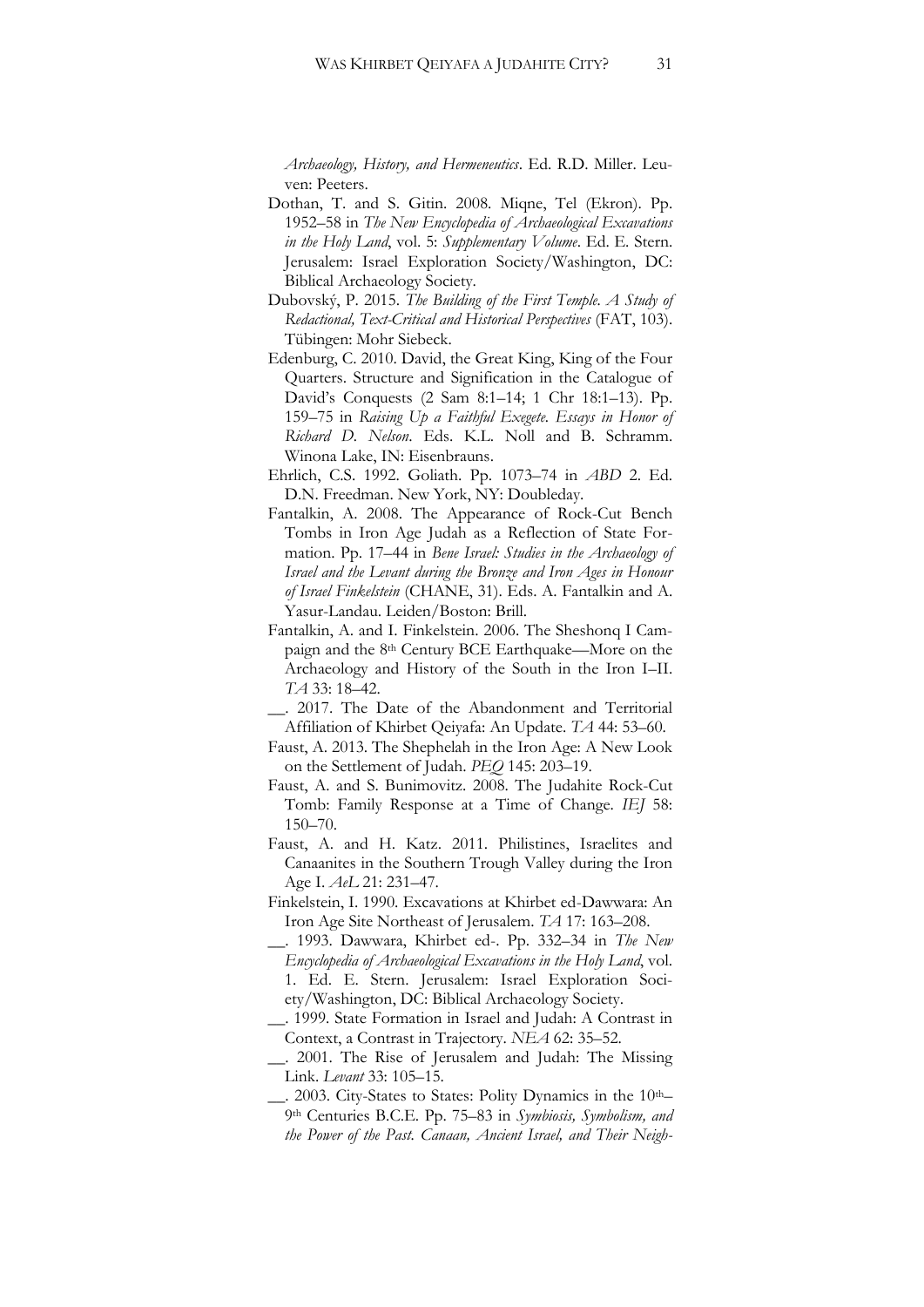*bors from the Late Bronze Age through Roman Palaestina*. *Proceedings of the Centennial Symposium W.F. Albright Institute of Archaeological Research and American Schools of Oriental Research. Jerusalem, May 29–May 31, 2000*. Eds. W.G. Dever and S. Gitin. Winona Lake, IN: Eisenbrauns.

- \_\_. 2006. The Last Labayu: King Saul and the Expansion of the First North Israelite Territorial Entity. Pp. 171–87 in *Essays on Ancient Israel in Its Near Eastern Context. A Tribute to Nadav Na'aman*. Eds. Y. Amit et al. Winona Lake, IN: Eisenbrauns.
- \_\_. 2007a. Iron Age I Khirbet et-Tell and Khirbet Raddana: Methodological Lessons. Pp. 107–13 in *"Up to the Gates of Ekron": Essays on the Archaeology and History of the Eastern Mediterranean in Honor of Seymour Gitin*. Eds. S.W. Crawford et al. Jerusalem: Albright Institute of Archaeological Research and Israel Exploration Society.
- \_\_. 2007b. Is the Philistine Paradigm Still Viable? Pp. 517–23 in *The Synchronisation of Civilisations in the Eastern Mediterranean in the Second Millennium B.C. Proceedings of an International Symposium at Schloss Haindorf, 15th–17th of November 1996 and at the Austrian Academy, Vienna, 11th–12th of May 1998*. Ed. M. Bietak. Vienna: Österreichische Akademie der Wissenschaften.
- \_\_. 2011. Saul, Benjamin and the Emergence of "Biblical Israel": An Alternative View. *ZAW* 123: 348–67.
- \_\_. 2013a. Notes on the Historical Setting of Kuntillet 'Ajrud. *Maarav* 20: 27–38.
- \_\_. 2013b. *The Forgotten Kingdom. The Archaeology and History of Northern Israel*. Atlanta, GA: Society of Biblical Literature.
- \_\_. 2015. The Shephelah and Jerusalem's Western Border in the Amarna Period. *AeL* 24: 267–76.
- Finkelstein, I. and A. Fantalkin. 2012. Khirbet Qeiyafa: An Unsensational Archaeological and Historical Interpretation. *TA* 39: 38–63.
- Finkelstein, I. and O. Lipschits. 2010. Omride Architecture in Moab: Jahaz and Ataroth. *ZDPV* 126: 29–42.
- \_\_. 2011. The Genesis of Moab: A Proposal. *Levant* 43: 139– 52.
- Finkelstein, I. and Y. Magen (eds.). 1993 *Archaeological Survey of the Hill Country of Benjamin*. Jerusalem: Israel Antiquities Authority [Hebrew].
- Finkelstein, I. and E. Piasetzky. 2006. The Iron Age I–IIA in the Highlands and Beyond: 14C Anchors, Pottery Phases and the Shoshenq I Campaign. *Levant* 38: 45–61.
- \_\_. 2015. Radiocarbon Dating Khirbet Qeiyafa and the Iron I–IIA Phases in the Shephelah: Methodological Comments and a Bayesian Model. *Radiocarbon* 57: 891–907.
- Finkelstein, I. and B. Sass. 2013. The West Semitic Alphabetic Inscriptions. Late Bronze II to Iron IIA: Archeological Context, Distribution and Chronology. *HBAI* 2: 149–220.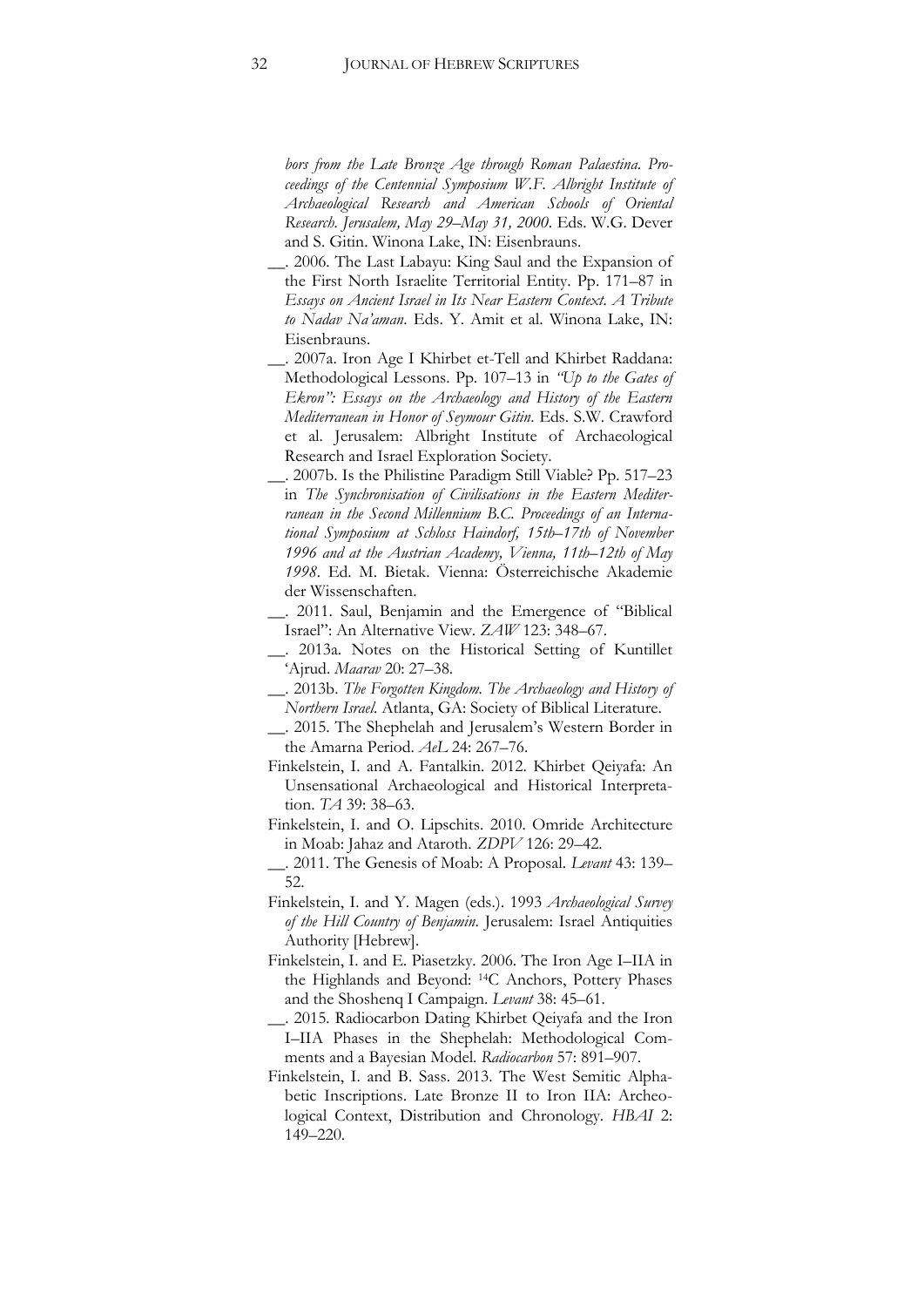- Finkelstein, I. and L. Singer-Avitz. 2001. Ashdod Revisited. *TA* 28: 231–59.
- Fischer, A.A. 2006. Die literarische Entstehung des Grossreichs Davids und ihr geschichtlicher Hintergrund. Zur Darstellung der Kriegs-Chronik in 2 Sam 8,1–14 (15). Pp. 101–28 in *Das Alte Testament—ein Geschichtsbuch?! Geschichtsschreibung oder Geschichtsüberlieferung im Antiken Israel*. Eds. U. Becker and J. van Oorschot. Leipzig: Evangelische Verlagsanstalt.
- Freikman, M. and Y. Garfinkel. 2014. Area C. Pp. 93–226 in *Khirbet Qeiyafa*, vol. 2: *Excavation Report 2009*–*2013: Stratigraphy and Architecture (Areas B, C, D, E)*. Eds. Y. Garfinkel, S. Ganor and M.G. Hasel. Jerusalem: Israel Exploration Society.
- Galil, G. 2009. The Hebrew Inscription from Khirbet Qeiyafa/Neṭa'im: Script, Language, Literature and History. *UF* 41: 193–242.
- \_\_. 2013. David, King of Israel, between the Arameans and the Northern and Southern Sea Peoples in Light of New Epigraphic and Archaeological Data. *UF* 44: 159–74.
- \_\_. 2014. A Concise History of Palistin/Patin/Unqi/*ʻmq* in the 11th–9th Centuries BC. *Sem* 56: 75–104.
- Galling, K. 1966. Goliath und seine Rüstung. *VTSup* 15: 150–69.
- Garfinkel, Y. 2011. The Birth & Death of Biblical Minimalism. *BAR* 37: 36–53, 78.
- Garfinkel, Y. and S. Ganor. 2008. Khirbet Qeiyafa—an Early Iron Age Fortified City on the Border between Judaea and Philistia. *New Studies in the Archaeology of Jerusalem and its Region* 2: 122–33 [Hebrew].
- \_\_. 2009. *Khirbet Qeiyafa*, vol. 1: *Excavation Report 2007–2008*. Eds. Y. Garfinkel and S. Ganor. Jerusalem: Israel Exploration Society.
- Garfinkel, Y., S. Ganor and M.G. Hasel. 2010. The Contribution of Khirbet Qeiyafa to our Understanding of the Iron Age Period. *Strata: Bulletin of the Anglo-Israeli Archaeological Society* 28: 39–54.
- \_\_. 2011. The First Four Years of Excavations at Khirbet Qeiyafa, a Fortified Fortress City of the Judean Shephelah from the Beginning of the 10th Century BCE. *Qad* 44: 2– 12 [Hebrew].
- \_\_. 2012. *Footsteps of King David in the Valley of Elah*. Tel Aviv: Yedioth Ahronoth [Hebrew].
- \_\_. 2014. *Khirbet Qeiyafa*, vol. 2: *Excavation Report 2009*–*2013: Stratigraphy and Architecture (Areas B, C, D, E)*. Eds. Y. Garfinkel, S. Ganor and M.G. Hasel. Jerusalem: Israel Exploration Society.
- Garfinkel, Y., S. Ganor and M. Mumcuoglu. 2015. The Cultic Precinct near the Southern Gate of Khirbet Qeiyafa. *Qad* 48: 2–13 [Hebrew].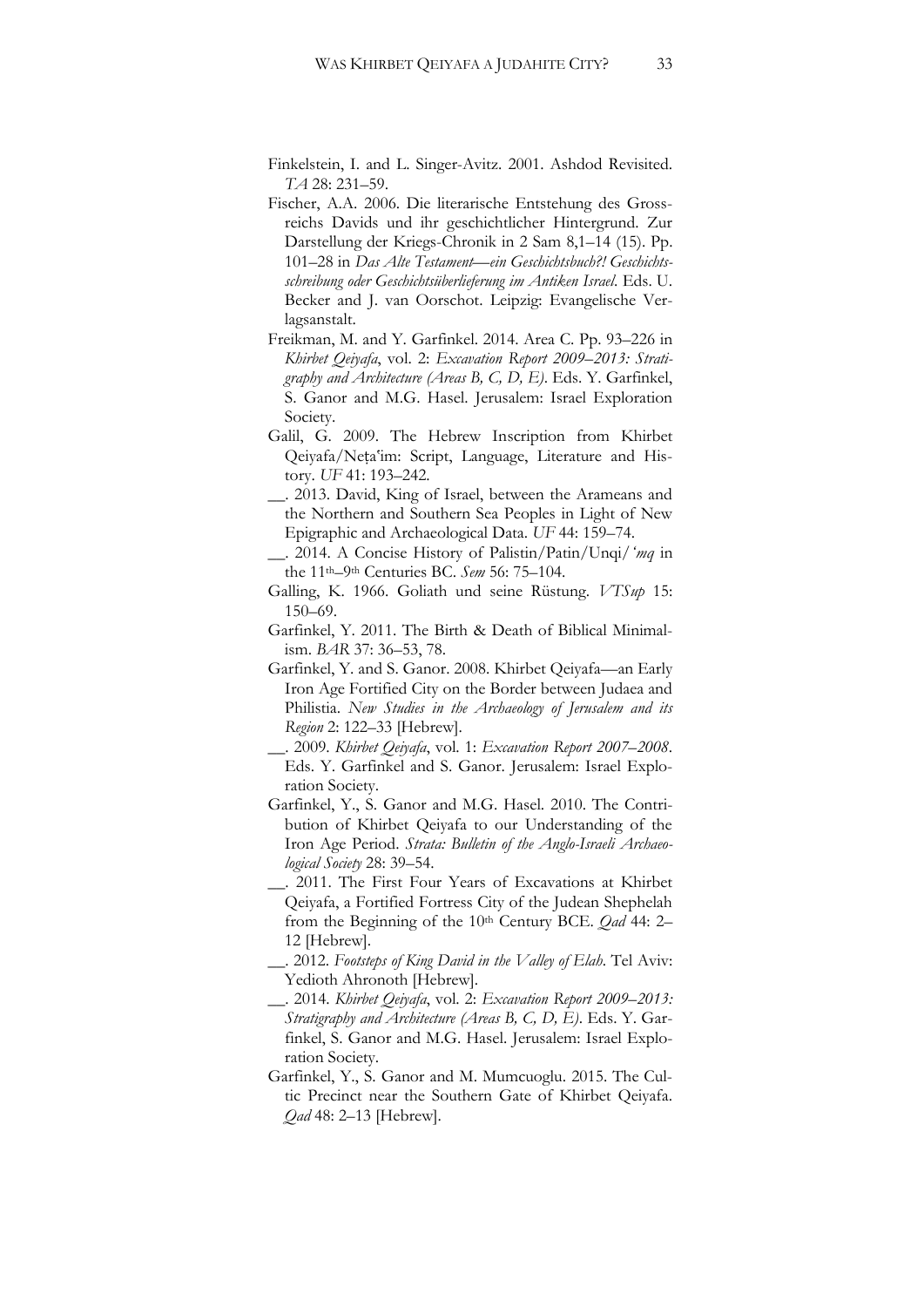- Garfinkel, Y. and H.-G. Kang. 2011. The Relative and Absolute Chronology of Khirbet Qeiyafa: Very Late Iron Age I or Very Early Iron Age IIA? *IEJ* 61: 171–83.
- Garfinkel, Y., I. Kreimerman and P. Zilberg. 2016*. Debating Khirbet Qeiyafa: A Fortified City in Judah from the Time of King David*. Jerusalem: Israel Exploration Society.
- Garfinkel, Y. and M. Mumcuoglu. 2013. Triglyphs and Recessed Doorframes on a Building Model from Khirbet Qeiyafa: New Light on Two Technical Terms in the Biblical Descriptions of Solomon's Palace and Temple. *IEJ* 63: 135–63.
- \_\_. 2015. *Solomon's Temple and Palace: New Archaeological Discoveries*. Jerusalem: Biblical Archaeology Society [Hebrew].
- Garfinkel, Y. et al. 2012. State Formation in Judah: Biblical Tradition, Modern Historical Theories and Radiometric Dates at Khirbet Qeiyafa. *Radiocarbon* 54: 359–69.
- \_\_. 2015a. The *'Išbaʻal* Inscription from Khirbet Qeiyafa. *BASOR* 373: 217–33.
- \_\_. 2015b. King David's City at Khirbet Qeiyafa: Results of the Second Radiocarbon Dating Project. *Radiocarbon* 57: 881–90.
- Gilboa, A. 2012**.** Cypriot Barrel Juglets at Khirbet Qeiyafa and other Sites in the Levant: Cultural Aspects and Chronological Implications. *TA* 39: 5–21.
- Gilboa, A. and P. Waiman-Barak. 2014. Cypriote Ceramic Imports at Khirbet Qeiyafa: Provenience, Chronology and Significance. Pp. 391–402 in *Khirbet Qeiyafa*, vol. 2: *Excavation Report 2009*–*2013: Stratigraphy and Architecture (Areas B, C, D, E)*. Eds. Y. Garfinkel, S. Ganor and M.G. Hasel. Jerusalem: Israel Exploration Society.
- Hasel, M.G. 2014. Area D. Pp. 227–308 in *Khirbet Qeiyafa*, vol. 2: *Excavation Report 2009*–*2013: Stratigraphy and Architecture (Areas B, C, D, E)*. Eds. Y. Garfinkel, S. Ganor and M.G. Hasel. Jerusalem: Israel Exploration Society.
- Helck, W. 1971. *Die Beziehungen Ägyptens zu Vorderasien im 3. und 2. Jahrtausend v. Chr*. 2nd rev. ed. Wiesbaden: Harrassowitz.
- Herzog, Z. and L. Singer-Avitz. 2004. Redefining the Centre: The Emergence of State in Judah. *TA* 31: 209–44.
- Hurowitz, V.A. 1992. *I Have Built You an Exalted House. Temple Building in the Bible in Light of Mesopotamian and North-West Semitic Writings* (JSOTSup, 115). Sheffield: Sheffield Academic.
- Iliffe, J.H. 1945. A Model Shrine of Phoenician Style. *QDAP* 11: 91–92.
- Isser, S. 2003. *The Sword of Goliath. David in Heroic Literature* (SBLStBL, 6). Atlanta, GA: Society of Biblical Literature.
- [Kang,](http://www.maneyonline.com/action/doSearch?ContribStored=Kang%2C+H) H-G. and Y. Garfinkel. 2015. Finger-Impressed Jar Handles at Khirbet Qeiyafa: New Light on Administration in the Kingdom of Judah. *Levant* 47: 186–205.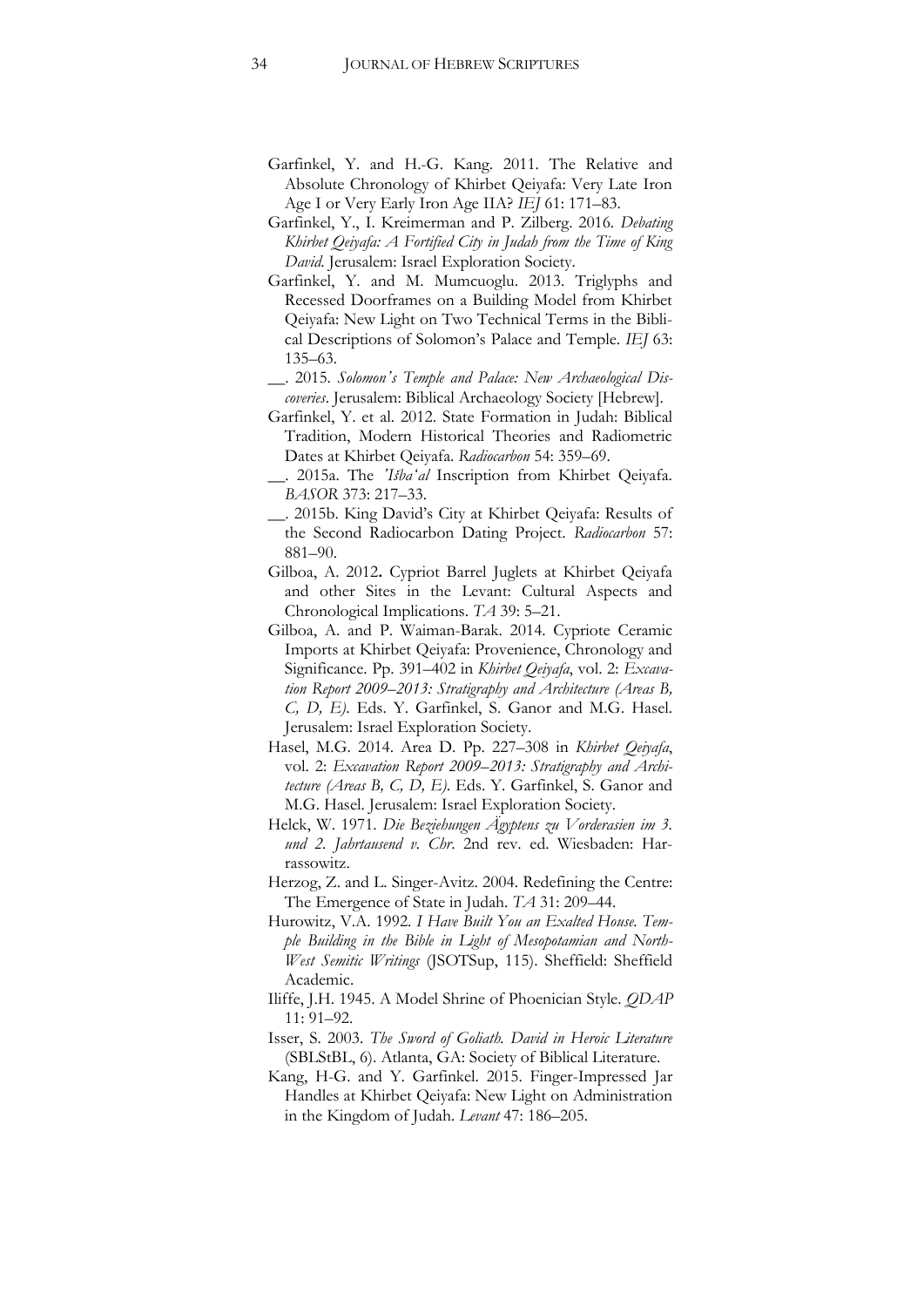- Keel, O. 2007. *Die Geschichte Jerusalems und die Enstehung des Monotheismus*, Teil 1. Göttingen: Vandenhoeck & Ruprecht.
- Keel, O. and C. Uehlinger. 1998. *Gods, Goddesses and Images of Gods in Ancient Israel*. Minneapolis, MN: Augsburg Fortress.
- Kisilevitz, S. 2015. The Iron IIA Judahite Temple at Tel Moẓa. *TA* 42: 147–64.
- Kletter, R. 1996. *The Judean Pillar-Figurines and the Archaeology of Asherah* (BARIS, 636). Oxford: Archaeopress.
- Klingbeil, M.G. 2016. Four Egyptian Seals from Khirbet Qeiyafa. Pp. 265–82 in *From Sha'ar Hagolan to Shaaraim: Essays in Honor of Prof. Yosef Garfinkel*. Eds. S. Ganor et al. Jerusalem: Israel Exploration Society.
- Koch, I. 2012. The Geopolitical Organization of the Judean Shephelah during the Iron Age I–IIA (1150–800 BCE). *Cathedra* 143: 45–64 [Hebrew].
- Koch, I. and O. Lipschits. 2013. The Rosette Stamped Jar Handle System and the Kingdom of Judah at the End of the First Temple Period. *ZDPV* 129: 55–76.
- Kreuzer, S. 1996. "Saul war noch zwei Jahre König . . .". Textgeschichtliche, literarische und historische Beobachtungen zu 1 Sam 13,1. *BZ* 40: 263–70.
- Lederman, Z. and S. Bunimovitz. 2014. Canaanites, "Shephelites" and Those Who Will Become Judahites. Pp. 61–71 in *New Studies in the Archaeology of Jerusalem*, vol. VIII: *Collected Papers*. Eds. G.D. Stiebel et al. Jerusalem: Israel Antiquities Authority [Hebrew].
- Lehmann, G. 2003. The United Monarchy in the Countryside of Jerusalem, Judah, and the Shephelah during the Tenth Century B.C.E. Pp. 117–62 in *Jerusalem in Bible and Archaeology. The First Temple Period*. Eds. A.G. Vaughn and A.E. Killebrew. Atlanta, GA: Society of Biblical Literature.
- Lehmann, G. and H.M. Niemann. 2014. When did the Shephelah Become Judahite. *TA* 41: 77–94.
- Lev-Tov, J.S., B.W. Porter and B.E. Routledge. 2011. Measuring Local Diversity in Early Iron Age Animal Economies: A View from Khirbat al-Mudayna al-'Aliya (Jordan). *BASOR* 361: 67–93.
- Lipschits, O. 2012. Archaeological Facts, Historical Speculations and the Date of the *lmlk* Storage Jars: A Rejoinder to David Ussishkin. *JHS* 12/4: 1–15.
- Lipschits, O., O. Sergi and I. Koch. 2010. Royal Judahite Jar Handles: Reconsidering the Chronology of the *lmlk* Stamp Impressions. *TA* 37: 3–32.
- \_\_. 2011. Judahite Stamped and Incised Jar Handles: A Tool for Studying the History of Late Monarchic Judah. *TA* 38: 5–41.
- Maeir, A.M. 2012a. The Tell es-Safi/Gath Archaeological Project 1996–2010: Introduction, Overview and Synopsis of Results. Pp. 1–49 in *Tell es-Safi/Gath I: The 1996*–*2005*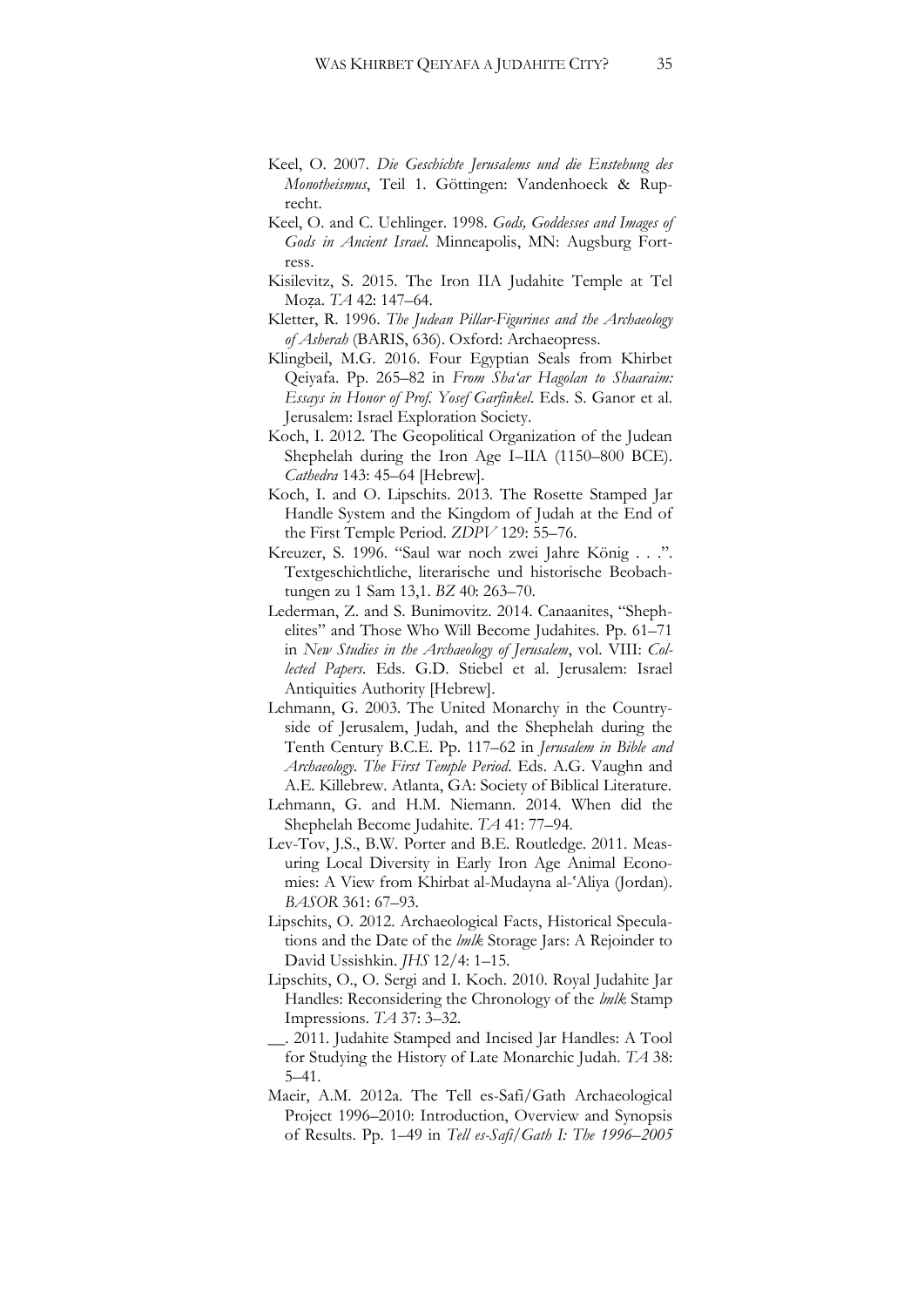*Seasons*. Vol. I: *Text* (ÄAT, 69). Ed. A.M. Maeir. Wiesbaden: Harrassowitz.

- \_\_. 2012b. Philistia and the Judean Shephelah after Hazael and the "Uzziah Earthquake." The Power Play between the Philistines, Judahites and Assyrians in the 8th Century BCE in Light of the Excavations at Tell eṣ-Ṣafi/Gath. Pp. 241–62 in *Disaster and Relief Management. Katastrophen und ihre Bewältigung* [\(FAT,](javascript:open_window(%22http://a20.libnet.ac.il:80/F/YT6VGRUHF2T792V25HY3BYB4FISUNFPJ1M1YQ2XN57C75U3JC6-44208?func=service&doc_number=010623747&line_number=0027&service_type=TAG%22);) 81). Ed. A. Berlejung. Tübingen: Mohr Siebeck.
- Maeir, A.M. and L.A. Hitchcock. 2011. Absence Makes the *Hearth* Grow Fonder: Searching for the Origins of the Philistine Hearth. *ErIsr* 30: 46\*–64\*.
- \_\_. 2016. "And the Canaanite was Then in the Land"? A Critical View of the "Canaanite Enclave" in Iron I Southern Canaan. Pp. 209–26 in *Alphabets, Texts and Artifacts in the Ancient Near East. Studies Presented to Benjamin Sass*. Eds. I. Finkelstein, C. Robin and T. Römer. Paris: Van Dieren.
- Maeir, A.M., L.A. Hitchcock and L. Kolska Horwitz. 2013. On the Constitution and Transformation of Philistine Identity. *OJA* 32: 1–38.
- Mazar, A. 1994. Jerusalem and its Vicinity in Iron Age I. Pp. 70–91 in *From Nomadism to Monarchy. Archaeological and Historical Aspects of Early Israel*. Eds. I. Finkelstein and N. Na'aman. Jerusalem: Israel Exploration Society.
- \_\_. 2008. From 1200 to 850 B.C.E.: Remarks on Some Selected Archaeological Issues. Pp. 86–120 in *Israel in Transition. From the Late Bronze II to Iron IIa (c. 1250*–*850 BCE)*, vol. 1: *The Archaeology*. Ed. L.L. Grabbe. New York: Bloomsbury.
- \_\_. 2014. Archaeology and the Bible: Reflections on Historical Memory in the Deuteronomistic History. Pp. 347–69 in *Congress Volume Munich 2013*. Ed. C.M. Maier. Leiden/Boston: Brill.
- \_\_. 2015. Religious Practices and Cult Objects during the Iron Age IIA at Tel Reḥov and their Implications regarding Religion in Northern Israel. *[HB](http://www.ingentaconnect.com/content/mohr/hebai)AI* 4: 25–55.
- Mazar, A. and N. Panitz-Cohen. 2001. *Timnah (Tel Batash) II: The Finds from the First Millennium BCE* (Qedem, 42). Jerusalem: Israel Exploration Society and the Hebrew University of Jerusalem.
- Mazar, E., D. Ben-Shlomo and S. Aḥituv. 2013. An Inscribed Pithos from the Ophel, Jerusalem. *IEJ* 63: 39– 49.
- Mazar, E. and M. Karlin. 2015. A Fragment of a Lion-Headed Rhyton. Pp. 539–40 in *The Summit of the City of David, Excavations 2005–2008. Final Reports Volume I*. Ed. E. Mazar. Jerusalem: Shoham Academic Research and Publication.
- McCormick, C.M. 2002. *Palace and Temple: A Study of Architectural and Verbal Icons* (BZAW, 313). Berlin/New York: de Gruyter.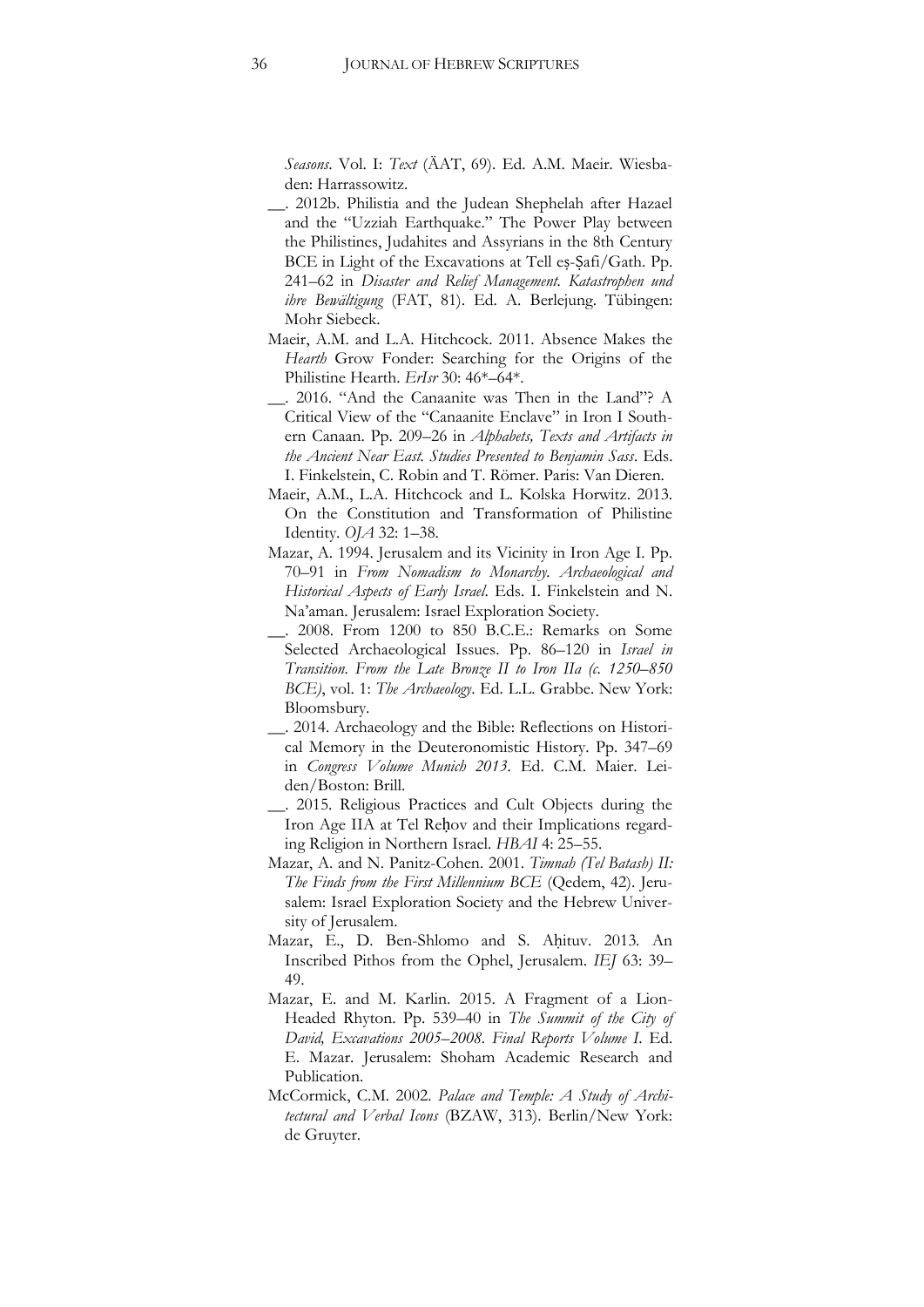- Meiri, M. et al. 2013. Ancient DNA and Population Turnover in Southern Levantine Pigs—Signature of the Sea-Peoples Migration? *Scientific Reports* 3: 3035. doi: 10.1038/srep03035.
- Millard, A. 2011. The Ostracon from the Days of David found at Khirbet Qeiyafa. *TynBul* 62: 1–13.
- \_\_. 2016. Ancient Hebrew Inscriptions: Their Distribution and Significance. Pp. 270–78 in *Alphabets, Texts and Artifacts in the Ancient Near East. Studies Presented to Benjamin Sass*. Eds. I. Finkelstein, C. Robin and T. Römer. Paris: Van Dieren.
- Misgav, H. 2011. Appendix A: The Khirbet Qeiyafa Ostracon. *Qad* 44: 13–16 [Hebrew].
- Misgav, H., Y. Garfinkel and S. Ganor. 2009. The Ostracon. Pp. 243–57 in *Khirbet Qeiyafa*, vol. 1: *Excavation Report 2007–2008*. Eds. Y. Garfinkel and S. Ganor. Jerusalem: Israel Exploration Society.
- Mommsen, H., I. Perlman and J. Yellin. 1984. The Provenance of the *lmlk* Jars. *IEJ* 34: 89–113.
- Moorey, P.R. 2003. *Idols of the People. Miniature Images of Clay in the Ancient Near East*. Oxford: Oxford University Press.
- Morris, E.F. 2005. *The Architecture of Imperialism: Military Bases and the Evolution of Foreign Policy in Egypt's New Kingdom* (PAe, 22). Leiden/Boston: Brill.
- Na'aman, N. 2000. The Egyptian-Canaanite Correspondence. Pp. 125–38, 252–53 in *Amarna Diplomacy: The Beginnings of International Relations*. Eds. R. Cohen and R. Westbrook. Baltimore/London: Johns Hopkins University Press.
- \_\_. 2001. An Assyrian Residence at Ramat Raḥel? *TA* 28: 260–80.

\_\_. 2002. In Search of Reality behind the Account of David's Wars with Israel's Neighbours. *IEJ* 52: 200–224.

- \_\_. 2007. Royal Inscription versus Prophetic Story, Mesha's Rebellion according to Biblical and Moabite Historiography. Pp. 145–83 in *Ahab Agonistes: The Rise and Fall of the Omri Dynasty* (LHBOTS 421). Ed. L.L. Grabbe. London/New York: T&T Clark.
- \_\_. 2008. Shaaraim—The Gateway to the Kingdom of Judah, *JHS* 8/24: 1–5.
- \_\_. 2010a. Khirbet Qeiyafa in Context. *UF* 42: 497–526.
- \_\_. 2010b. David's Sojourn in Keilah in Light of the Amarna Letters. *VT* 60: 87–97.
- \_\_. 2011. The Shephelah According to the Amarna Letters. Pp. 282–99 in *The Fire Signals of Lachish. Studies in the Archaeology and History of Israel in the Late Bronze Age, Iron Age, and Persian Period in Honor of David Ussishkin*. Eds. I. Finkelstein and N. Na'aman. Winona Lake, IN: Eisenbrauns.
- \_\_. 2012. Khirbet ed-Dawwara—A Philistine Stronghold on the Benjamin Desert Fringe. *ZDPV* 128: 1–9.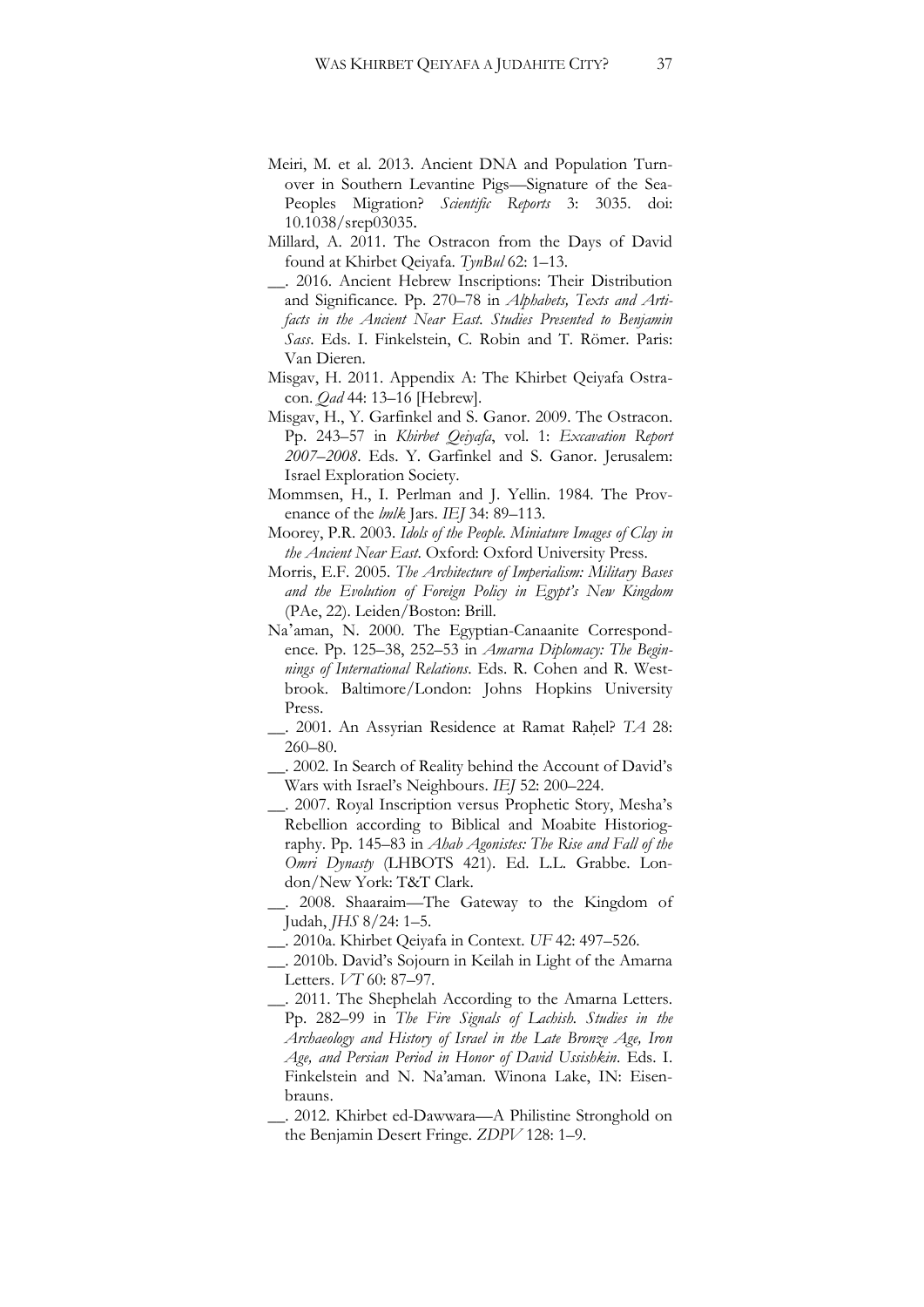\_\_. 2013a. A New Outlook at Kuntillet ʻAjrud and Its Inscriptions. *Maarav* 20: 39–51.

\_\_. 2013b. The Kingdom of Judah in the 9th Century BCE: Biblical Text Analysis versus Archaeological Research. *TA* 40: 247–76.

- \_\_. 2016a. The "Kenite Hypothesis" in the Light of the Excavations at Ḥorvat 'Uza. Pp. 171–82 in *Not Only History*. *Proceedings of the Conference in Honor of Mario Liverani Held in Sapienza-Università di Roma, Dipartimento di Scienze dell'Antichità, 20–21 April 2009*. Eds. G. Bartoloni and M.G. Biga. Winona Lake, IN: Eisenbrauns.
- \_\_. 2016b. The *lmlk* Seal Impressions Reconsidered. *TA* 43: 111–25.
- Naveh, J. 1982. *Early History of the Alphabet*. *An Introduction to West Semitic Epigraphy and Palaeography.* Jerusalem: Magnes.
- Niemann, H.M. 2013. Neighbors and Foes, Rivals and Kin: Philistines, Shepheleans, Judeans between Geography and Economy, History and Theology. Pp. 243–64 in *The Philistines and Other "Sea Peoples" in Text and Archaeology* (ABS, 15). Eds. A.E. Killebrew and G. Lehmann. Atlanta, GA: Society of Biblical Literature.
- Ofer, A. 1994. "All the Hill Country of Judah": from a Settlement Fringe to a Prosperous Monarchy. Pp. 92–121 in *From Nomadism to Monarchy. Archaeological and Historical Aspects of Early Israel.* Eds. I. Finkelstein and N. Na'aman. Jerusalem: Israel Exploration Society.
- von Pákozdy, L.M. 1956. 'Elhånån—der frühere Name Davids? *ZAW* 68: 257–59.
- Pioske, D. 2015. [Memory and its Materiality: The Case of](https://www.academia.edu/8126775/Memory_and_its_Materiality_The_Case_of_Early_Iron_Age_Khirbet_Qeiyafa_and_Jerusalem._ZAW_127.1_2015_78-95)  [Early Iron Age Khirbet Qeiyafa and Jerusalem. ZAW 127:](https://www.academia.edu/8126775/Memory_and_its_Materiality_The_Case_of_Early_Iron_Age_Khirbet_Qeiyafa_and_Jerusalem._ZAW_127.1_2015_78-95)  78–[95.](https://www.academia.edu/8126775/Memory_and_its_Materiality_The_Case_of_Early_Iron_Age_Khirbet_Qeiyafa_and_Jerusalem._ZAW_127.1_2015_78-95)
- Porter, B.W. 2013. *Complex Communities: The Archaeology of Early Iron Age West-Central Jordan*. Tuscon: University of Arizona Press.
- Postgate, J.N. 1994. Text and Figure in Ancient Mesopotamia: Match and Mismatch. Pp. 176–84 in *The Ancient Mind. Elements of Cognitive Archaeology*. Eds. C. Renfrew and E.B. Zubrow. Cambridge: Cambridge University Press.
- Puech, P. 2010. L'ostracon de Khirbet Qeiyafa et les débuts de la royauté en Israël. *RB* 117: 162–84.
- Richelle, M. 2015. Quelques Nouvelles lectures sur l'ostracon de Khirbet Qeiyafa. *Sem* 57: 147–62.
- Rofé, A. 1987. The Battle of David and Goliath: Folklore, Theology, Eschatology. Pp. 117–51 in *Judaic Perspectives on Ancient Israel*. Eds. J. Neusner, B.A. Levine and E.S. Frerichs. Philadelphia: Fortress.
- Rollston, C. 2011. The Khirbet Qeiyafa Ostracon: Methodological Musings and Caveats. *TA* 38: 67–82.
- Sapir-Hen et al. 2013. Pig Husbandry in Iron Age Israel and Judah: New Insights Regarding the Origin of the "Taboo." *ZDPV* 129: 1–20.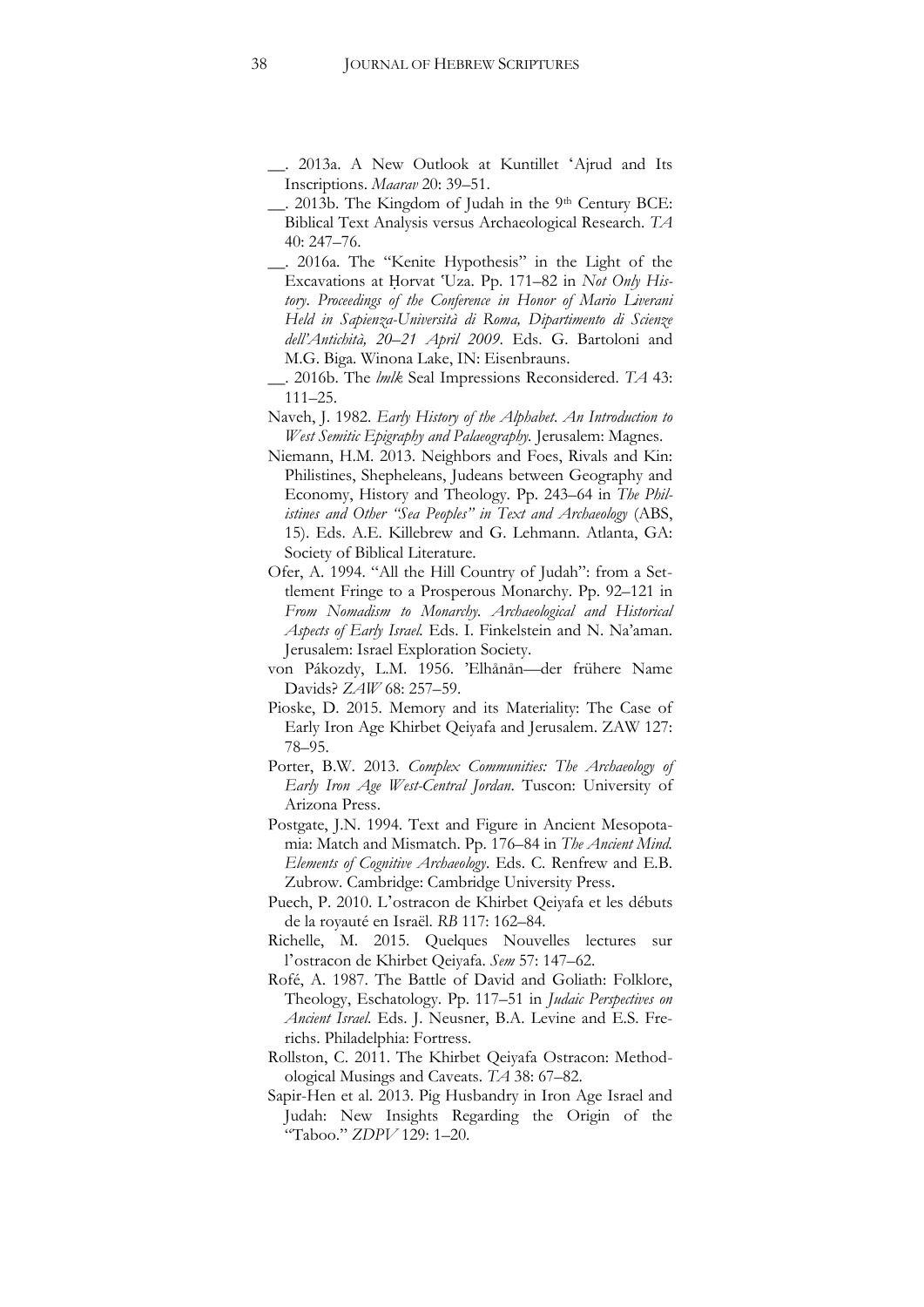- Schroer, S. 2016. Drei Stempelsiegelamulette aus *Ḫirbet Qēyafa*. *ZDPV* 132: 134–45.
- Shai, I. and A.M. Maeir. 2012. The Late Iron IIA Pottery Assemblage from Stratum A3. Pp. 313–63 in *Tell es-Safi/Gath I: The 1996*–*2005 Seasons*. Vol. I: *Text* (ÄAT, 69). Ed. A.M. Maeir. Wiesbaden: Harrassowitz.
- Uehlinger, C. 1997. Anthropomorphic Cult Statuary in Iron Age Palestine and the Search for Yahweh's Cult Images. Pp. 97–156 in *The Image and the Book. Iconic Cults, Aniconism, and the Rise of Book Religion in Israel and the Ancient Near East*. Ed. K. van der Toorn. Leuven: Peeters.
- Ussishkin, D. 2011. The Dating of the *lmlk* Storage Jars and Its Implications: Rejoinder to Lipschits, Sergi and Koch. *TA* 38: 220–40.
- \_\_. 2014. Gath, Lachish and Jerusalem in the 9th Century BCE—The Archaeological Perspective. Pp. 7–33 in *New Studies on Jerusalem*. Eds. E. Baruch and A. Faust. Ramat-Gan: Ingeborg Rennert Center for Jerusalem Studies [Hebrew].
- Van Seters, J. 2009. *The Biblical Saga of King David*. Winona Lake, IN: Eisenbrauns.
- de Vries, S.J. 1973. David's Victory over the Philistine as Saga and as Legend. *JBL* 92: 23–36.
- Walker, M.J. 2016. The Wings of the Dove are Covered with Silver. The (Absent) Presence of the Goddess in Psalm 68. *UF* 47: 301–41.
- Weinberg, S.S. 1978. A Moabite Shrine Group. *MUSE* 12: 30–48.
- William H. Shea. 2009. The Qeiyafa Ostracon. Separation of Powers in Ancient Israel. *UF* 41: 601–10.
- Wilson, I.D. 2012. Judean Pillar Figurines and Ethnic Identity in the Shadow of Assyria. *JSOT* 36: 259–78.
- Yadin, A. 2004. Goliath Armor and Israelite Collective Memory. *VT* 54: 373–95.
- Yardeni, A. 2009. Further Observations on the Ostracon. Pp. 259–60 in *Khirbet Qeiyafa*, vol. 1: *Excavation Report 2007–2008*. Eds. Y. Garfinkel and S. Ganor. Jerusalem: Israel Exploration Society.
- Yasur-Landau, A. 2001. The Mother(s) of All Philistines? Aegean Enthroned Deities of the 12<sup>th</sup>–11<sup>th</sup> Century Philistia. Pp. 329–43 in *Potnia: Deities and Religion in the Aegean Bronze Age*. *Proceedings of the 8th International Aegean Conference/8e Rencontre égéenne internationale, Göteborg, Göteborg University, 12–15 April 2000*. Eds. R. Laffineur and R. Hägg. Liège: Université de Liège.
- Yellin, J. and J.M. Cahill. 2004. Rosette-Stamped Handles: Instrumental Neutron Activation Analysis. *IEJ* 54: 191– 213.
- Yezerski, I. 2013. Typology and Chronology of the Iron Age II–III Judahite Rock-cut Tombs. *IEJ* 63: 50–77.